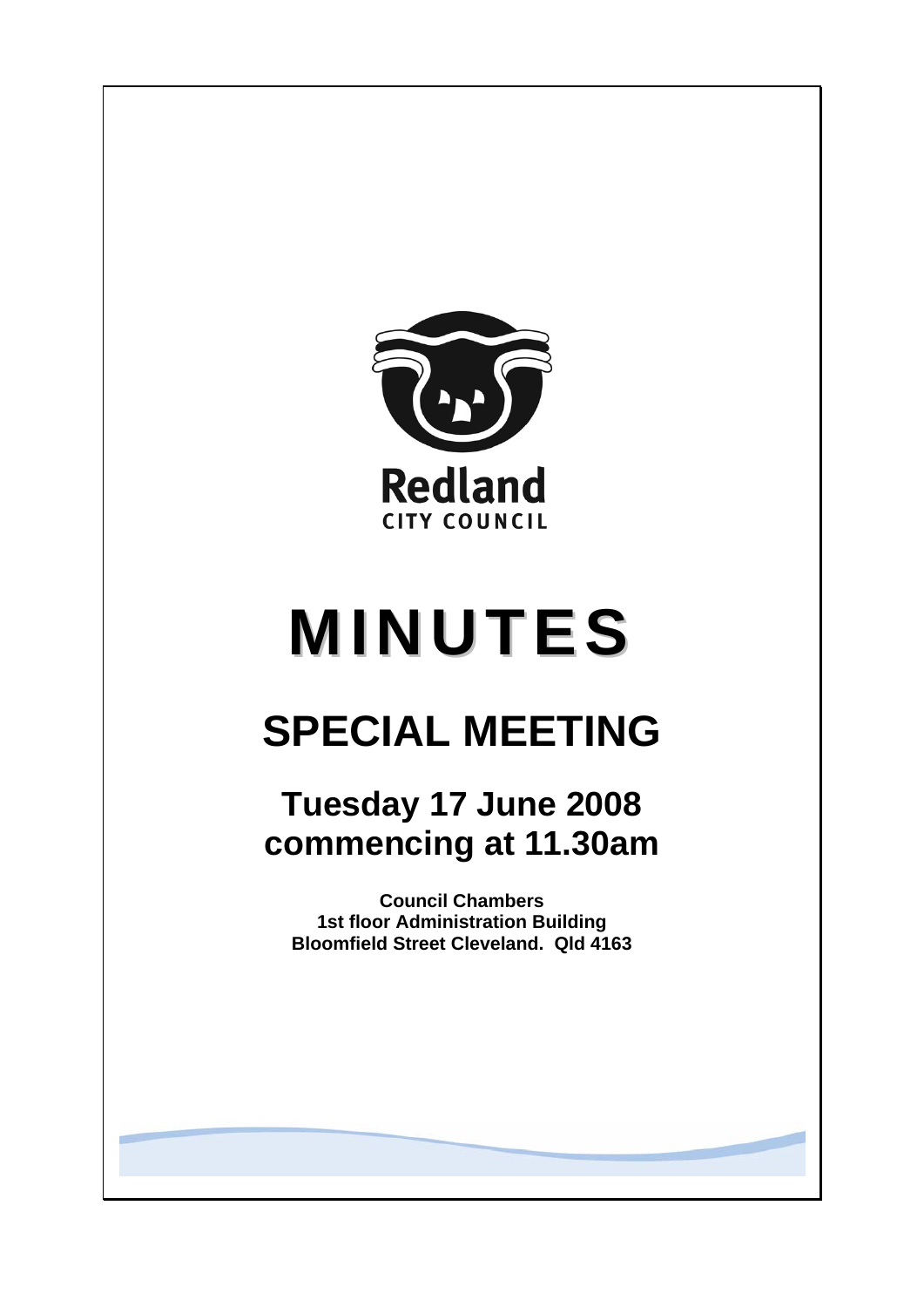### **TABLE OF CONTENTS**

| <b>ITEM</b>  |        | <b>SUBJECT</b>                                                                                     | <b>PAGE NO</b> |
|--------------|--------|----------------------------------------------------------------------------------------------------|----------------|
| 1            |        |                                                                                                    |                |
| $\mathbf{2}$ |        | RECORD OF ATTENDANCE AND LEAVE OF ABSENCE 3                                                        |                |
| 3            |        | <b>DECLARATION OF INTEREST ON ANY ITEMS OF BUSINESS3</b>                                           |                |
| 4            |        |                                                                                                    |                |
| 5            |        |                                                                                                    |                |
|              | 5.1    | ADOPTION OF OPERATIONAL PLAN 2008-20094                                                            |                |
|              | 5.2    |                                                                                                    |                |
|              | 5.3    | <b>ANNUAL IMPLEMENTATION PLAN - RURAL FIRE LEVY-</b>                                               |                |
|              | 5.4    | <b>LAKE LEVY SPECIAL CHARGE - ANNUAL</b>                                                           |                |
|              | 5.5    | AMENDED AQUATIC PARADISE CANAL - SPECIAL<br><b>CHARGE - ANNUAL IMPLEMENTATION PLAN 2008-200918</b> |                |
|              | 5.6    | AMENDED RABY BAY CANAL - SPECIAL CHARGE -<br><b>ANNUAL IMPLEMENTATION PLAN 2008-2009 20</b>        |                |
|              | 5.7    | <b>PRESENTATION OF FINANCIAL INFORMATION FOR</b>                                                   |                |
|              | 5.8    | <b>SCHEDULE OF FEES AND CHARGES 2008-200924</b>                                                    |                |
|              | 5.9    | <b>ESTABLISHMENT OF RESERVE TRANSFERS</b>                                                          | 30             |
|              | 5.10   |                                                                                                    |                |
|              | 5.11   |                                                                                                    |                |
|              | 5.12   | ADOPTION OF BUDGET ESTIMATES AND FIXING OF                                                         |                |
|              | 5.12.1 | ADOPTION OF BUDGET ESTIMATES FOR THE                                                               |                |
|              |        | 5.12.2 RATES AND CHARGES FOR THE FINANCIAL YEAR                                                    |                |
|              |        |                                                                                                    |                |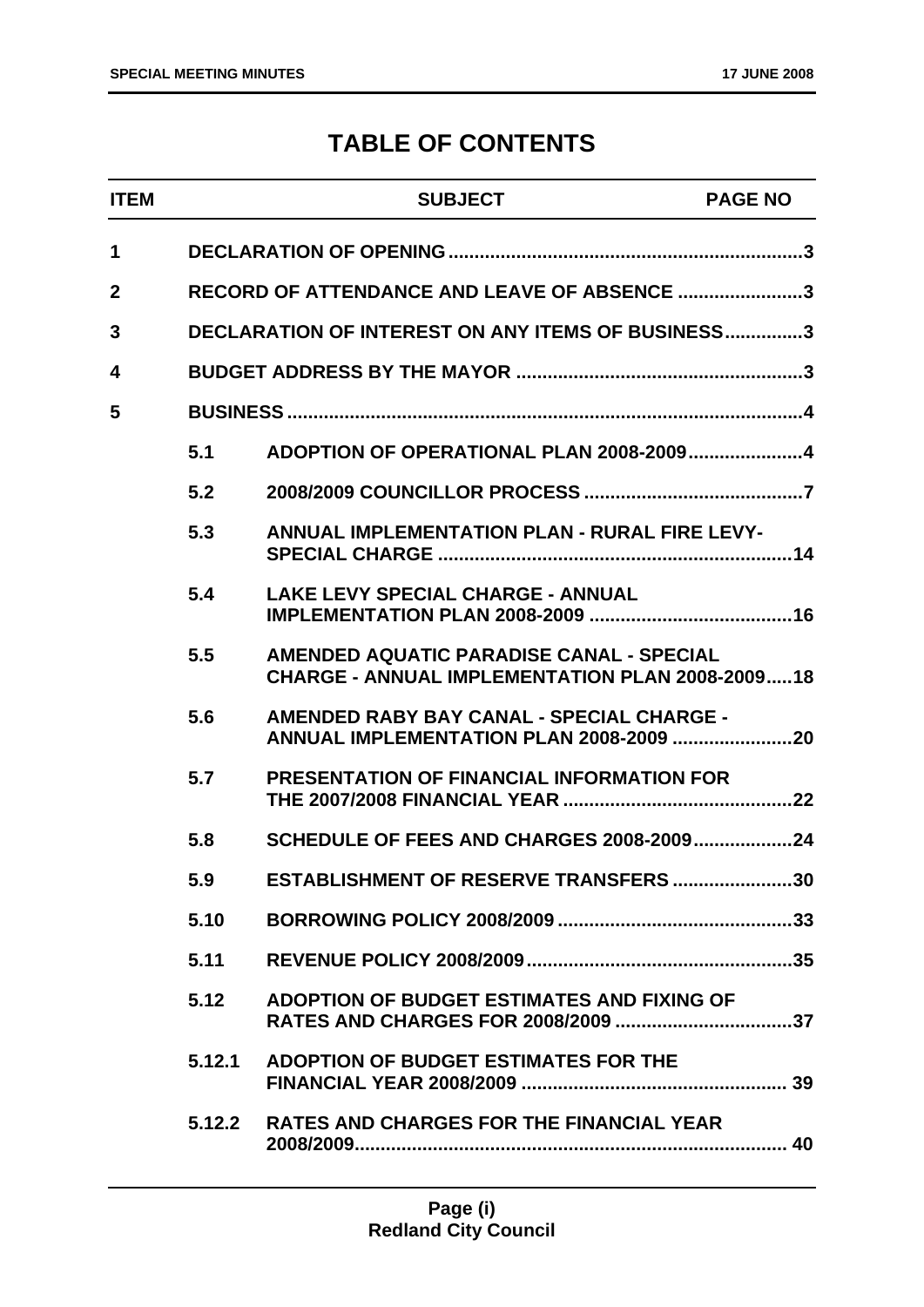|   | 5.12.2.1. | Differential General Rates and Minimum General Rates40 |  |
|---|-----------|--------------------------------------------------------|--|
|   | 5.12.2.2  |                                                        |  |
|   | 5.12.2.3  |                                                        |  |
|   | 5.12.2.4  |                                                        |  |
|   | 5.12.2.5  | Landfill Remediation Separate Charge 57                |  |
|   | 5.12.2.6  | Amended Raby Bay Canal Special Charge57                |  |
|   | 5.12.2.7  | Amended Aquatic Paradise Canal Special Charge58        |  |
|   | 5.12.2.8  |                                                        |  |
|   | 5.12.2.9  |                                                        |  |
|   | 5.12.2.10 |                                                        |  |
|   | 5.12.2.11 |                                                        |  |
|   | 5.12.2.12 |                                                        |  |
|   | 5.12.2.13 |                                                        |  |
| 6 |           |                                                        |  |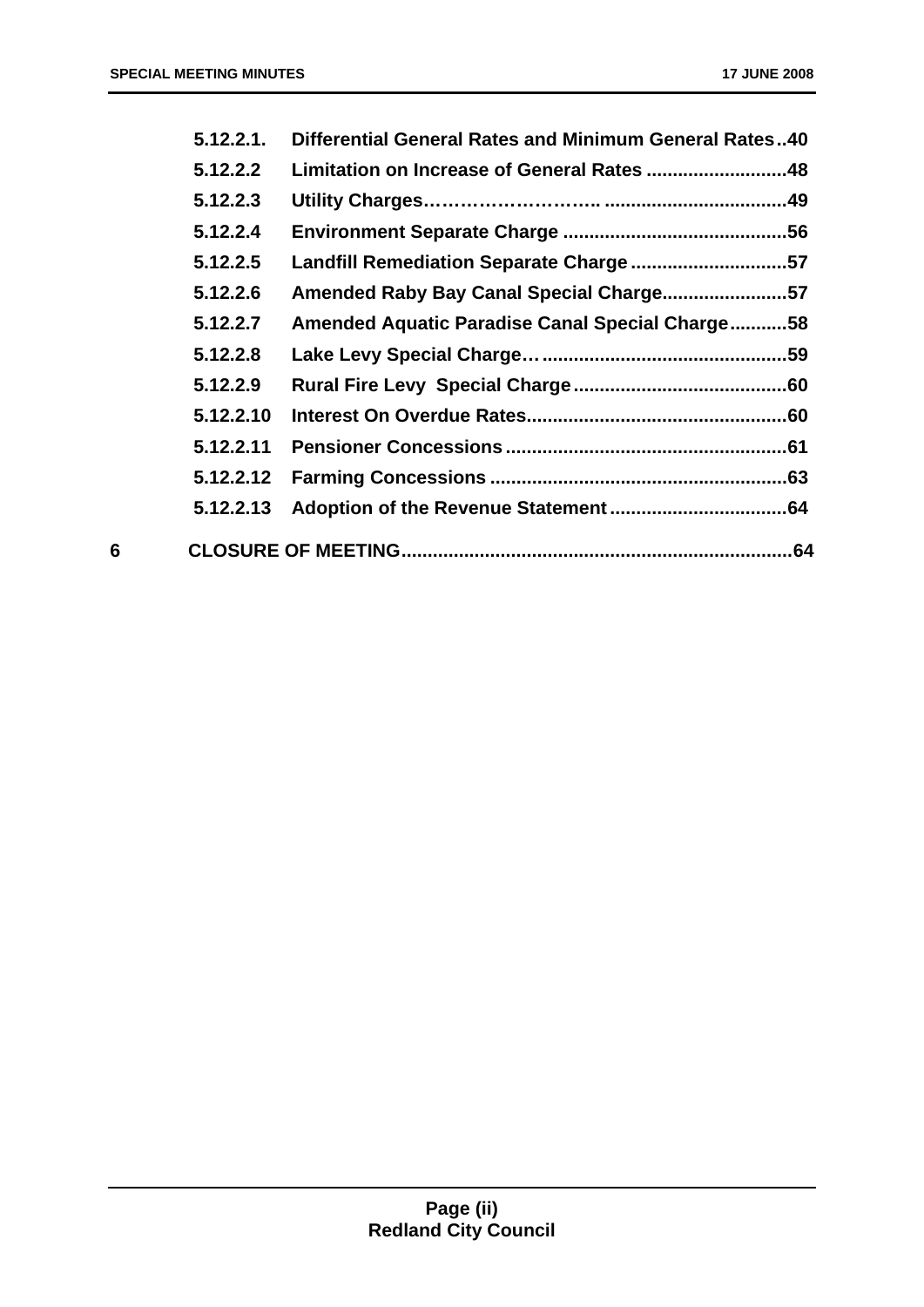#### **1 DECLARATION OF OPENING**

The Mayor declared the meeting open at 11:30am.

#### **2 RECORD OF ATTENDANCE AND LEAVE OF ABSENCE**

#### **MEMBERS PRESENT:**

| Cr M E Hobson PSM | Mayor                                  |
|-------------------|----------------------------------------|
| Cr T Bowler       | Deputy Mayor and Councillor Division 6 |
| Cr W Boglary      | <b>Councillor Division 1</b>           |
| Cr C B Ogilvie    | <b>Councillor Division 2</b>           |
| Cr D A Henry      | <b>Councillor Division 3</b>           |
| Cr P J Dowling    | <b>Councillor Division 4</b>           |
| Cr B A Townsend   | <b>Councillor Division 5</b>           |
| Cr M A Elliott    | <b>Councillor Division 7</b>           |
| Cr K A Reimers    | <b>Councillor Division 8</b>           |
| Cr K M Williams   | <b>Councillor Division 9</b>           |
| Cr H J Murray     | <b>Councillor Division 10</b>          |
|                   |                                        |

#### **EXECUTIVE LEADERSHIP GROUP:**

| Mr R Turner    | <b>Acting Chief Executive Officer</b>            |
|----------------|--------------------------------------------------|
| Mr M Goode     | <b>General Manager Customer Services</b>         |
| Mr P Bucknell  | <b>Acting General Manager Corporate Services</b> |
| Mr G Underwood | <b>General Manager Planning and Policy</b>       |
| Mr G Soutar    | General Manager Redland Water & Waste            |
|                |                                                  |

#### **MINUTES:**

Mrs J Thomas Corporate Meetings & Registers Officer

#### **3 DECLARATION OF INTEREST ON ANY ITEMS OF BUSINESS**

Nil.

#### **4 BUDGET ADDRESS BY THE MAYOR**

The Mayor presented Redland City Council's first Annual Budget.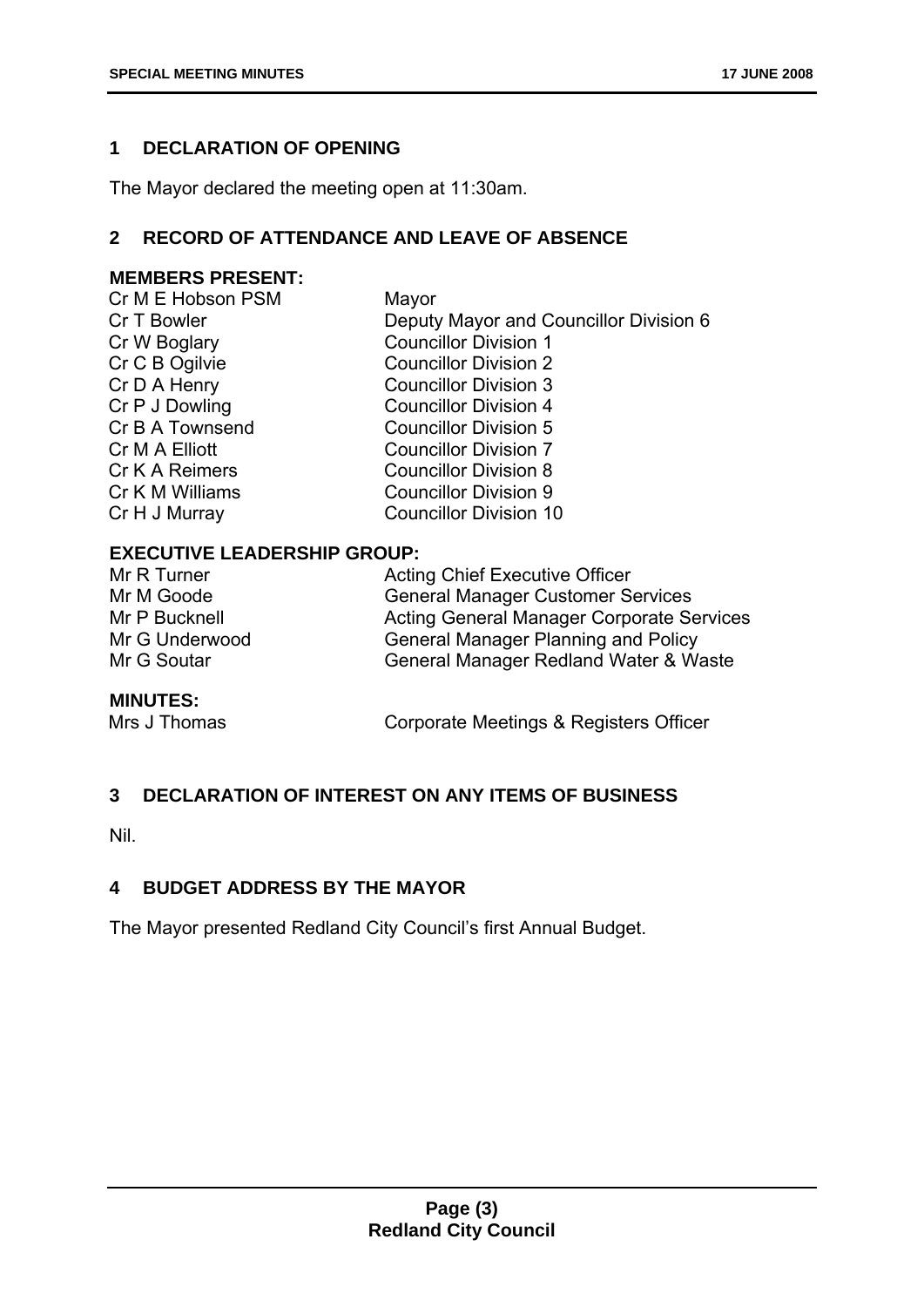#### **5 BUSINESS**

#### **5.1 ADOPTION OF OPERATIONAL PLAN 2008-2009**

| <b>Dataworks Filename:</b>       | GOV Operational Plan 2008-2009                                                                |
|----------------------------------|-----------------------------------------------------------------------------------------------|
| <b>Responsible Officer Name:</b> | Warren van Wyk<br><b>Manager Corporate Planning Performance &amp; Risk</b>                    |
| <b>Author Name:</b>              | <b>Grant Bennett</b><br><b>Service Manager Corporate Planning &amp;</b><br><b>Performance</b> |

#### **EXECUTIVE SUMMARY**

Legislation requires that Council, each year, adopt its Operational Plan prior to the adoption of the budget.

The Operational Plan 2008-09 is structured in line with the strategic direction set out in the Corporate Plan 2006-2010. Its contents comply with the requirements of the *Local Government Finance Standard 2005*.

The Operational Plan sets out the key outputs, performance measures, targets and activities that will occur during 2007-08 to deliver on the Corporate Plan.

#### **PURPOSE**

To recommend the adoption by Council of the attached Operational Plan 2008-2009.

#### **BACKGROUND**

The *Local Government Finance Standard 2005* requires that the Operational Plan must state the:

- **Outcomes** (our Strategic Priority Outcomes) mentioned in the Corporate Plan;
- **Strategies** (processes to achieve outcomes);
- **Outputs** (our Programs) that will be delivered for the financial year to which the plan relates;
- **Performance Measures** that will show the delivery of the outputs;
- **Activities** to be carried out to deliver the proposed outputs.

Consequently, this Operational Plan reflects the structure of the current Corporate Plan 2006-2010, and it serves to highlight this Council's priorities for the 2008-2009 year. Progress against the key priorities and initiatives detailed in the Operational Plan will be reported to Council and the community through quarterly reports.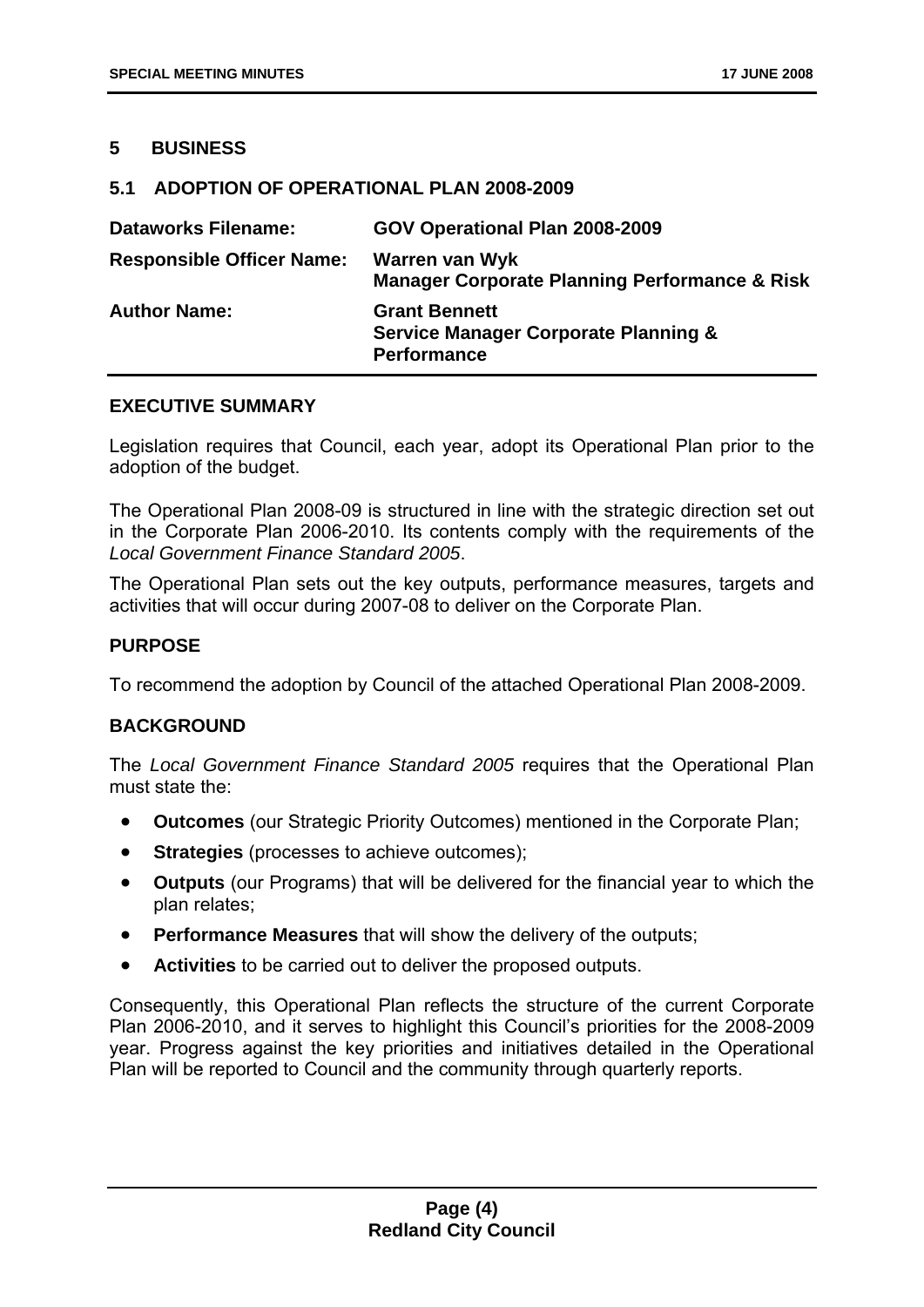#### **ISSUES**

#### Outcomes, Outputs and Performance Measures

The Corporate Plan 2006-2010 details Council's seven (7) Strategic Priorities, and includes a long term objective for each which has been rephrased into an Outcome Statement for the Operational Plan. The attached draft Operational Plan therefore shows, for each Strategic Priority in the Corporate Plan:

- The long-term Outcome
- The Strategies as per the Corporate Plan;
- The Outputs (these line up with our Programs)
- For each Output, the Performance Measures that will be reported to Council and the community during the year, including a description of what is involved and the related target for the 08/09 year. By identifying these key measures in the Operational Plan, Council effectively highlights its major priorities for the year.

#### **Activities**

The Finance Standard 2005 requires that the Activities to deliver the Outputs must simply be stated in the Operational Plan. There is no requirement for performance measures for Activities to be identified in the Operational Plan. The list of Activities in the attached draft meets the Finance Standard's requirements and broadly covers all of the Activities performed by Council to deliver on the overall Outcomes of the Corporate Plan. Management regularly monitors these activities through reports against business plans and service level agreements.

#### **RELATIONSHIP TO CORPORATE PLAN**

The recommendation primarily supports Council's strategic priority to ensure a clear organisational direction is provided, supported by effective leadership and a framework of policies, plans and strategies that are responsive to the community's needs and which promote accountable and ethical standards of practice.

#### **FINANCIAL IMPLICATIONS**

There are no direct financial implications of the adoption of the Operational Plan 2007-2008. Through the budget process, financial resources are allocated to the projects and activities identified in the Operational Plan.

#### **PLANNING SCHEME IMPLICATIONS**

The Land Use Planning Group was consulted and it is considered that the outcome of recommendations in this report will not require any amendments to the Redlands Planning Scheme.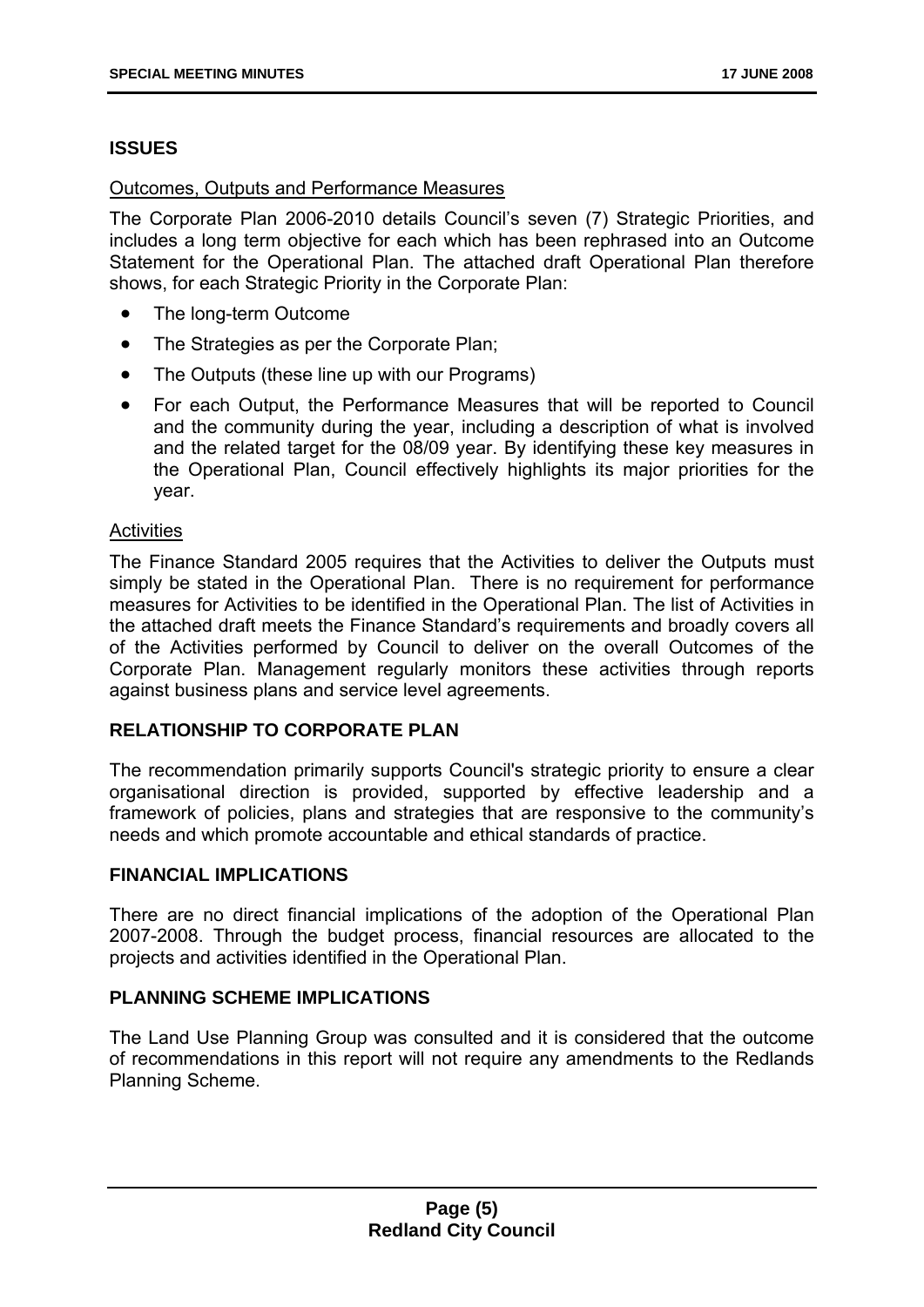#### **CONSULTATION**

The Corporate Planning Performance and Risk Group worked closely with General Managers and Group Managers to identify the key outputs and performance measures for each Strategy in the Corporate Plan. These were reviewed to ensure consistency between the draft Operational Plan as presented here and the draft budget.

Councillors considered the draft Operational Plan at a workshop on 6 June 2008. Changes agreed to at that workshop have been included in the attached document.

#### **OPTIONS**

#### **PREFERRED**

That Council adopt the attached Operational Plan 2008-2009.

#### **ALTERNATIVE**

No alternative suggested.

#### **OFFICER'S RECOMMENDATION/ COUNCIL RESOLUTION**

| Moved by:    | <b>Cr Elliott</b> |
|--------------|-------------------|
| Seconded by: | Cr Ogilvie        |

**That Council resolve to adopt the Operational Plan as detailed on pages 1-49 of the Operational Plan 2008-2009 document in the Budget Book.** 

#### **CARRIED**

A division was called for.

Crs Bowler, Elliott, Murray, Reimers, Townsend, Boglary, Ogilvie, Henry and Hobson voted in the affirmative.

Cr Williams voted in the negative and Cr Dowling abstained from voting, which is recorded in the negative.

The motion was declared by the Mayor as **CARRIED**.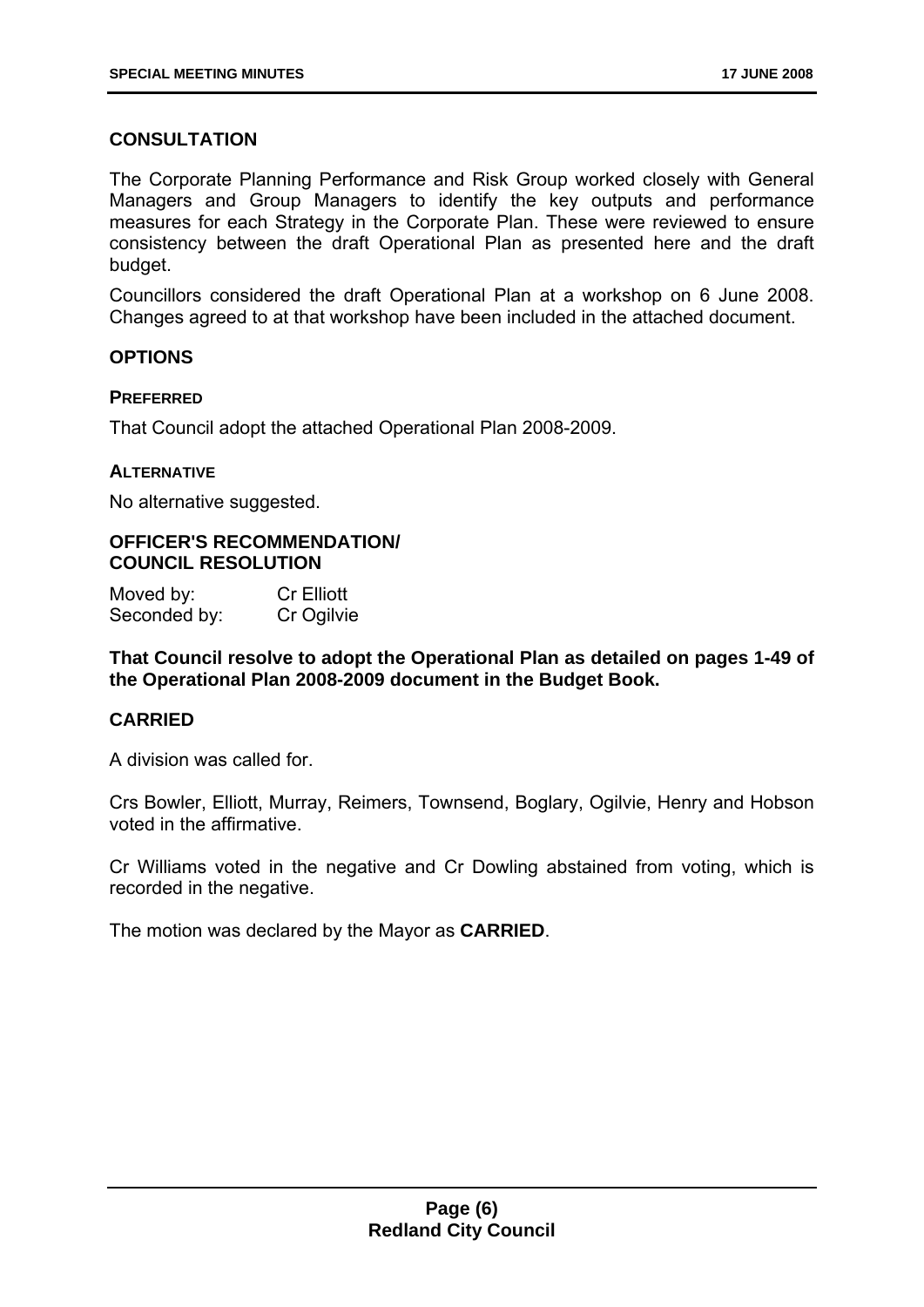#### **5.2 2008/2009 COUNCILLOR PROCESS**

| <b>Dataworks Filename:</b>       | <b>FM Corporate Budget</b>                                     |
|----------------------------------|----------------------------------------------------------------|
| <b>Responsible Officer Name:</b> | <b>Greg Underwood</b><br><b>Acting Chief Executive Officer</b> |
| <b>Author Name:</b>              | <b>Kerry Phillips</b><br><b>Manager, Financial Services</b>    |

#### **EXECUTIVE SUMMARY**

Councillors have been involved in a number of workshops related to setting the 2008/09 Budget.

At these workshops, Councillors agreed a range of key policy settings that support the final 2008/09 budget. This report identifies these settings and the principles and reasons behind them.

The report is for information purposes only.

#### **PURPOSE**

The purpose of this report is to detail the principles and reasoning behind the outcomes on rating, other revenue, and expenditure for the 2008/09 Budget.

#### **BACKGROUND**

Councillors have been involved in a number of workshops related to setting the 2008/09 budget. These included:

- Service levels and standards set in December 2007;
- Preliminary capital expenditure requirements identified in December 2007 and developed with Councillors in February 2008 and revisited by the new Council in April 2008;
- Five revenue and rating (inclusive of general rates, special and separate charges and utility pricing) workshops from February 2008 to May 2008;
- Fees and Charges workshop during April 2008;
- An operational expenditure workshop in April 2008;
- 2008/09 Operational Plan workshop May 2008.

#### **ISSUES**

At the abovementioned workshops, Councillors agreed to a range of key policy settings that support the final 2008/09 budget. This report identifies the principles supporting these settings.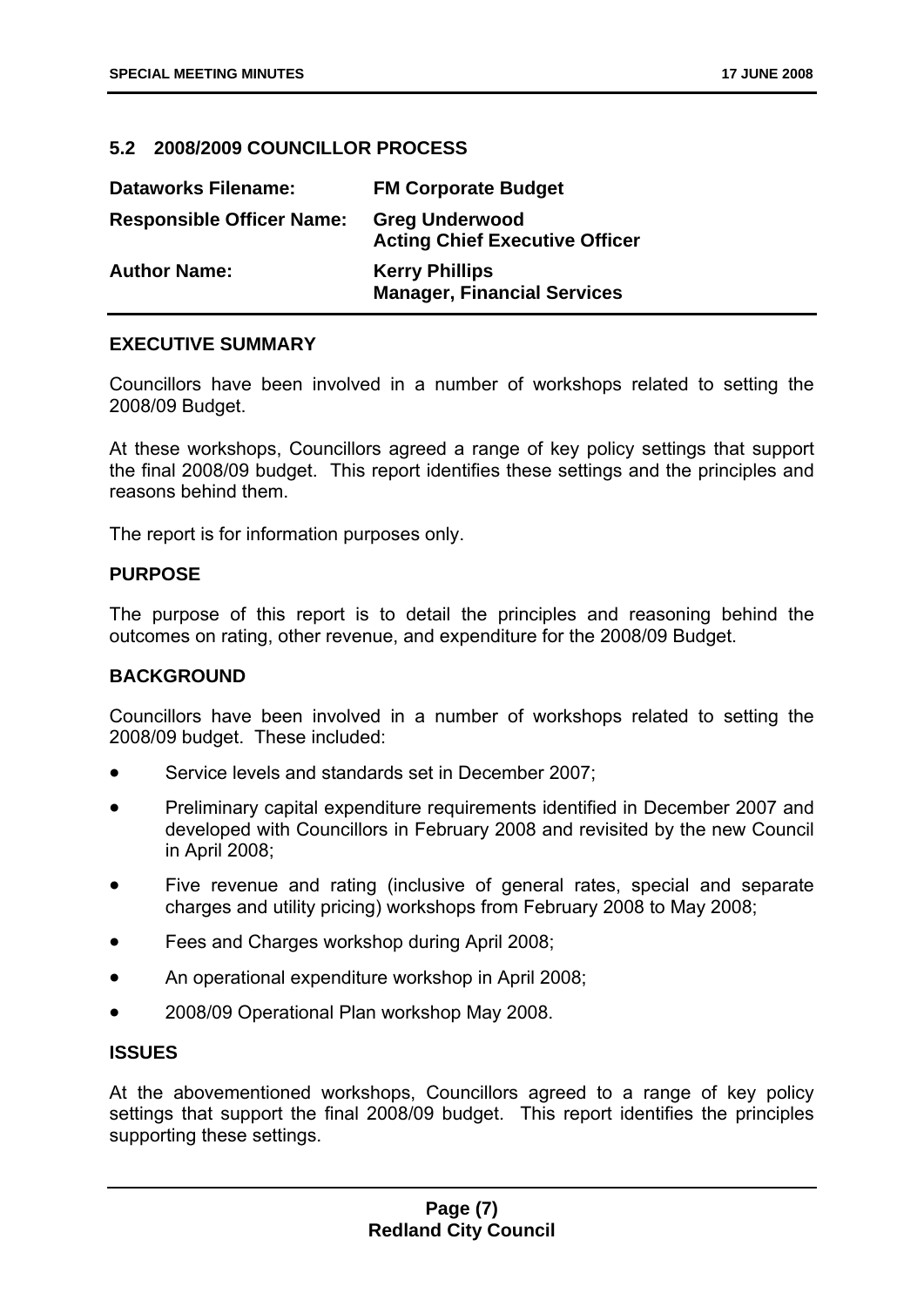#### **2008/09 Operational Plan**

A review was undertaken by Councillors to identify the broad programs and subprograms to apply in 2008/09 that aligns with Council's Corporate Plan 2006-2010. Specific performance standards and measures were set against these programs and sub-programs. At the workshop, Councillors considered the service levels and standards delivered to the community. These service levels and standards were set to achieve the objectives of the operational plan.

The 2008/09 Operational Plan underpinned the development of the 2008/09 Budget.

#### **Price and Cost Indices**

The Local Government Association of Queensland (LGAQ) provided data on price increases for local government goods and services for the years commencing December 2003, 2004, 2005 and 2006 in February 2008. They recommended that councils consider a variety of price indices to determine a reasonable escalation for costs. In providing this information, the LGAQ used the ABS Catalogues 6401.0, 6345.0 and 6427.0.

The following table provides historical guidance to relevant Local Government cost increases. (Note: This is the latest published information available from LGAQ)

| <b>Index</b>                    | <b>Increase</b><br>Dec-03 to | <b>Increase</b><br>Dec-04 to | <b>Increase</b><br>Dec-05 to | <b>Increase</b><br><b>Dec 06</b> |
|---------------------------------|------------------------------|------------------------------|------------------------------|----------------------------------|
|                                 | Dec-04                       | <b>Dec-05</b>                | Dec-06                       | to Dec                           |
|                                 |                              |                              |                              | 07                               |
| CPI (Australia)                 | 2.6%                         | 2.8%                         | 3.3%                         | 3.0%                             |
| CPI (Brisbane)                  | 2.6%                         | 2.8%                         | 3.4%                         | 3.9%                             |
| Freight                         | 4.6%                         | 3.4%                         | 2.7%                         | 1.4%                             |
| Wages                           | 3.6%                         | 4.2%                         | 4.0%                         | 4.2%                             |
| General<br>construction         | 8.3%                         | 5.0%                         | 4.1%                         | 5.2%                             |
| industry                        |                              |                              |                              |                                  |
| (Australia)                     |                              |                              |                              |                                  |
| construction<br>General         | 9.5%                         | 8.6%                         | 5.6%                         | 6.5%                             |
| (Queensland)<br>industry        |                              |                              |                              |                                  |
| Road<br><b>Bridge</b><br>and    | 4.1%                         | 5.5%                         | 5.4%                         | 4.8%                             |
| Construction (Australia)        |                              |                              |                              |                                  |
| Road<br><b>Bridge</b><br>and    | 5.9%                         | 7.1%                         | 7.1%                         | 6.3%                             |
| Construction                    |                              |                              |                              |                                  |
| (Queensland)                    |                              |                              |                              |                                  |
| Residential<br><b>Non</b>       | 11.7%                        | 5.2%                         | 5.9%                         | 5.7%                             |
| <b>Building</b><br>Construction |                              |                              |                              |                                  |
| (Australia)                     |                              |                              |                              |                                  |
| Residential<br><b>Non</b>       | 13.3%                        | 13.3%                        | 7.0%                         | 4.3%                             |
| <b>Building</b><br>Construction |                              |                              |                              |                                  |
| (Queensland)                    |                              |                              |                              |                                  |
| construction<br>Housing         | 5.6%                         | 4.5%                         | 2.3%                         | 4.9%                             |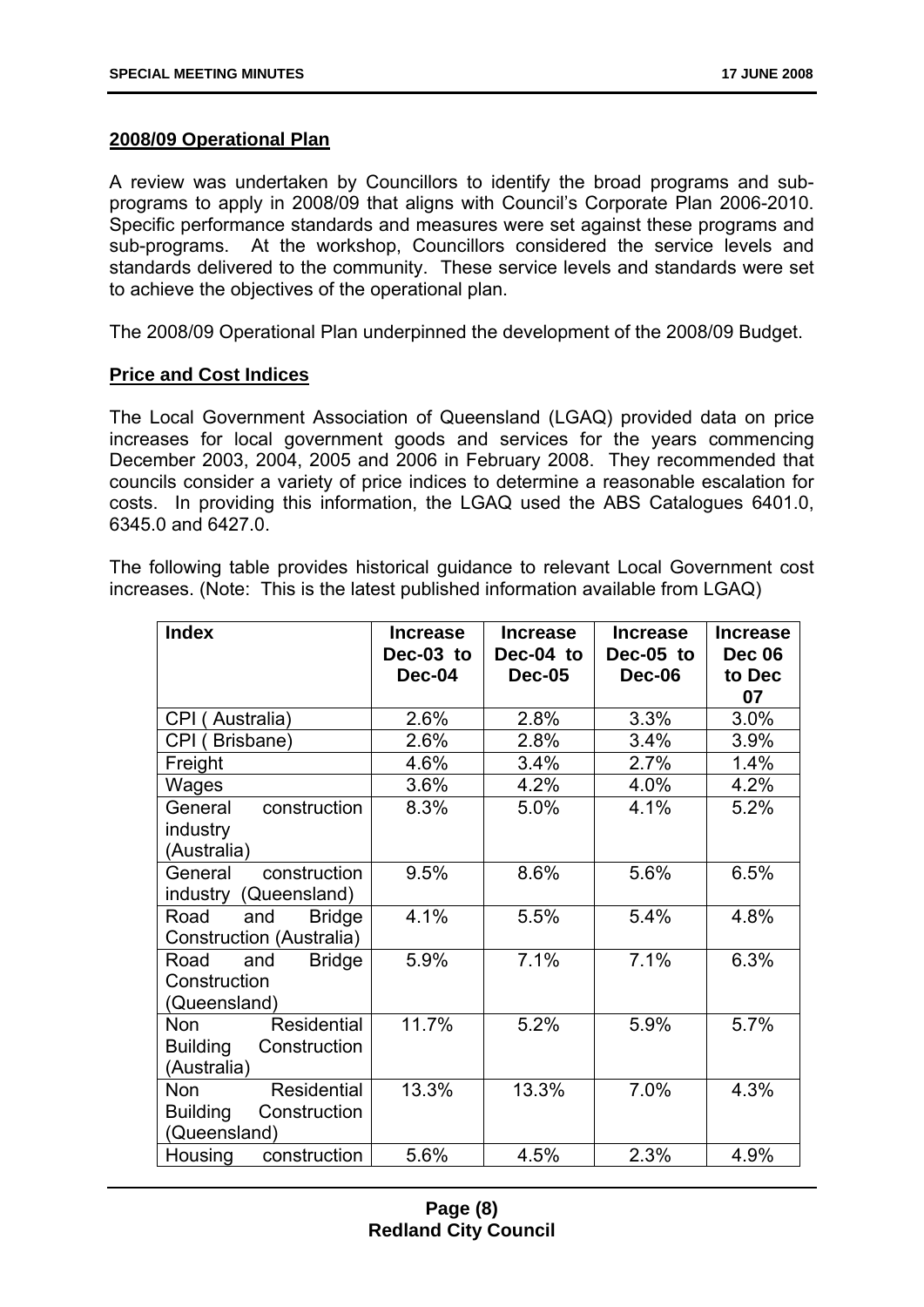| <b>Index</b>                                    | <b>Increase</b><br>Dec-03 to<br>Dec-04 | <b>Increase</b><br>Dec-04 to<br><b>Dec-05</b> | <b>Increase</b><br>Dec-05 to<br>Dec-06 | <b>Increase</b><br><b>Dec 06</b><br>to Dec<br>07 |
|-------------------------------------------------|----------------------------------------|-----------------------------------------------|----------------------------------------|--------------------------------------------------|
| (Australia)                                     |                                        |                                               |                                        |                                                  |
| Housing<br>construction<br>(Queensland)         | 6.0%                                   | 1.5%                                          | 2.2%                                   | 10.1%                                            |
| <b>Government</b><br>Local<br><b>Cost Index</b> | 6.1%                                   | 5.7%                                          | 4.5%                                   | 5.2%                                             |

In considering the above reported price increases, the LGAQ suggested that the assumption be made that engineering work (representing 50% of outlays) is influenced by the general construction index while the balance of activities are driven by CPI.

Using the Queensland specific general construction cost increase of 6.56% results in a cost increase for local government as a whole in Queensland of around 5.2% for the period December 06 to December 07.

| <b>Assumptions</b> |                                                |  |
|--------------------|------------------------------------------------|--|
| General            | = Blended CPI rate for $2008/09$ @ 5.2%        |  |
| Construction       | = Based on historical measure provided by LGAQ |  |
| Roads              | = Based on historical measure provided by LGAQ |  |
| Employee           | = As per current RSC EBA                       |  |

On review by Councillors LGAQ blended 5.2% CPI was adopted for use in preparation of the 2008-09 budget.

#### **Fees and Charges**

Councillors endorsed the principle of *user pays* fees and charges where appropriate. While the LGAQ Cost Index of 5.2% was used as the standard inflator for charges, the move to recover the full cost of providing some services has seen prices rise on average above 5.2%.

#### **General Rates**

A LGAQ CPI Index of 5.2% was used to determine the increase in the amount of revenue Council receives from general rates. An effective growth rate of 0.8% in rateable properties was also used.

During the Rating workshops, Council identified the continued need to provide a future funding source for much needed capital works on the Southern Moreton Bay Islands. The means of establishing this funding will continue to be a separate differential rating category. In reviewing the requirements of the reserve going forward, Councillors determined that the funds raised for 2008/2009 should be increased by 100%.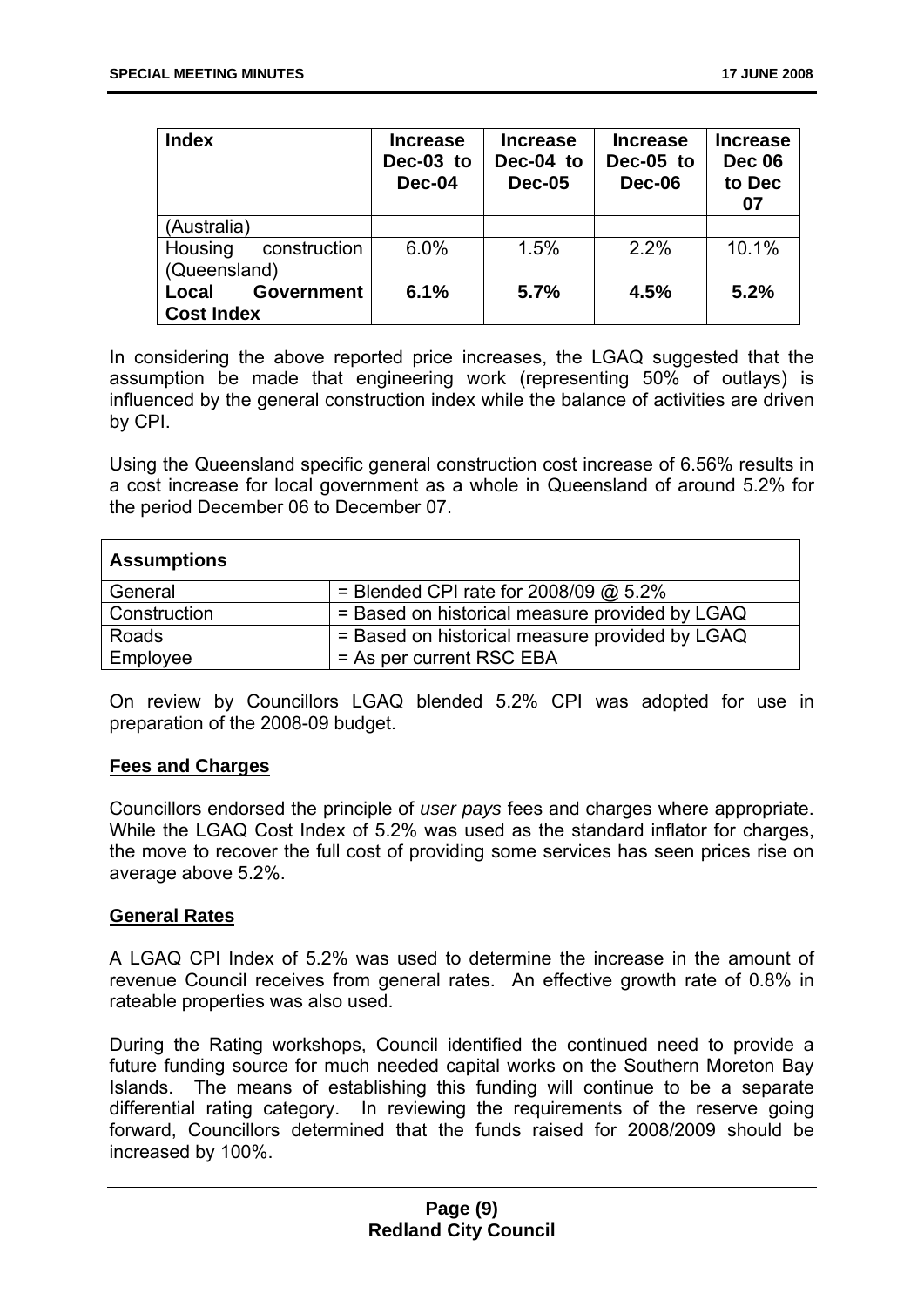| Rate<br>General           |           | \$52,428,307 |
|---------------------------|-----------|--------------|
| Budget 2007/2008          |           |              |
| <b>LGAQ</b><br>CPI        | 5.2%      | \$2,728,612  |
| Increase                  |           |              |
| <b>Estimated</b><br>minor |           | \$45,000     |
| revaluations              |           |              |
|                           | Sub-total | \$55,201,913 |
| Growth                    | 0.8%      | \$441,615    |
| <b>SMBI Differential</b>  |           | \$853,360    |
| <b>Total General Rate</b> |           | \$56,496,888 |
| Budget 2008/2009          |           |              |

Funds raised by this category of rating over and above that which would be raised by applying the same rating strategy to mainland categories will be set aside in a reserve to accelerate the delivery rate of planned capital works. These works will include land purchases for community, recreation and open space on the Southern Moreton Bay Islands (Macleay, Russell, Perulpa, Karragarra and Lamb). The capital reserve is intended to minimise the need for any further levies to be imposed in the future.

Councillors have decided to extend Pensioner Concessions a further \$10 for those in receipt of the maximum pension. A sliding scale consistent with Council Pensioner rebate Policy POL-2557 will be applied to War Widow and those not in receipt of the maximum pension.

#### **Waste/Recycling Charges**

Charging options for waste disposal at landfills were considered. Gate fees are planned to be introduced by December 2008 and will generate expected revenue of \$237,000. The table below provides the fee structure

| Car         | \$4  |
|-------------|------|
| Car/Trailer | \$8  |
| Truck       | \$24 |
| Ute         | \$8  |
| Ute/Trailer | \$16 |

Fees for green waste will be 50% of the base charge and recycling will be free.

Councillors endorsed annual charges for waste/recycling as \$230 per mainland property (2.2% increase) and \$245 per island property (8.9% increase). The differentiation between mainland and island properties commences a strategy to move to user pays over the next 4 years. This charging regime ensures that Council will achieve full cost recovery within 5 years.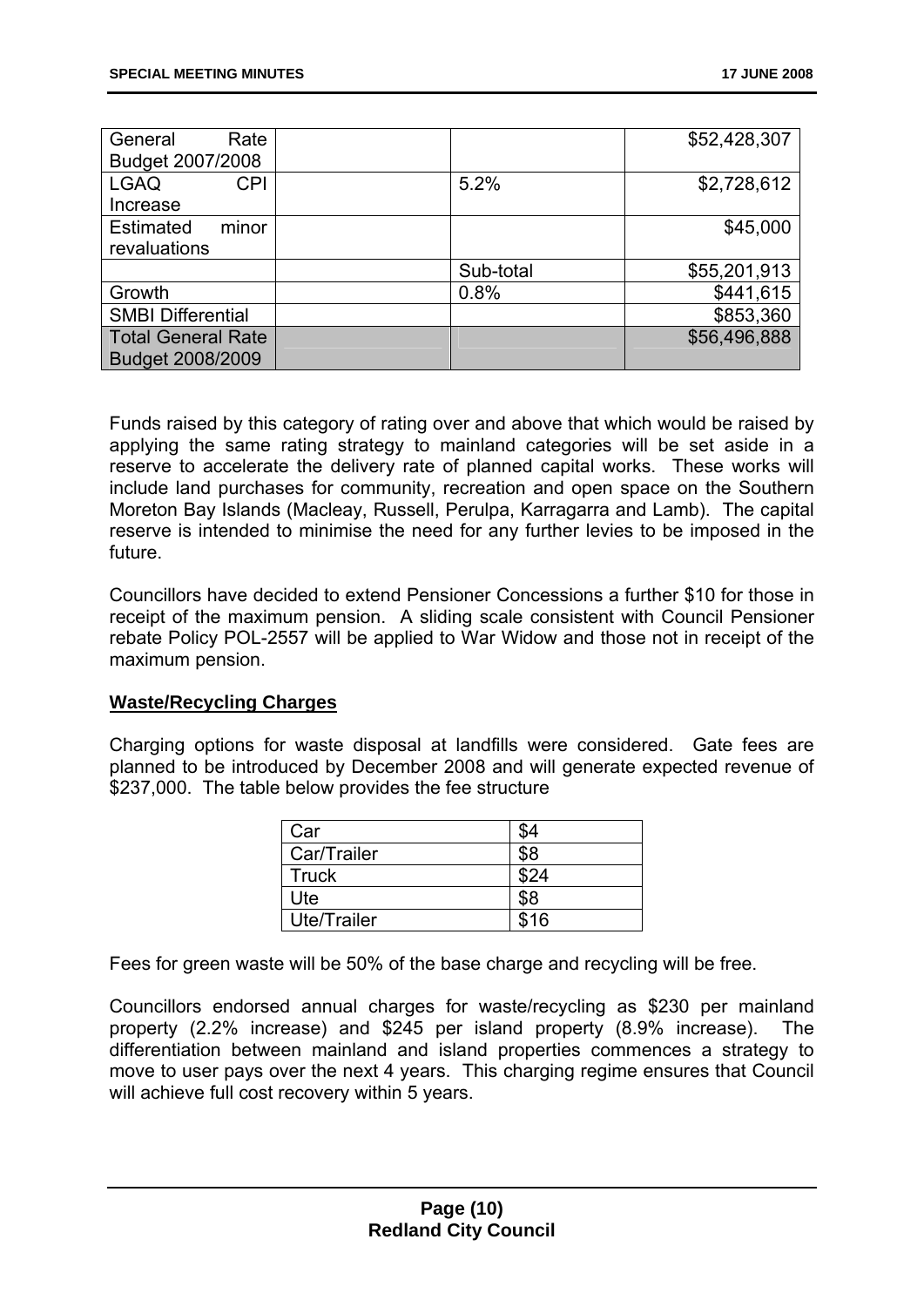#### **Wastewater (Sewerage) Charges**

A new full cost pricing model was developed by Ernst and Young to support Council with respect to pricing decisions and to structure Councils model in a manner which will support the imminent negotiations regarding the distribution water reforms. The model ensures the immediate achievement of full cost price and recommends an increase of 6.7% per household to charges. Councillors reviewed the model and have endorsed the results.

#### **Water Charges**

Councillors considered the impact of the commencement of the new Bulk Water entities. This will see Council purchasing water from QBWSA. The price charged by QBWSA will introduce a 19% increase to water pricing. Further to this, Council has been encouraged to move to full cost recovery an additional 11% increase can be attributed to this transition.

In recognition of the continued scarcity of the resource, Councillors decided to continue to support the inclined block tariff (higher usage attracts a higher charge) for water consumption pricing for 2008/2009 in a continued attempt to influence usage. In addition, the first tier for consumption has been dropped from 500 litres per day to 400 litres per day. Councillors decided to hold the increase in Access fees to the slightly below the LGAQ CPI at 5%. The remainder of price increases are reflected within the consumption tiers.

#### **Environment Separate Charge**

Councillors agreed to increase the Environment Charge by \$15 to \$87.80 per annum. The additional charge is anticipated to be directed to supporting action items arising for the Koala Strategy. The distribution of this levy will be \$40.20 capital, \$37.20 operational and, \$10.40 for the implementation of management plans and creek and waterway rehabilitation. In addition it was agreed that the discount provided to Koala coast properties no longer be provided.

#### **Landfill Remediation Charge**

Councillors considered a report based on the annual review of the charging model by the Co-Administration panel. The review uncovered an increased requirement for funding over the 10 year horizon of \$2.7 million. Council based on this advice have decided to increase the levy by \$8 per property to \$26 for 2008/09.

#### **Canal and Lake Levies**

Councillors were advised regarding the planned ten year works program for assets in specially benefited areas within Raby Bay, Aquatic Paradise and Sovereign Waters. Consideration was taken of both the overall plan and the annual implementation plan for each of the charges. It was identified in workshops that if levies were not increased service standards of maintenance, dredging and cleaning would need to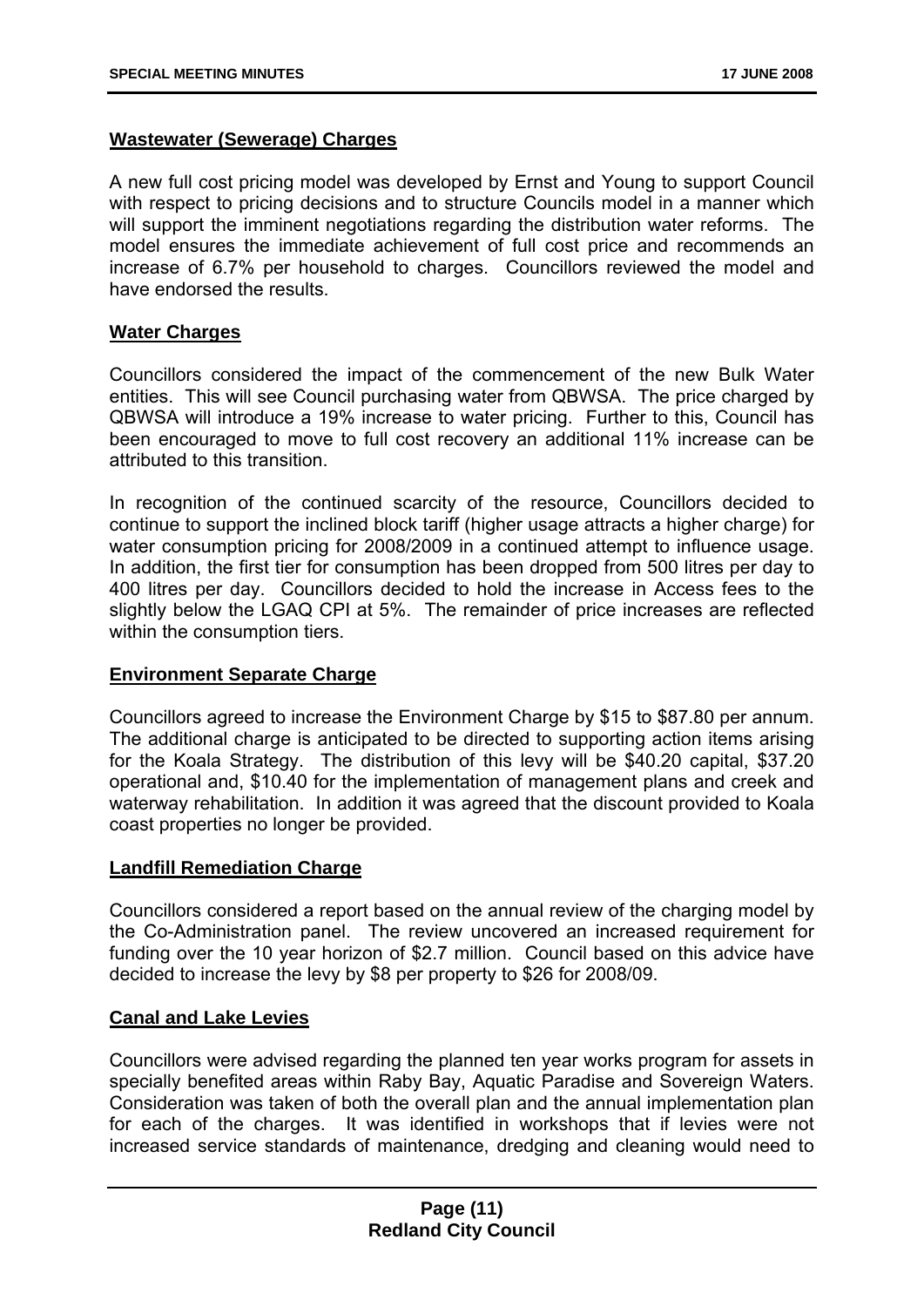be reduced. Councillors decided that was not acceptable and in response have agreed to the following increases:

|                            |                   | Levy Increase (2008/09) |            | <b>New Levy</b>            |  |
|----------------------------|-------------------|-------------------------|------------|----------------------------|--|
|                            |                   | <b>Amount</b>           | Percentage | <b>Amount</b><br>(2008/09) |  |
| <b>Raby Bay</b>            | <b>Allotments</b> | \$150.00                | 11.00%     | \$1,500.00                 |  |
|                            | Units             | \$90.00                 | 13.00%     | \$765.00                   |  |
|                            | Marina berths     | \$67.50                 | 11.00%     | \$675.00                   |  |
| <b>Aquatic</b>             | <b>Allotments</b> | \$100.15                | 7%         | \$1,530.88                 |  |
| <b>Paradise</b>            | Marina berths     | \$100.15                | 7%         | \$1,530.88                 |  |
| Sovereign<br><b>Waters</b> | Allotments        | \$57.75                 | 7%         | \$882.75                   |  |

#### **Rural Fire Levies**

As Council only collects this levy on behalf of the Rural Fire Service, advice was sought from this body on the level of charges to apply in 2008/09. The Rural Fire Service advised that no change is required to the levy.

#### **Operating Expenditure**

Councillors allocated sufficient operating expenditure across the programs and departments to ensure that the 2008/09 Operational Plan could be delivered.

Allocation of expenditure was in accordance with Council's Long Term Financial Model and Financial Strategy. The proposed 2008/09 budget maintains all key financial indicators within targets set in the Financial Strategy for the 2008/09 year and forward ten years.

#### **Capital Expenditure**

Councillors endorsed a ten year capital program based on whole of City needs and priorities. The specific projects within the capital program were driven by asset management plans and a range of other planning instruments adopted by Council.

Projects allocated in 2008/09 are in accordance with Council's ten year Capital Works Program, Long Term Financial Model, and Financial Strategy.

#### **RELATIONSHIP TO CORPORATE PLAN**

The recommendation primarily supports Council's strategic priority to ensure the long term financial viability of the City and provide public accountability in financial management.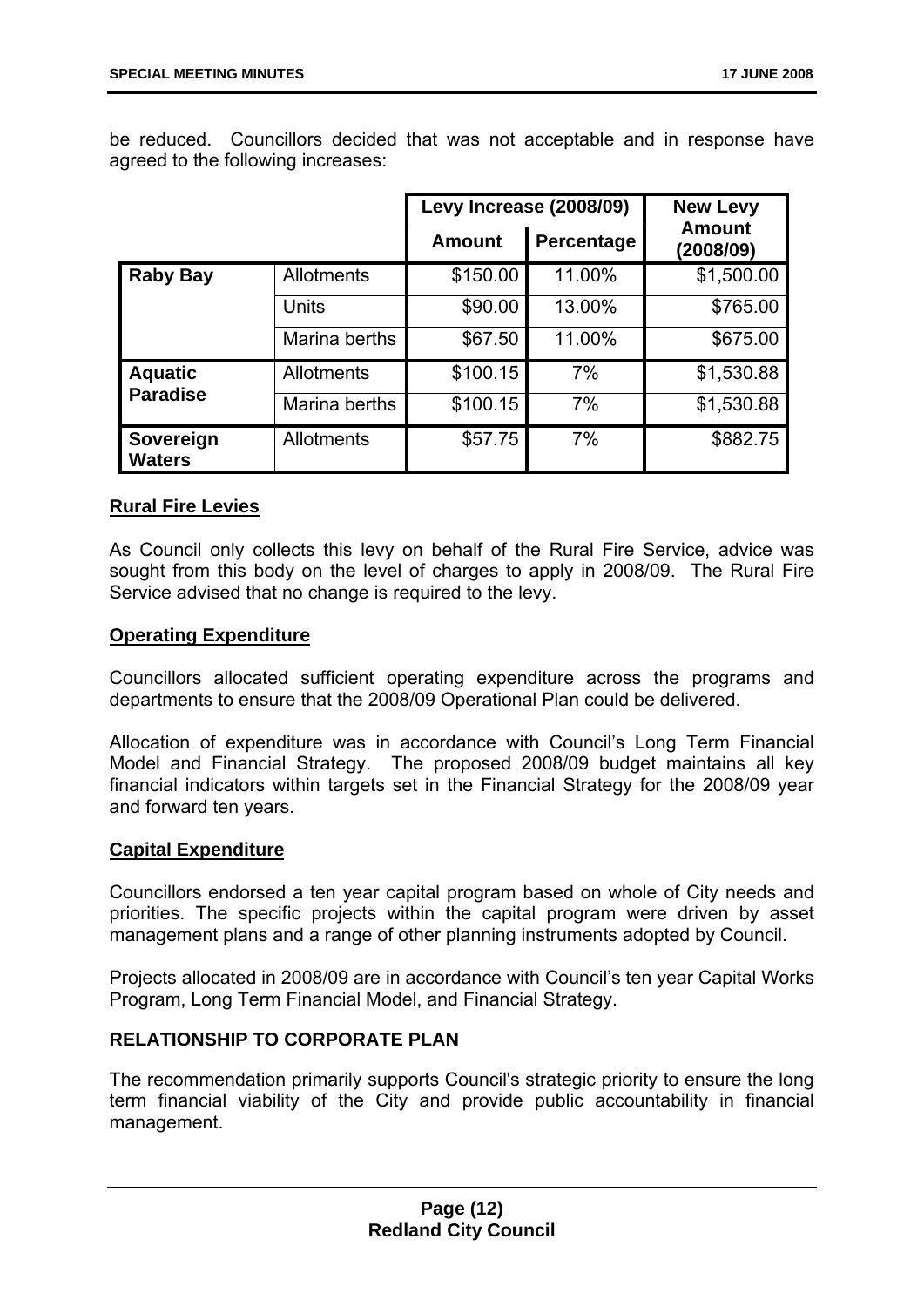#### **FINANCIAL IMPLICATIONS**

This report is for information purposes only and has no financial implications.

#### **CONSULTATION**

All Councillors and the Executive Leadership Group were involved in deliberations for the development of the 2008/2009 budget.

#### **OFFICER'S RECOMMENDATION/ COUNCIL RESOLUTION**

Moved by: Cr Bowler Seconded by: Cr Reimers

**That Council resolve that the report on the principles and reasons for 2008/09 budget decisions be noted.** 

#### **CARRIED**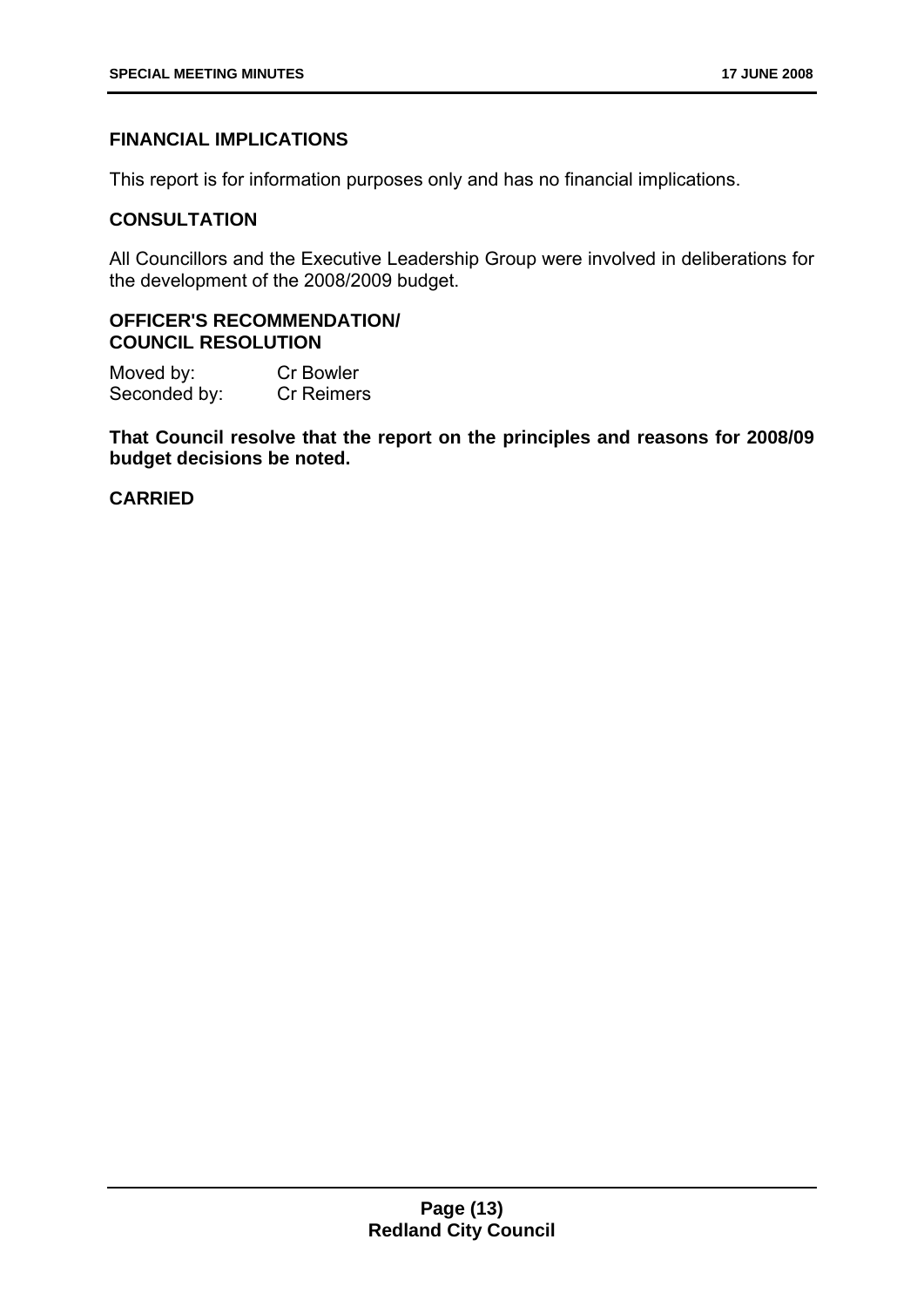#### **5.3 ANNUAL IMPLEMENTATION PLAN - RURAL FIRE LEVY- SPECIAL CHARGE**

| <b>Dataworks Filename:</b>       | <b>FM Corporate Budget</b>                                     |
|----------------------------------|----------------------------------------------------------------|
| <b>Responsible Officer Name:</b> | <b>Greg Underwood</b><br><b>Acting Chief Executive Officer</b> |
| <b>Author Name:</b>              | <b>Kerry Phillips</b><br><b>Manager, Financial Services</b>    |

#### **EXECUTIVE SUMMARY**

Under section 971 of the *Local Government Act 1993*, if an overall plan for a Special Charge will not be implemented within a financial year, the local government must, at or before the budget meeting for each year of the overall plan, adopt an annual implementation plan for the year.

The overall plan for the Rural Fire Levy Special charge was adopted 12 July 2000. Details of specific works for 2008/2009 are provided in the proposed budgets for each of the rural fire brigades operating in the benefited area. These works constitute the Annual Implementation Plan for 2008/2009.

This Rural Fire Levy Special charge Annual Implementation Plan for the 2008/2009 financial year is submitted to Council for adoption.

#### **PURPOSE**

To submit to Council for adoption the Rural Fire Levy Special charge Annual Implementation Plan for the 2008/2009 financial year.

#### **BACKGROUND**

Under section 971 of the *Local Government Act 1993*, if an overall plan for a Special charge will not be implemented within a financial year, the local government must, at or before the budget meeting for each year of the overall plan, adopt an annual implementation plan for the year.

Council adopted the overall plan for the Rural Fire Levy Special charge on 12 July 2000.

An Annual Implementation Plan for the Rural Fire Levy Special charge has been adopted every year since the overall plan was adopted on 12 July 2000.

#### **ISSUES**

Under section 971 of the *Local Government Act 1993*, if an overall plan for a Special Charge will not be implemented within a financial year, the local government must, at or before the budget meeting for each year of the overall plan, adopt an annual implementation plan for the year.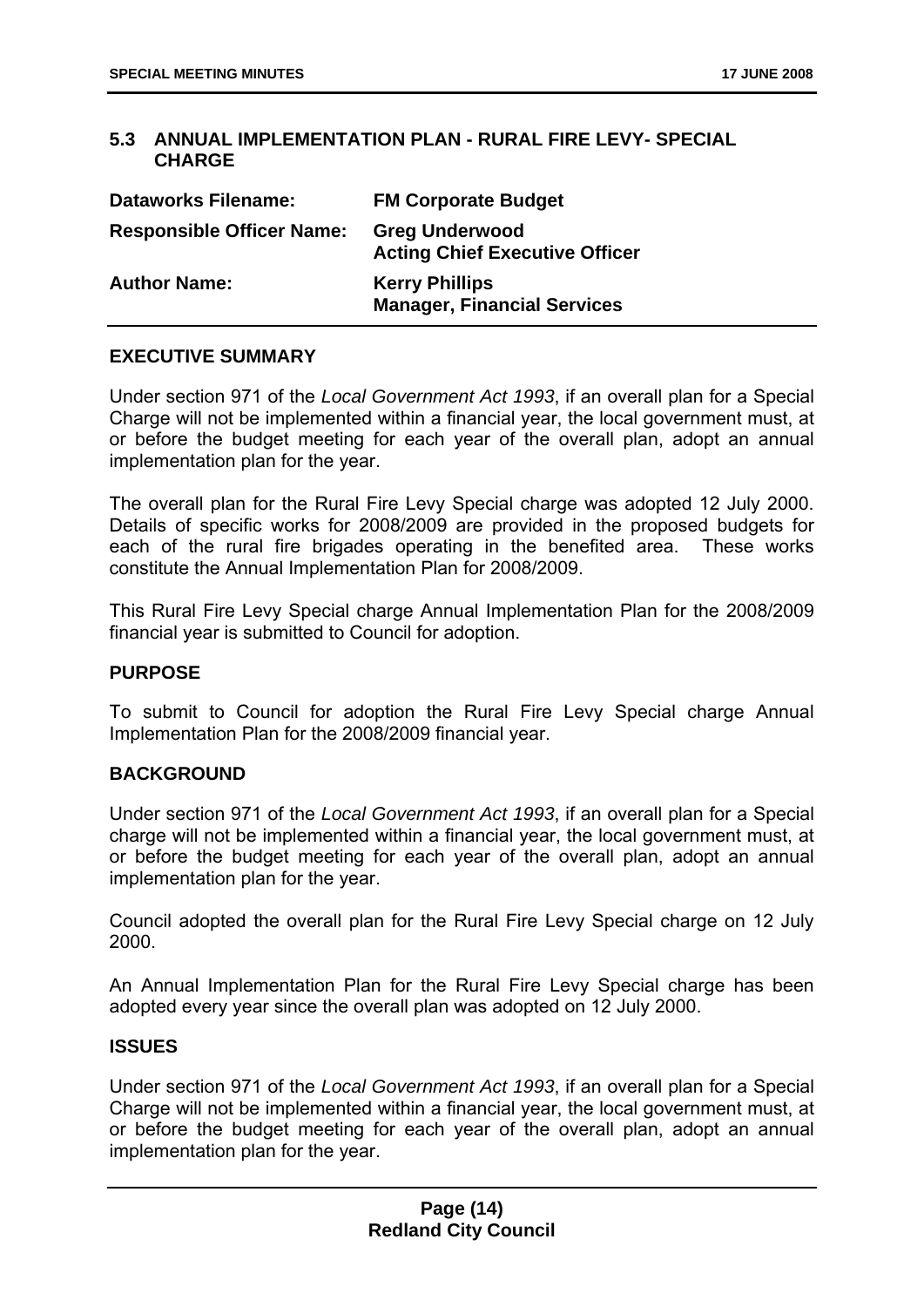The overall plan for the Rural Fire Levy Special Charge was adopted 12 July 2000. The time limit for implementing the overall plan will be based on external factors such as a decision by urban fire brigades to assume responsibility for fire response in the benefited areas and possibly future policy decisions by Council about continued funding. Services funded by the levy include construction and maintenance of fire brigade depots, purchase and maintenance of plant and equipment, operational response to incidents and training.

Details of specific works for 2008/2009 are provided in the proposed budgets for each of the rural fire brigades operating in the benefited area. These works constitute the Annual Implementation Plan for 2008/2009.

For the 2008/2009 financial year, Rural Fire Levy payments received from each Island will be distributed to the Island's Rural Fire Brigade.

The estimated amount to be raised by the levy for 2008/2009 is:

|                                         | \$203,600.00 |
|-----------------------------------------|--------------|
| Lamb and Russell Island                 | \$80,000.00  |
| Karragarra, Macleay and Perulpa Islands | \$123,600.00 |

#### **RELATIONSHIP TO CORPORATE PLAN**

The recommendation primarily supports Council's strategic priority to ensure the long term financial viability of the City and provide public accountability in financial management.

#### **FINANCIAL IMPLICATIONS**

The levies proposed are in response to consultation with the Rural Fire Service and the budgets submitted for 2008/2009

#### **CONSULTATION**

- Rural Fire Brigades;
- District Inspector, Rural Fire Services;
- Executive Leadership Group and Councillors.

#### **OFFICER'S RECOMMENDATION/ COUNCIL RESOLUTION**

| Moved by:    | Cr Townsend       |
|--------------|-------------------|
| Seconded by: | <b>Cr Reimers</b> |

**That Council resolve to adopt the Annual Implementation Plan for the 2008/2009 financial year for the Rural Fire Levy Special Charge.** 

#### **CARRIED**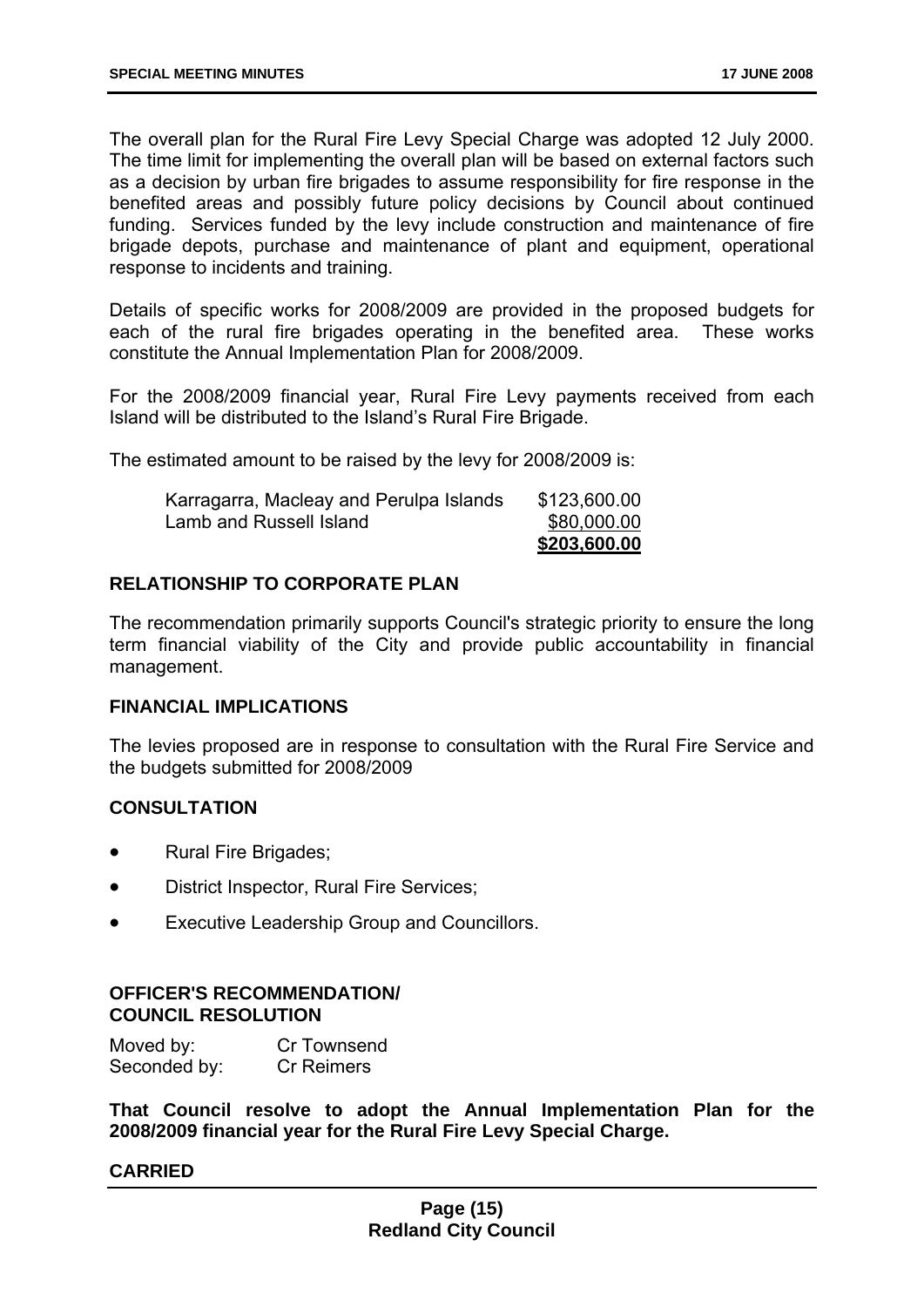#### **5.4 LAKE LEVY SPECIAL CHARGE - ANNUAL IMPLEMENTATION PLAN 2008- 2009**

| <b>Dataworks Filename:</b>       | <b>FM Corporate Budget</b>                                     |
|----------------------------------|----------------------------------------------------------------|
| <b>Responsible Officer Name:</b> | <b>Greg Underwood</b><br><b>Acting Chief Executive Officer</b> |
| <b>Author Name:</b>              | <b>Kerry Phillips</b><br><b>Manager, Financial Services</b>    |

#### **EXECUTIVE SUMMARY**

Council is required to adopt an annual implementation plan each year before it can levy the Lake Levy–Special Charge.

The works programmed for this upcoming year are only minor maintenance and cleaning works. Most of the accumulated levy funds are being set aside for maintenance dredging in future years.

The increase in the Lake Levy-Special Charge is necessary to accommodate present cost estimates of the future dredging requirements of the Sovereign Waters Lake Estate.

The annual implementation plan for 2008/2009 financial year for the Lake Levy – Special Charge (reference: Benefited Area Map SWL-1) is submitted for Council adoption.

#### **PURPOSE**

Section 971 of the *Local Government Act 1993* requires a local government to adopt, by resolution, an overall plan in relation to special rates and charges for the supply of the service, facility or activity. The overall plan must be adopted either before, or at the same time, as the local government first makes the special rate or charge.

If the overall plan adopted will not be implemented within one year, the local government must, at or before the budget meeting for each year of the period for implementing the overall plan, adopt by resolution an annual implementation plan for the year.

#### **BACKGROUND**

Council adopted the overall plan for the Lake Levy – Special Charge on 12 July 2000.

An annual implementation plan for the Lake Levy – Special Charge has been adopted every year since the overall plan was adopted.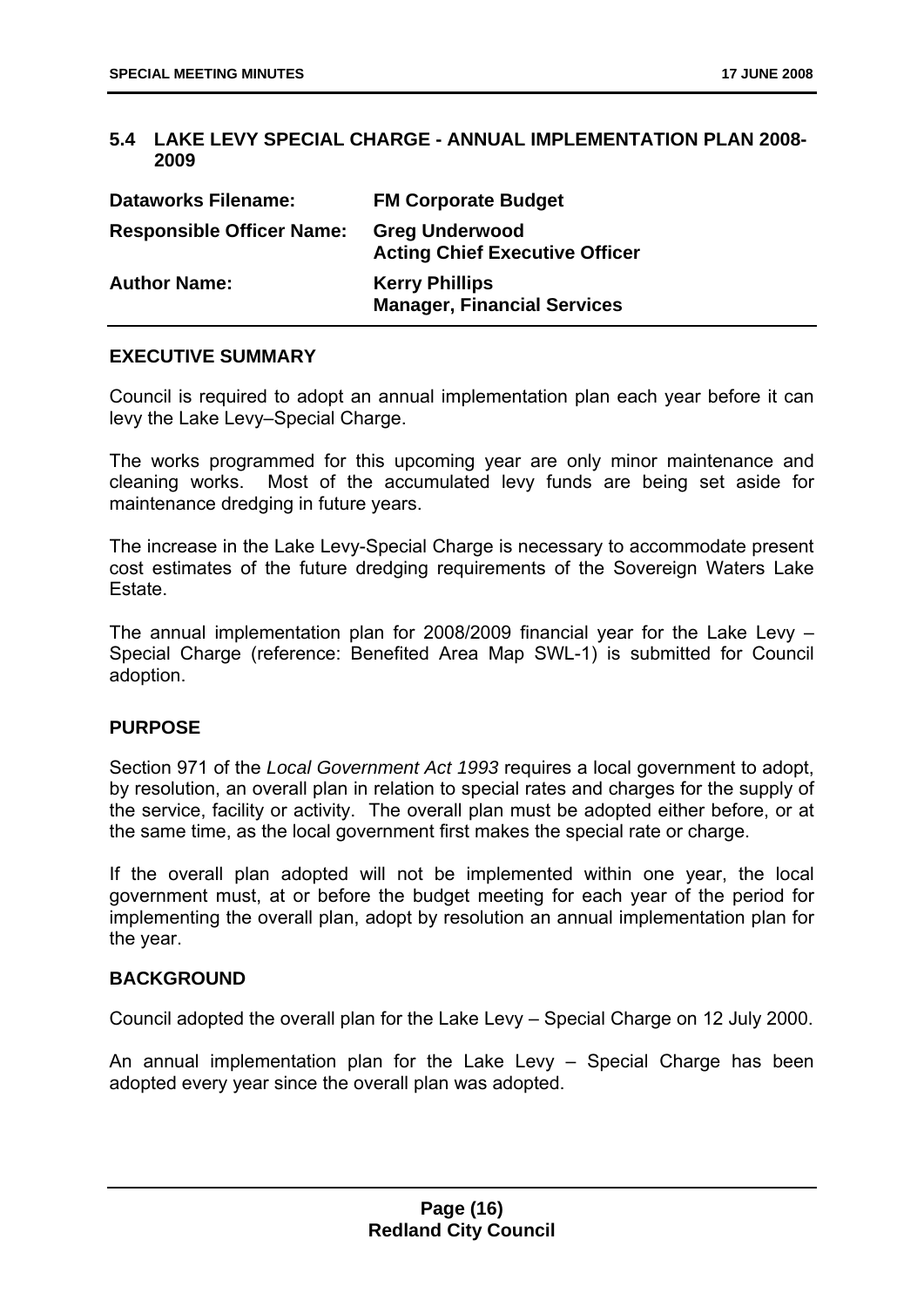#### **ISSUES**

For the 2008/2009 financial year, revenue collected through the Lake Levy – Special Charge will be held in a reserve to finance ongoing works as required in future years.

Increased construction costs in recent years have resulted in an increase in cost estimates for future dredging and disposal of dredged material.

The works programmed for the 2008/2009 financial year:

• Sovereign Waters Lake Estate - Cleaning and minor maintenance \$10,774.

Most of the accumulated levy funds are being set aside for maintenance dredging in future years.

The income from this Special Charge for 2008/2009 is expected to be approximately \$42,372.

#### **RELATIONSHIP TO CORPORATE PLAN**

The recommendation primarily supports Council's strategic priority to ensure the long term financial viability of the City and provide public accountability in financial management.

#### **FINANCIAL IMPLICATIONS**

Expenditure for 2008/2009 based on the annual plan is expected to be in the order of \$10,774.

#### **CONSULTATION**

During the budget 2008/2009 workshops, the Executive Leadership Group and Councillors have been presented with details pertaining to the planning for this Special Charge. The Manager, Financial Services has been briefed by the Manager, Infrastructure Planning and the Senior Advisor Infrastructure Projects on the future planning for the estate.

#### **OFFICER'S RECOMMENDATION/ COUNCIL RESOLUTION**

| Moved by:    | Cr Dowling |
|--------------|------------|
| Seconded by: | Cr Boglary |

**That Council resolve to adopt the annual implementation plan for the 2008/2009 financial year for the Lake Levy – Special Charge (reference: Benefited Area Map SWL-1).** 

#### **CARRIED**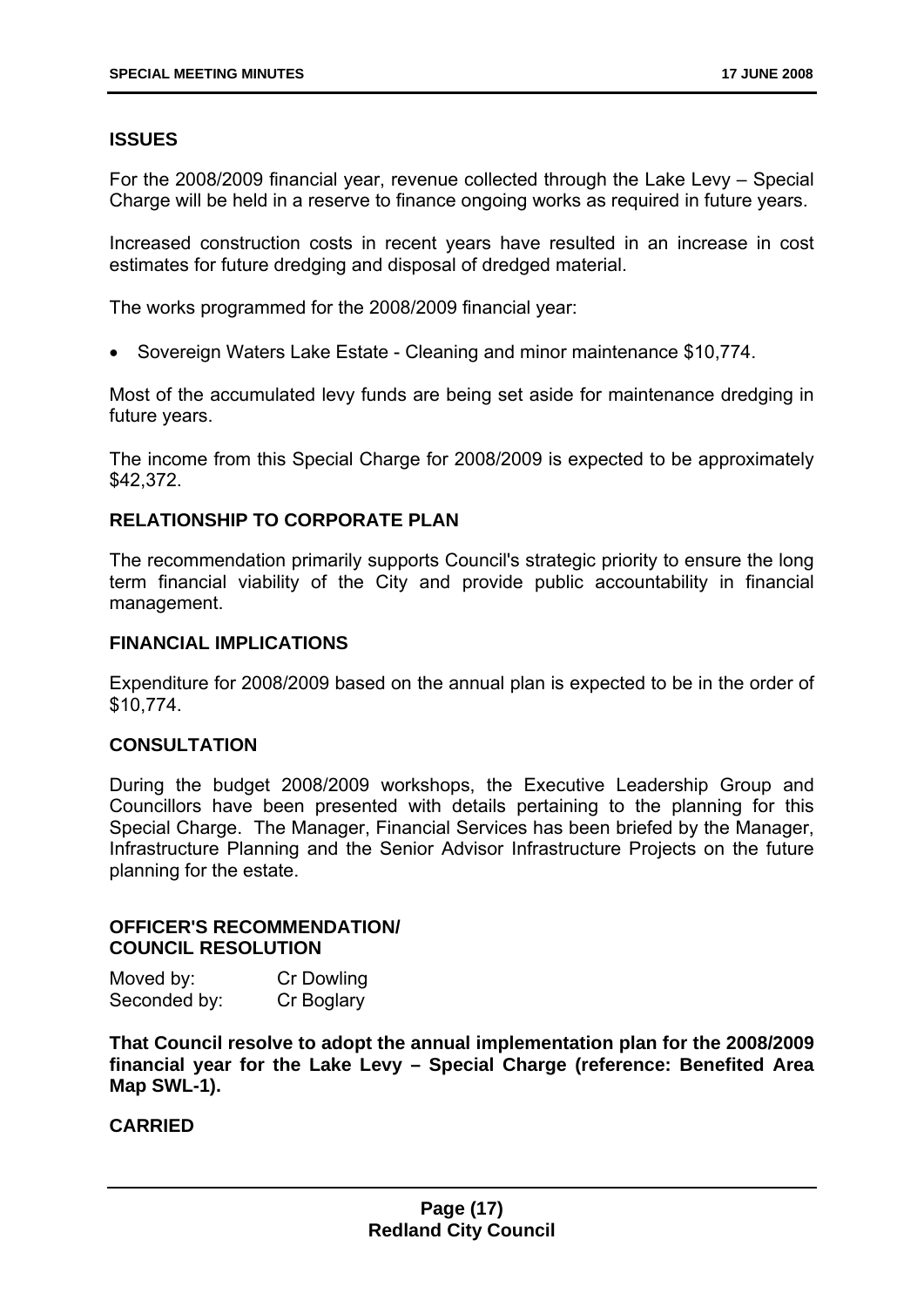#### **5.5 AMENDED AQUATIC PARADISE CANAL - SPECIAL CHARGE - ANNUAL IMPLEMENTATION PLAN 2008-2009**

| <b>Dataworks Filename:</b>       | <b>FM Corporate Budget</b>                                     |
|----------------------------------|----------------------------------------------------------------|
| <b>Responsible Officer Name:</b> | <b>Greg Underwood</b><br><b>Acting Chief Executive Officer</b> |
| <b>Author Name:</b>              | <b>Kerry Phillips</b><br><b>Manager, Financial Services</b>    |

#### **EXECUTIVE SUMMARY**

Council is required to adopt, by resolution, an annual implementation plan each year before it can levy the Amended Aquatic Paradise Canal Special Charge.

The annual implementation plan for the 2008/2009 financial year for the Amended Aquatic Paradise Canal Special Charge (reference: Benefited Area Map APC-3) is submitted to Council for adoption.

#### **PURPOSE**

Section 971 of the *Local Government Act 1993* requires a local government to adopt, by resolution, an overall plan in relation to special rates and charges for the supply of the service, facility or activity. The overall plan must be adopted either before, or at the same time as the local government first makes the special rate or charge.

If the overall plan adopted will not be implemented within one year, the local government must, at or before the budget meeting for each year of the period for implementing the overall plan, adopt by resolution an annual implementation plan for the year.

The annual implementation plan for the 2008/2009 financial year for the Amended Aquatic Paradise Canal Special Charge is submitted to Council for adoption.

#### **BACKGROUND**

Council adopted the overall plan for the Shire Canals – Special Charge on 12 July 2000, Inclusive of works for Raby Bay and Aquatic Paradise.

An annual implementation plan for the Shire Canals – Special Charge has been adopted every year since the overall plan was adopted inclusive of works for Raby Bay and Aquatic Paradise.

#### **ISSUES**

Previously Council has administered the Shire Canal special charges inclusive of both Raby Bay and Aquatic Paradise locations. Held 2007/2008 it has been determined that it would be more appropriate to report separately to Council.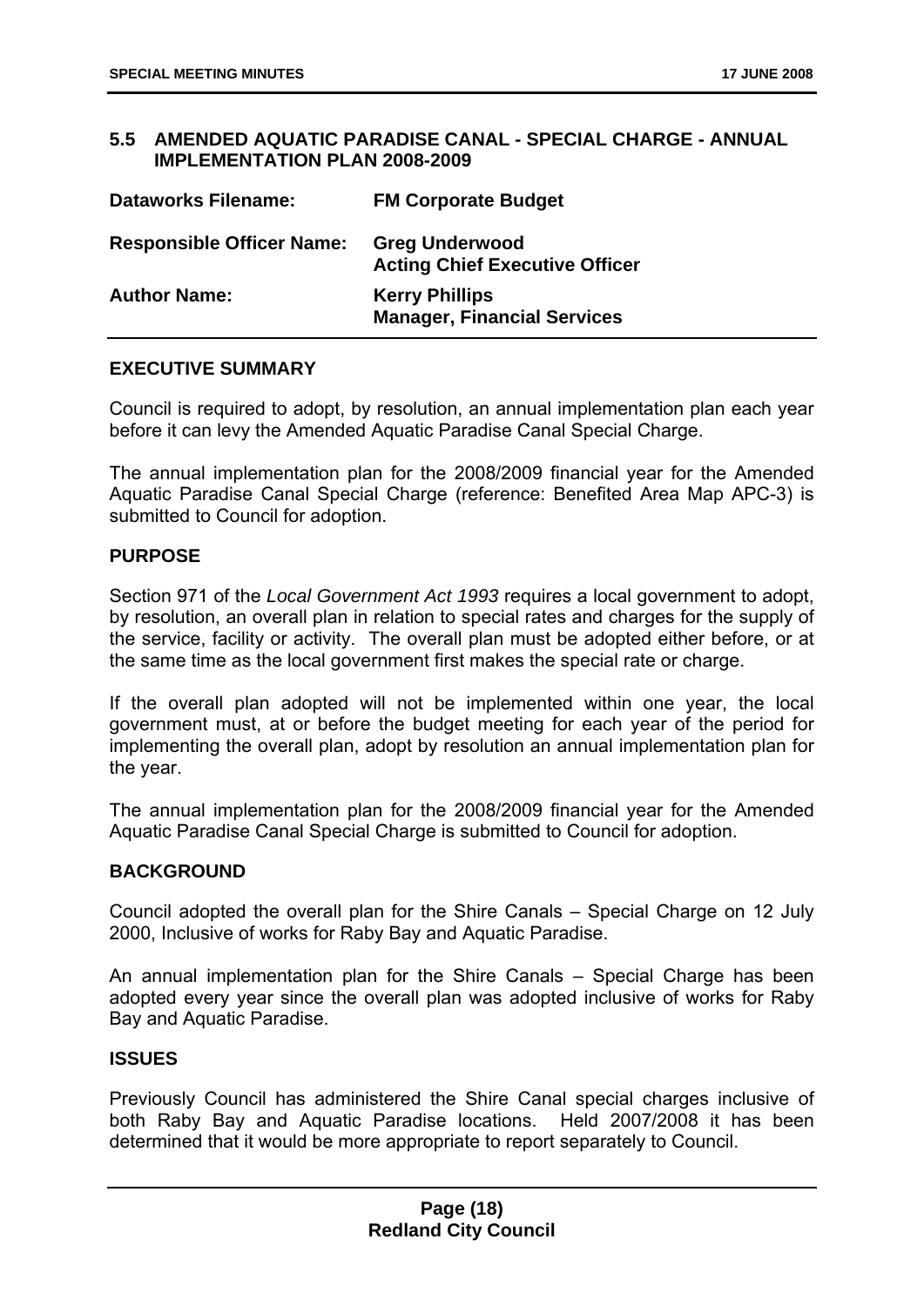For the 2008/2009 financial year, revenue collected through the Amended Aquatic Paradise Canal Special Charge will be held in a reserve to finance ongoing works.

The details of the works programmed for the 2008/2009 financial year are:

| • Dredging of access channel (planning)                         | \$96,735    |
|-----------------------------------------------------------------|-------------|
| • Dredging                                                      | \$1,983,000 |
| • Planning, investigations, monitoring, navigation beacons, etc | \$26,000    |

#### **RELATIONSHIP TO CORPORATE PLAN**

The recommendation primarily supports Council's strategic priority to ensure the long term financial viability of the City and provide public accountability in financial management.

#### **FINANCIAL IMPLICATIONS**

The levies are proposed to be increased to accommodate specific requirements identified in the annual implementation plan and to facilitate longer term planning for the estate.

#### **CONSULTATION**

During the budget 2008/2009 workshops, the Executive Leadership Group and Councillors have been presented with details pertaining to the planning for this Special Charge. The Manager, Financial Services has been briefed by the Manager, Infrastructure Planning and the Senior Advisor Infrastructure Projects on the future planning for the estate.

#### **OFFICER'S RECOMMENDATION/ COUNCIL RESOLUTION**

| Moved by:    | Cr Boglary |
|--------------|------------|
| Seconded by: | Cr Murray  |

**That Council resolve to adopt the annual implementation plan for the 2008/2009 financial year for the Amended Aquatic Paradise Canal Special Charge (reference: Benefited Area Map APC-3).** 

#### **CARRIED**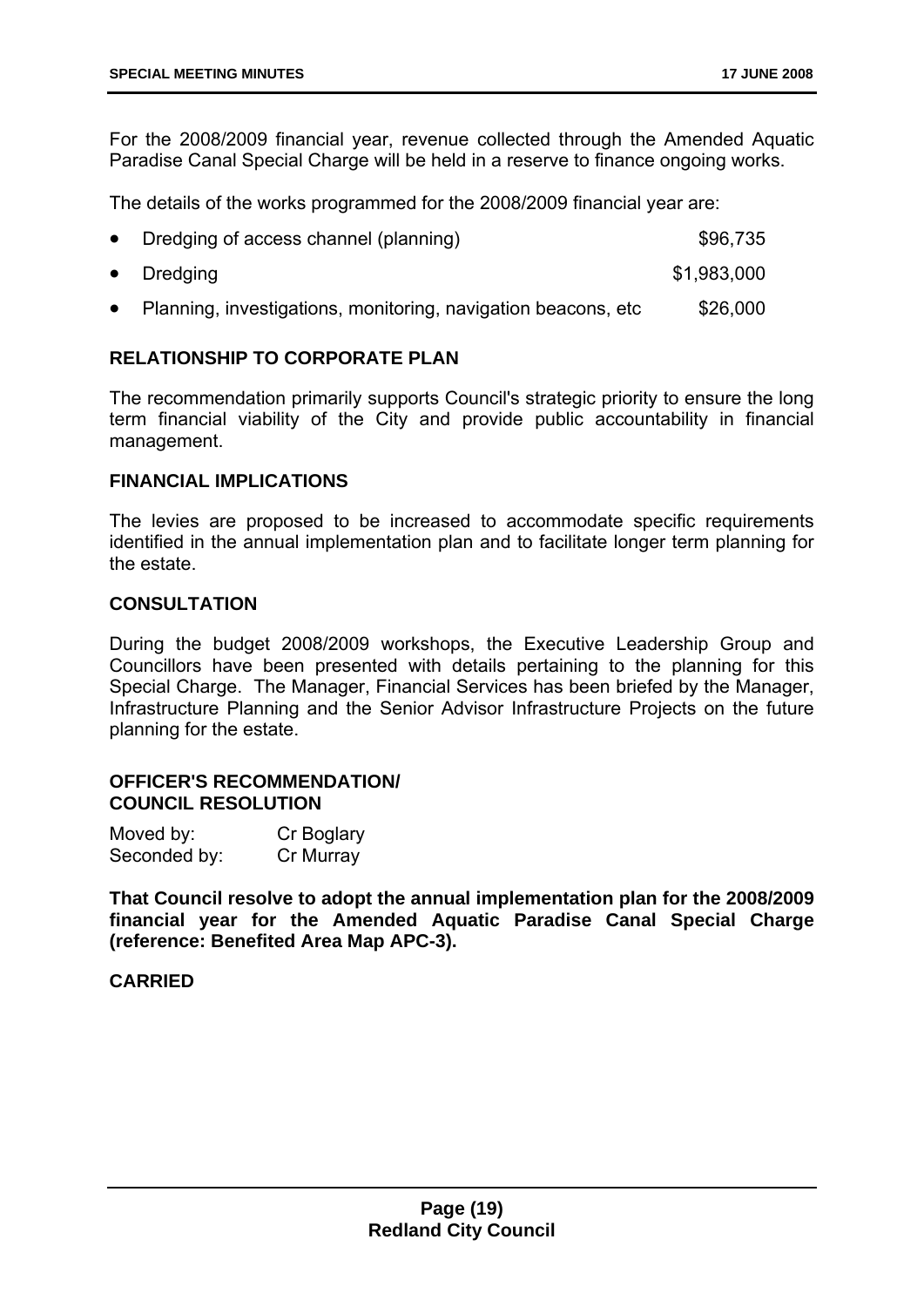#### **5.6 AMENDED RABY BAY CANAL - SPECIAL CHARGE - ANNUAL IMPLEMENTATION PLAN 2008-2009**

| <b>Dataworks Filename:</b>       | <b>FM Corporate Budget</b>                                     |
|----------------------------------|----------------------------------------------------------------|
| <b>Responsible Officer Name:</b> | <b>Greg Underwood</b><br><b>Acting Chief Executive Officer</b> |
| <b>Author Name:</b>              | <b>Kerry Phillips</b><br><b>Manager, Financial Services</b>    |

#### **EXECUTIVE SUMMARY**

Council is required to adopt, by resolution, an annual implementation plan each year before it can levy the Amended Raby Bay Canal Special Charge.

The annual implementation plan for the 2008/2009 financial year for the Amended Raby Bay Canal Special Charge (reference: Benefited Area Maps RBC-3, RBC-3-1) is submitted to Council for adoption.

#### **PURPOSE**

Section 971 of the *Local Government Act 1993* requires a local government to adopt, by resolution, an overall plan in relation to special rates and charges for the supply of the service, facility or activity. The overall plan must be adopted either before, or at the same time as the local government first makes the special rate or charge.

If the overall plan adopted will not be implemented within one year, the local government must, at or before the budget meeting for each year of the period for implementing the overall plan, adopt by resolution an annual implementation plan for the year.

The annual implementation plan for the 2008/2009 financial year for the Amended Raby Bay Canal Special Charge is submitted to Council for adoption.

#### **BACKGROUND**

Council adopted the overall plan for the Shire Canals – Special Charge on 12 July 2000, Inclusive of works for Raby Bay and Aquatic Paradise.

An annual implementation plan for the Shire Canals – Special Charge has been adopted every year since the overall plan was adopted inclusive of works for Raby Bay and Aquatic Paradise.

#### **ISSUES**

Previously Council has administered the Shire Canal special charges inclusive of both Raby Bay and Aquatic Paradise locations. Held 2007/2008, it has been determined that it would be more appropriate to report separately to Council.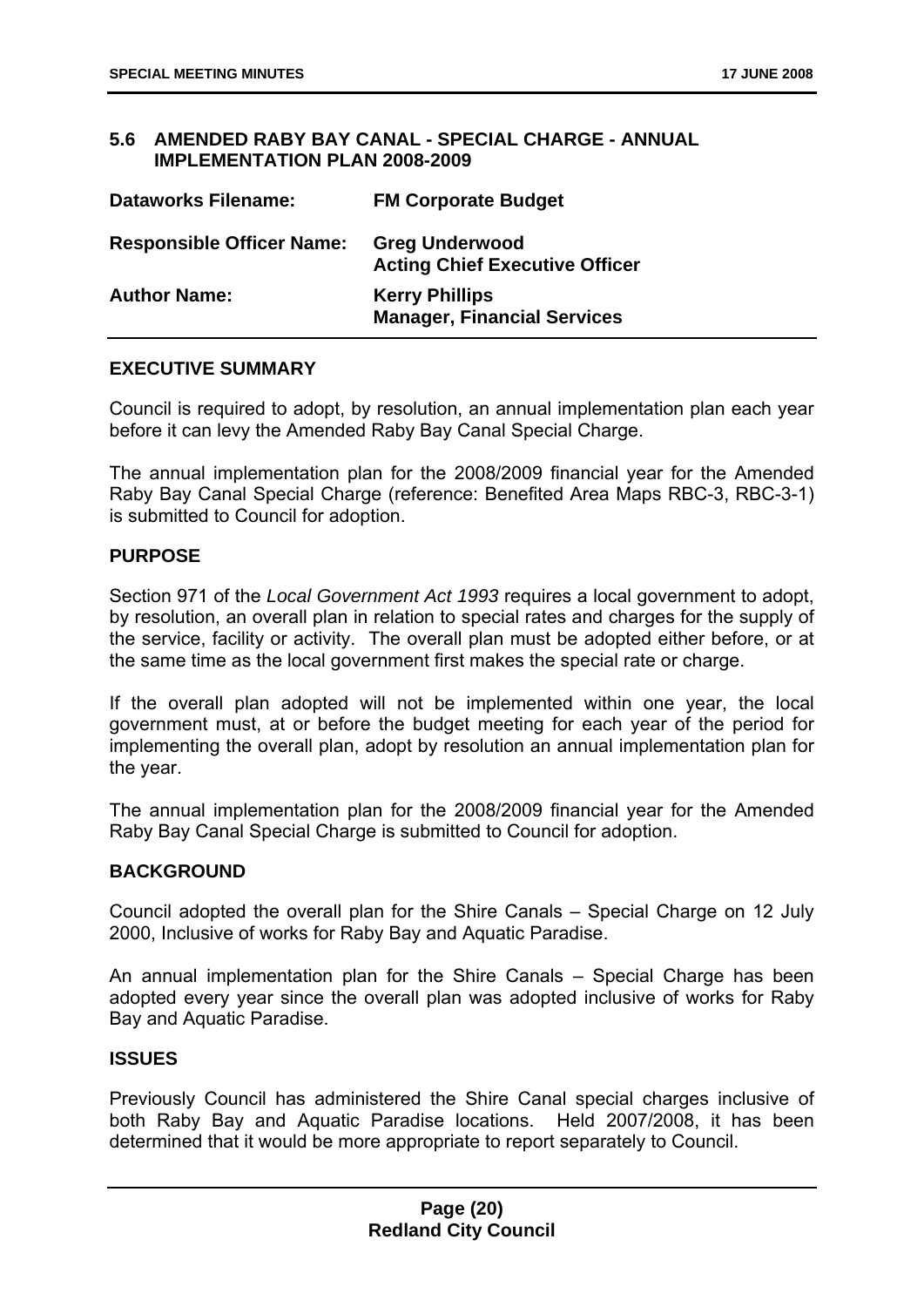For the 2008/2009 financial year, revenue collected through the Amended Raby Bay Canal Special Charge will be held in a reserve to finance ongoing works.

The details of the works programmed for the 2008/2009 financial year are:

| 1. Remedial works relating to revetments                           | \$2,594,805 |
|--------------------------------------------------------------------|-------------|
| 2. Canal cleaning                                                  | \$15,990    |
| 3. Planning, investigations, monitoring, navigation, beacons, etc. | \$103,800   |

#### **RELATIONSHIP TO CORPORATE PLAN**

The recommendation primarily supports Council's strategic priority to ensure the long term financial viability of the City and provide public accountability in financial management.

#### **FINANCIAL IMPLICATIONS**

The levies are proposed to be increased to accommodate specific requirements identified in the annual implementation plan and to facilitate longer term planning for the estate.

#### **CONSULTATION**

During the budget 2008/2009 workshops, the Executive Leadership Group and Councillors have been presented with details pertaining to the planning for this Special Charge. The Manager, Financial Services has been briefed by the Manager, Infrastructure Planning and the Senior Advisor Infrastructure Projects on the future planning for the estate.

#### **OFFICER'S RECOMMENDATION/ COUNCIL RESOLUTION**

| Moved by:    | Cr Murray |
|--------------|-----------|
| Seconded by: | Cr Henry  |

**That Council resolve to adopt the Annual Implementation Plan for the 2008/2009 financial year for the Amended Raby Bay Canal Special Charge (reference: Benefited Area Maps RBC-3, RBC-3-1).** 

#### **CARRIED**

A division was called for.

Crs Boglary, Henry, Dowling, Townsend, Bowler, Elliott, Reimers, Williams, Murray and Hobson voted in the affirmative.

Cr Ogilvie voted in the negative.

The motion was declared by the Mayor as **CARRIED**.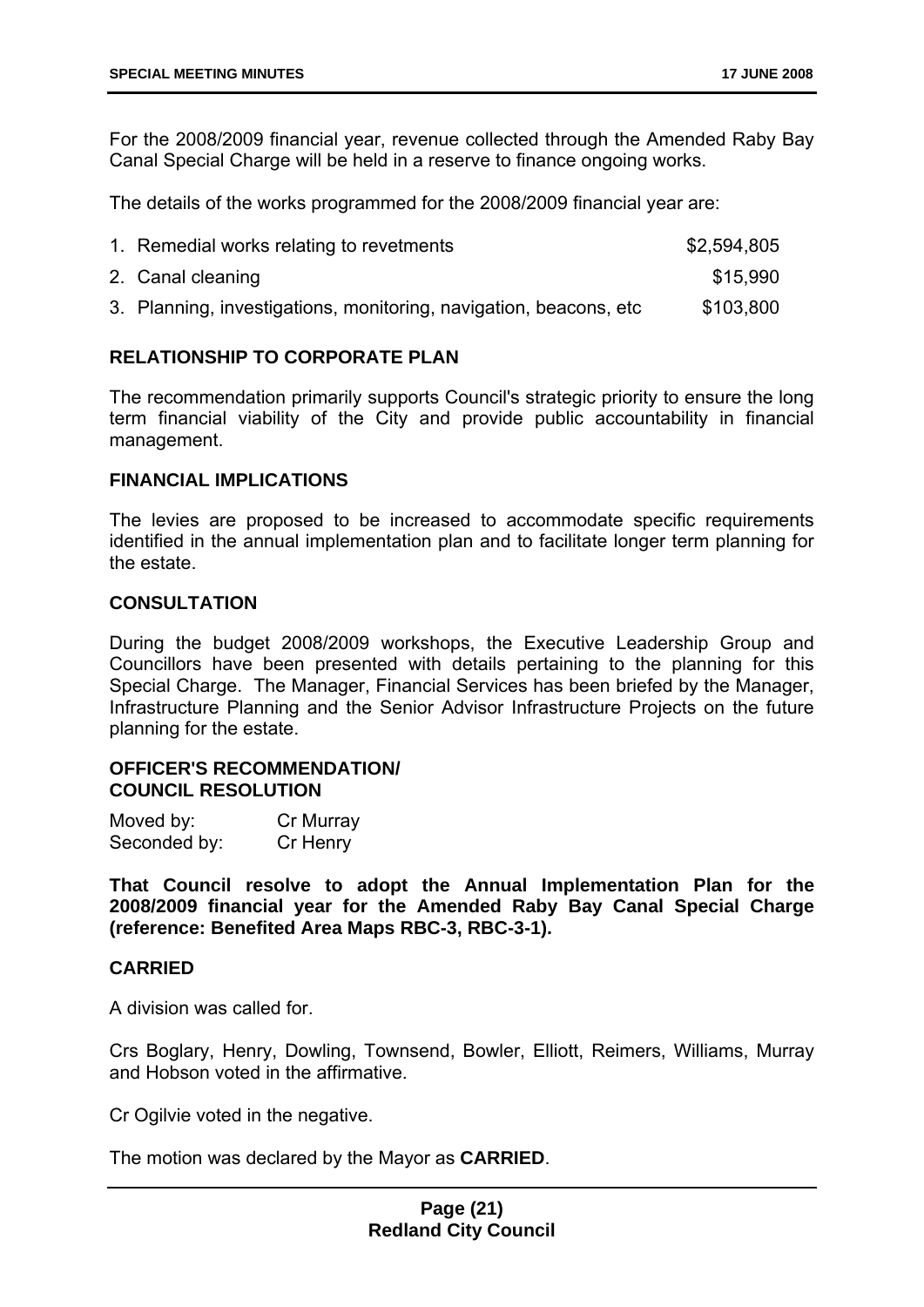#### **5.7 PRESENTATION OF FINANCIAL INFORMATION FOR THE 2007/2008 FINANCIAL YEAR**

| <b>Dataworks Filename:</b>       | <b>FM Financial Statements</b>                                 |
|----------------------------------|----------------------------------------------------------------|
| <b>Attachments:</b>              | <b>Forecast Financial Statements 2007-08</b>                   |
| <b>Responsible Officer Name:</b> | <b>Greg Underwood</b><br><b>Acting Chief Executive Officer</b> |
| <b>Author Name:</b>              | <b>Kerry Phillips</b><br><b>Manager, Financial Services</b>    |

#### **EXECUTIVE SUMMARY**

It is a requirement of Section 521 of the *Local Government Act 1993* and Section 57 of the *Local Government Finance Standard 2005* that financial information with respect to 2007/2008 be presented at Council's budget meeting.

The purpose of this report is to present Council with the anticipated financial position for the financial year 2007/2008 for noting. Details are provided in the attachments.

The revised budget for 2007/2008 was adopted by Council at its General Meeting of 28 May 2008 and has been used as the foundation for the anticipated position for 2007/2008. Since the adoption of the budget review, any variations to revenue and expenditure of significance have been amended where they can be quantified with certainty.

The 2007/08 anticipated revenues and expenditures have been considered in formulating the 2008/09 budget and forward year estimates.

#### **PURPOSE**

The purpose of this submission is to present Council's financial position for the 2007/2008 year in accordance with Section 521 of the *Local Government Act 1993* and Section 57 of the *Local Government Finance Standard 2005.*

#### **BACKGROUND**

It is a requirement of section 521 of the *Local Government Act 1993* and section 57 of the *Local Government Finance Standard 2005* that financial information with respect to 2007/2008 be presented at Council's budget meeting.

#### **ISSUES**

Under section 521 of the *Local Government Act 1993*, information presented must include:

- 1. the original budget estimates;
- 2. if an amended budget has been adopted the amended budget estimates;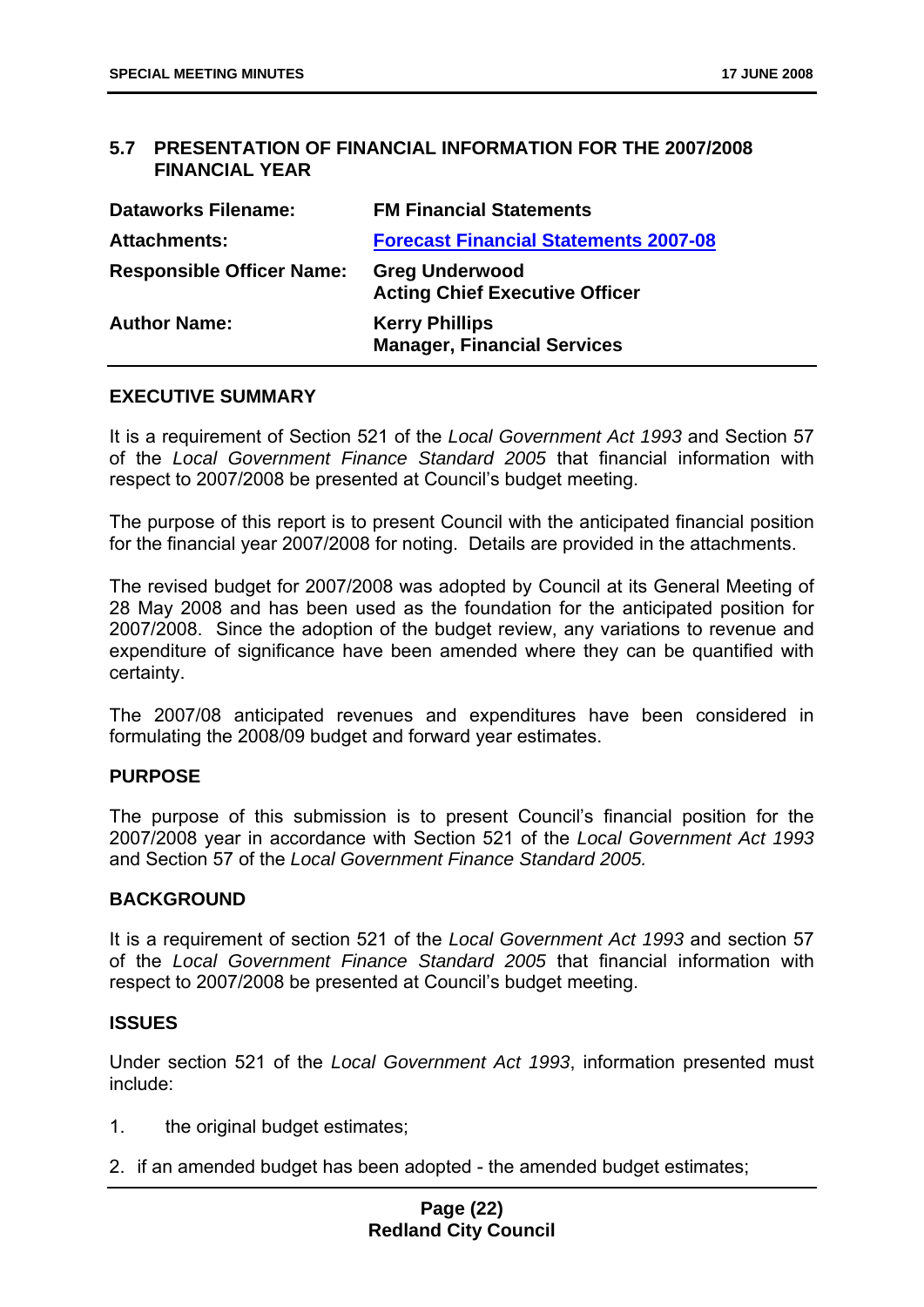- 3. actual or estimated expenses and revenue;
- 4. explanations of significant differences from the original budget (whether an actual or anticipated difference); and
- 5. an explanation of the impact of the budget and actual performance on future budgets.

The document must be prepared on an accrual basis. Details are provided in the attachments to this report.

#### **RELATIONSHIP TO CORPORATE PLAN**

The recommendation primarily supports Council's strategic priority to ensure the long term financial viability of the City and provide public accountability in financial management.

#### **FINANCIAL IMPLICATIONS**

The revised budget for 2007/2008 was adopted by Council at its General Meeting of 28 May 2008 and has been used as the foundation for the anticipated position for 2007/2008. Since the adoption of the budget review, any variations to revenue and expenditure of significance have been amended where they can be quantified with certainty.

The 2007/08 anticipated revenues and expenditures have been considered in formulating the 2008/09 budget and forward year estimates.

#### **CONSULTATION**

The General Manager Corporate Services, Manager Financial Services and the Acting Service Manager Financial Reporting have ensured that this information is provided in accordance with legislative requirements.

#### **OFFICER'S RECOMMENDATION/ COUNCIL RESOLUTION**

| Moved by:    | Cr Townsend |
|--------------|-------------|
| Seconded by: | Cr Williams |

**That Council resolve that the information about Council's financial position for the 2007/2008 financial year, in accordance with Section 521 of the** *Local Government Act 1993* **and Section 57 of the** *Local Government Finance Standard 2005***, as presented in the attachment, be noted.** 

#### **CARRIED**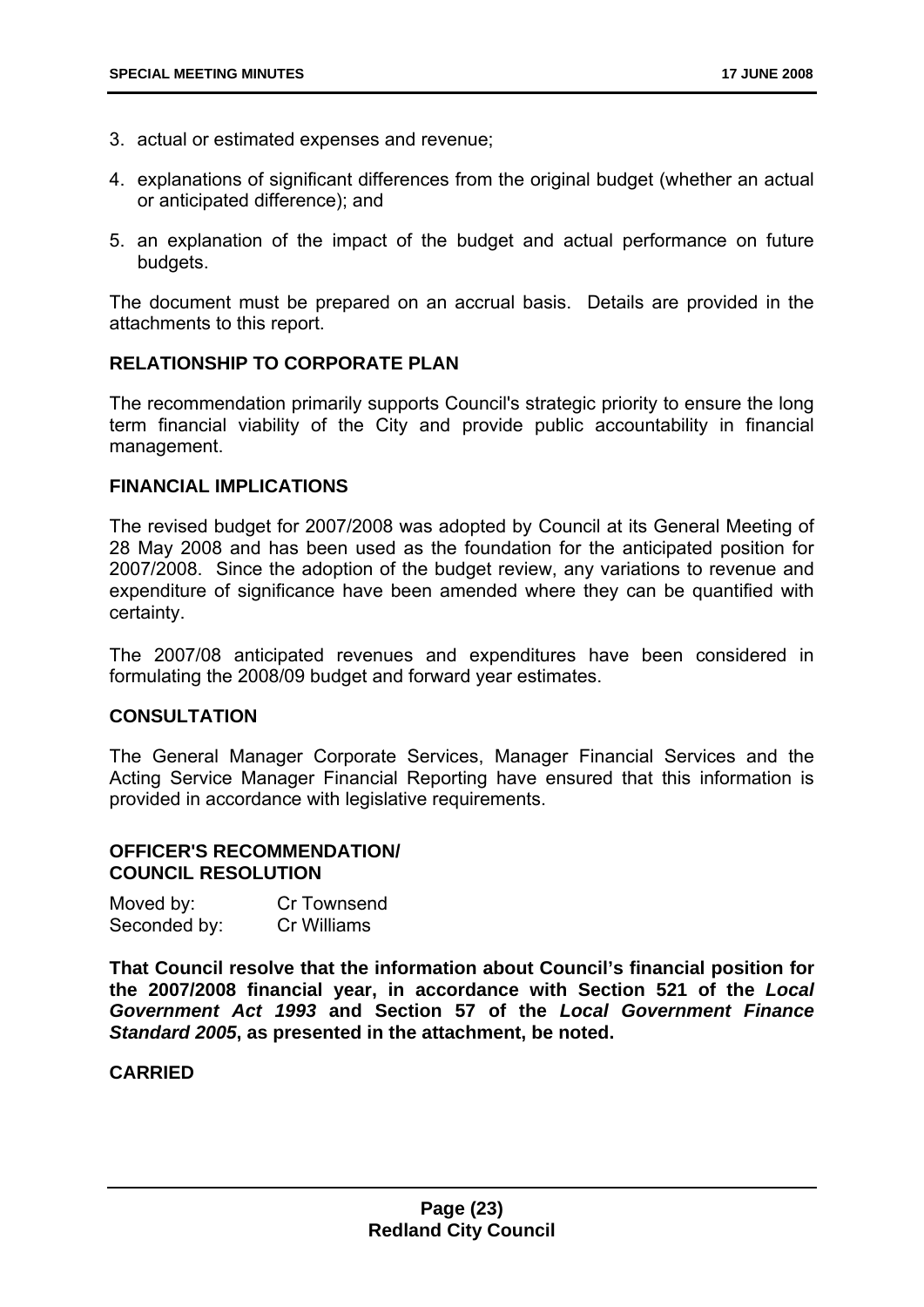#### **5.8 SCHEDULE OF FEES AND CHARGES 2008-2009**

| <b>Dataworks Filename:</b>       | <b>FM Corporate Budget</b>                                     |
|----------------------------------|----------------------------------------------------------------|
| <b>Attachments:</b>              | Schedule of fees and charges 2008-2009                         |
| <b>Responsible Officer Name:</b> | <b>Greg Underwood</b><br><b>Acting Chief Executive Officer</b> |
| <b>Author Name:</b>              | <b>Kerry Phillips</b><br><b>Manager, Financial Services</b>    |

#### **EXECUTIVE SUMMARY**

Under sections 36 and 1071A of the *Local Government Act 1993*, Council may adopt regulatory fees and non-regulatory fees, also known as commercial charges. Other Acts also provide Council with the power to adopt a variety of other fees.

Regulatory fees are fees determined under Section 1071 A (1) of the *Local Government Act 1993*. A regulatory fee must not be more than the cost to the local government of providing the service or taking the action for which the fee is charged.

Under Section 36 (2) (c) of the *Local Government Act 1993*, Council is able to charge for services and facilities it supplies which are not covered under Section 1071 A (1). Unlike regulatory fees, Council has the option to factor in a margin for providing a non-regulatory charge. In developing these charges, Council have benchmarked various charges against other local authorities in order to set a relative charge for the particular product or service.

Other fees have been developed based on the head of power being provided to Council to set a fee or charge other than that provided for under section 36(2) (c) and section 1071 (a) of the *Local Government Act 1993*.

The Schedule of Fees and Charges for 2008-2009 includes commercial charges and regulatory fees and other fees covering areas of Assessment Services, Customer and Community Services, Operations and Maintenance, Corporate Services Department, Planning and Policy Department and the Redland Water and Waste Business Unit.

A Councillor / Executive Leadership Group workshop was conducted on 1 May 2008 to review the Schedule of Fees and Charges.

In adopting the Schedule of Fees and Charges for 2008-2009, Council will provide the community with a clear statement of intention in relation to Fees and Charges for products and services of Council for the coming financial year.

#### **PURPOSE**

Under sections 36 and 1071A of the *Local Government Act 1993* and various other sections of other Acts e.g. *Integrated Planning Act 1997* and the *Environmental*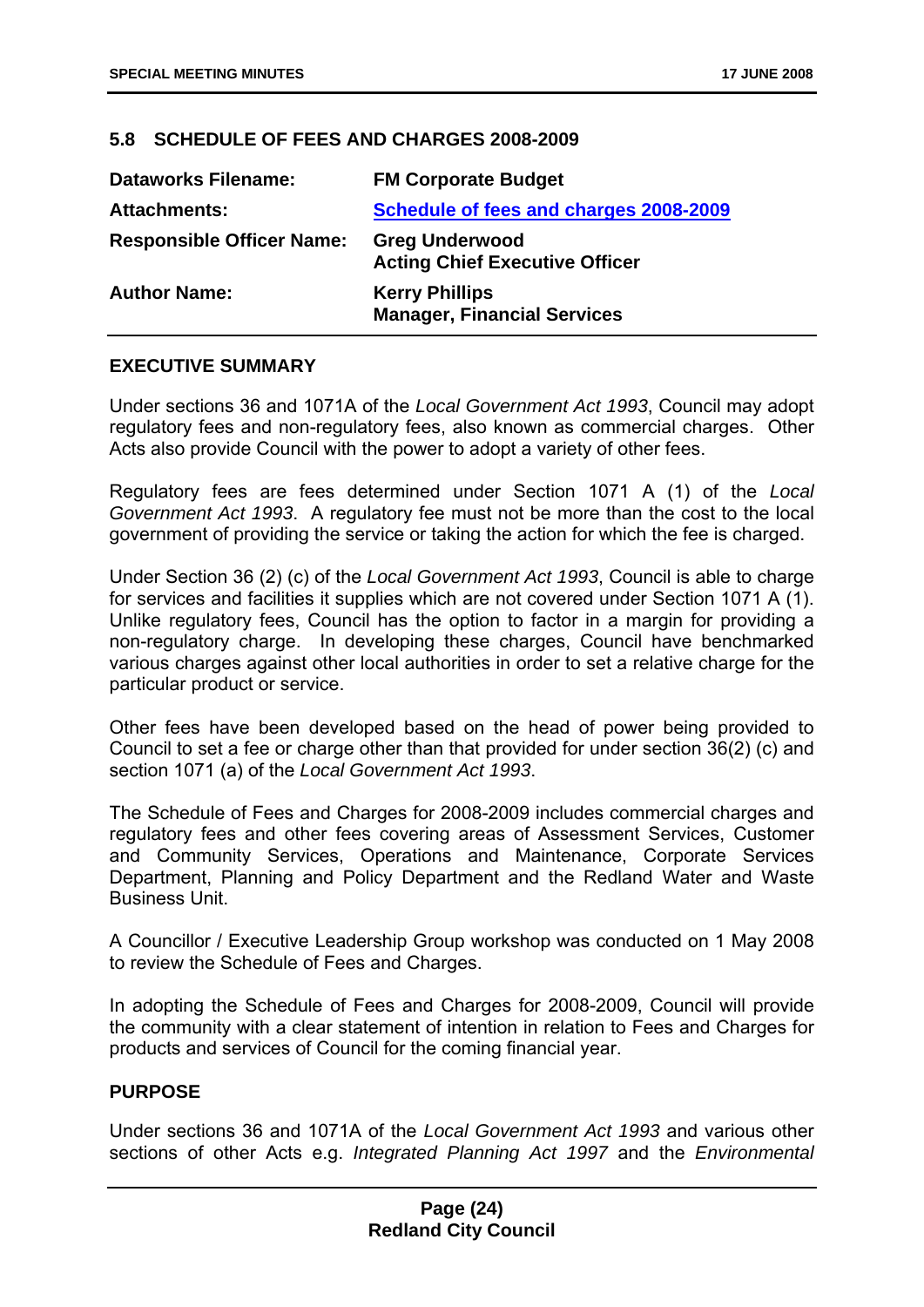*Protection Act 1994*, Council may adopt commercial charges, regulatory fees and other fees.

#### **BACKGROUND**

Section 36 of the *Local Government Act 1993* provides that a local government may rely on its power as a legal entity to charge for services and facilities it supplies other than a service or facility for which a regulatory or other fee may be fixed.

Section 1071A provides that a local government may, by local law or resolution, fix a regulatory fee for any of the following:

- a) an application for, an issue of an approval, consent, licence, permission, registration or other authority under a local government Act;
- b) recording a change of ownership of land:
- c) giving information kept under a local government Act;
- d) seizing property or animals under a local government Act;
- e) the performance of a function, other than a function mentioned in paragraphs (a) to (d), imposed on a local government under the *Building Act 1975*, or the *Plumbing and Drainage Act 2002.*

Other Acts also make provision for a local authority to raise charges in association with activities undertaken under their jurisdiction; for example, *Freedom of Information Act 1992* and *Evidence Act 1977*. These charges are identified by type in the attached Fees and Charges schedule.

#### **ISSUES**

The Schedule of Fees and Charges 2008-2009 has been developed as part of the 2008-2009 budgeting process and is now presented to Council for adoption. As attached, the Schedule of fees and Charges for 2008-2009 includes commercial charges, regulatory fees and other fees covering the following areas:

#### **Assessment Services Group**

Including: Animal Management, Development Control, Environmental Health, Local Laws, Land Development, Environmental Assessment, Development Assessment, Integrated Commercial, Domestic Building Certification, Plumbing and Drainage.

#### **Customer and Community Services Group**

Including: Caravan Parks and Camping, Redlands Performing Arts Centre, Interment and Community Services, Club Leasing, Community Halls, Major Venues, Library Fees, Children Services, Respite Care Service, Advertising on Bus Shelters, Mosquito Control, Event Bookings – Parks and Reserves.

#### **Operations and Maintenance Group**

Including: Roads, Drainage and Quarries, Redlands Indigiscapes Centre.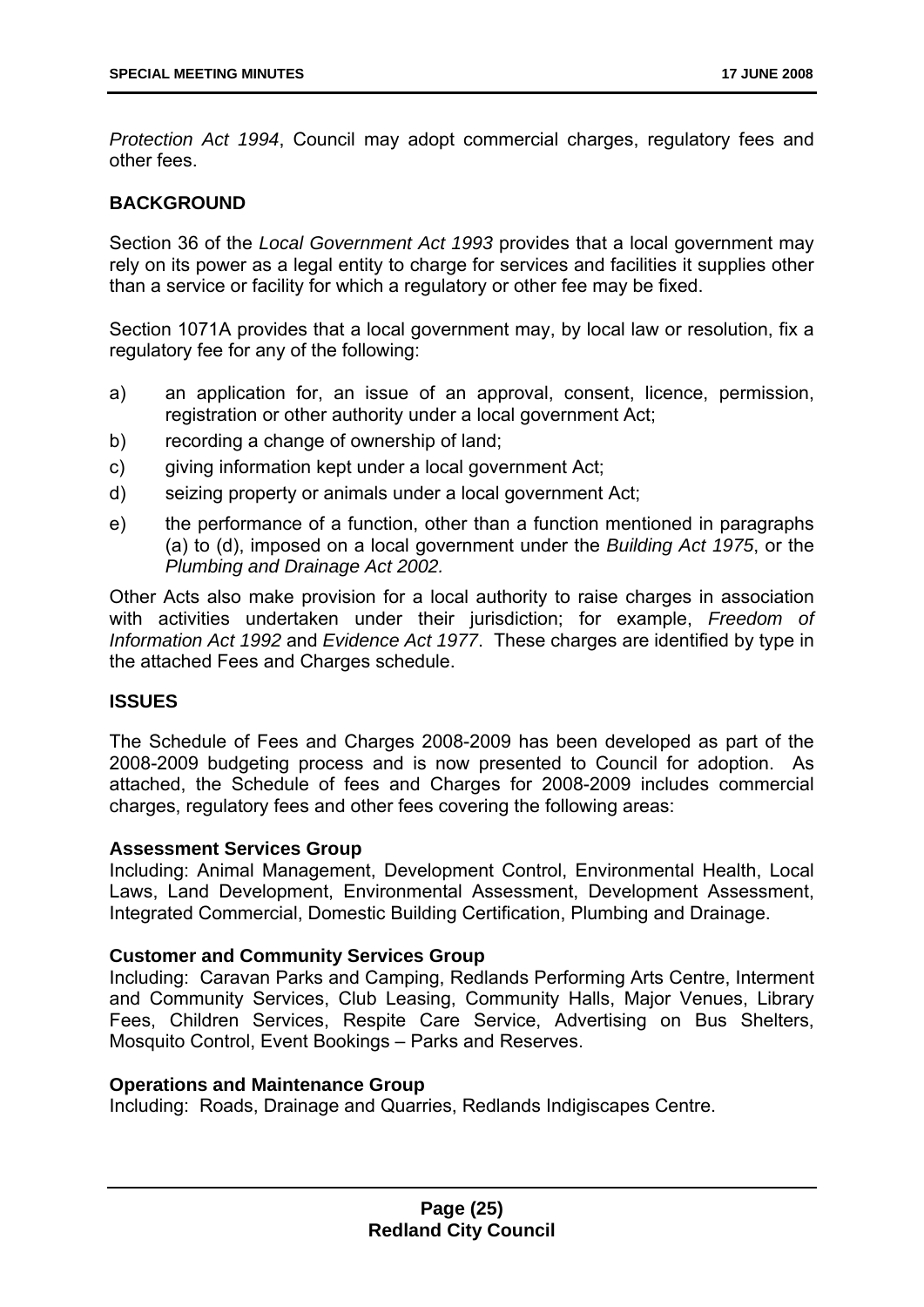#### **Planning and Policy Department**

Including: Infrastructure Planning, Transport Planning, Freedom of Information Applications.

#### **Corporate Services Department**

Including: Financial Management, Corporate Asset Information, Systems Engineering, Legal Services.

#### **Redland Water and Waste Business Unit**

Including: Trade Waste, Wastewater, Water Supply, Waste Management, Laboratory Fees.

A workshop was conducted with Councillors on 1 May 2008 to review the Schedule of Fees and Charges.

In adopting the Schedule of Fees and Charges for 2008-2009, Council will provide the community with a clear statement of intention in relation to Fees and Charges for products and services of Council for the new financial year.

#### **RELATIONSHIP TO CORPORATE PLAN**

The recommendation primarily supports Council's strategic priority to ensure the long term financial viability of the City and provide public accountability in financial management.

#### **FINANCIAL IMPLICATIONS**

The Schedule of Fees and Charges 2008-2009 provides the basis for the development of revenue estimates for products and services charged under the Schedule for the coming financial year.

The Fees and Charges have been developed factoring in a 5.2% increase on the 2007-2008 Fees and Charges where applicable. This is in line with Local Government Association of Queensland Inc. recommendations. An extract from their Circular 2008-026, from February 2008 is provided below.

| <b>INDEX</b>        | <b>Increase</b><br><b>Dec. 03</b><br>to Dec.<br>04 | <b>Increase</b><br><b>Dec. 04</b><br>to Dec.<br>05 | <b>Increase</b><br>Dec. 05<br>to Dec.<br>06 | <b>Increase</b><br><b>Dec. 06</b><br>to Dec.<br>07 |
|---------------------|----------------------------------------------------|----------------------------------------------------|---------------------------------------------|----------------------------------------------------|
| CPI - Australia     | 2.6%                                               | 2.8%                                               | 3.3%                                        | 3.0%                                               |
| CPI - Brisbane      | 2.6%                                               | 2.8%                                               | 3.4%                                        | 3.9%                                               |
| Freight - Australia | 4.6%                                               | 3.4%                                               | 2.7%                                        | 1.4%                                               |

Indexes of potential relevance include:-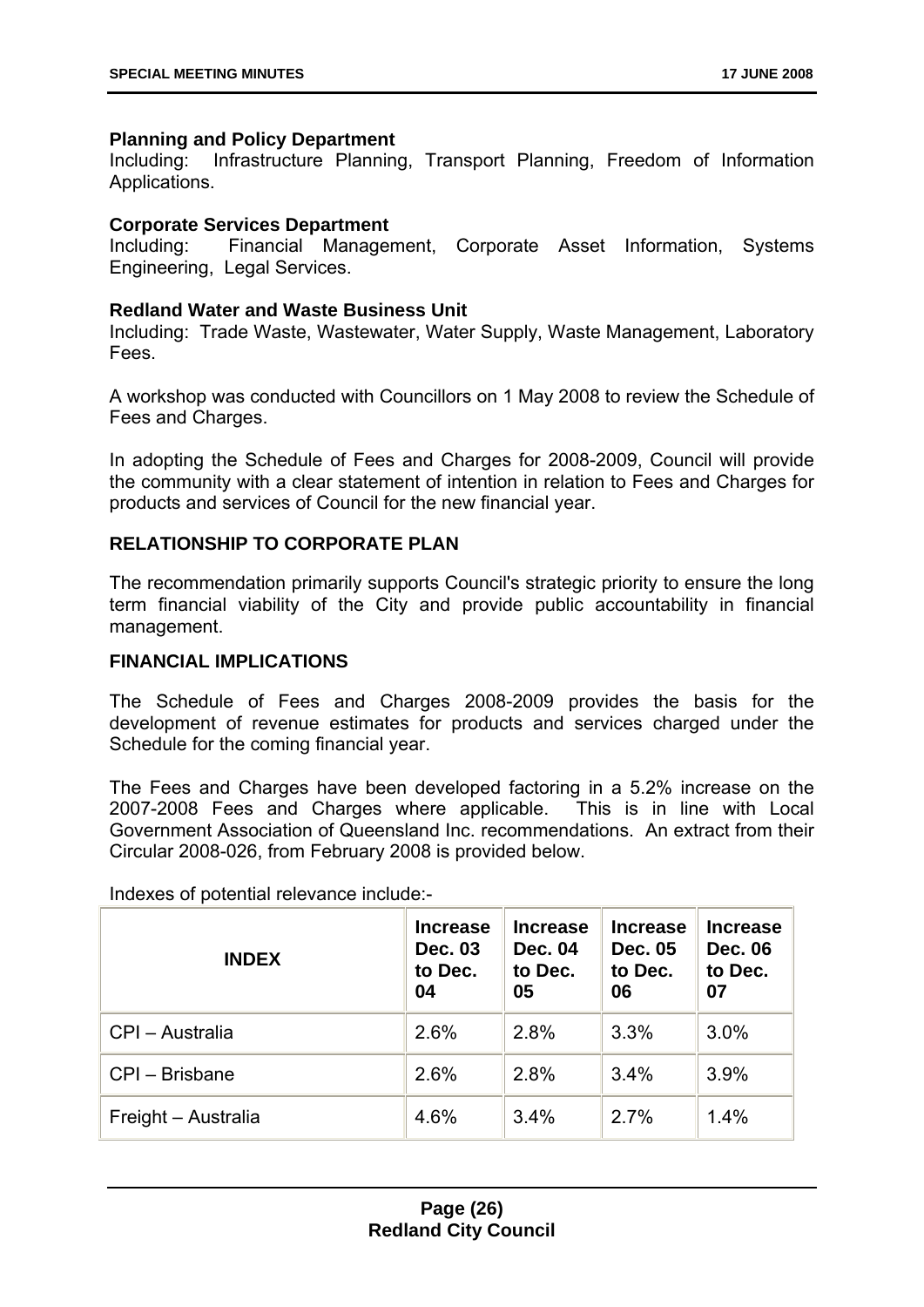| <b>INDEX</b>                                          | <b>Increase</b><br><b>Dec. 03</b><br>to Dec.<br>04 | <b>Increase</b><br><b>Dec. 04</b><br>to Dec.<br>05 | <b>Increase</b><br>Dec. 05<br>to Dec.<br>06 | <b>Increase</b><br><b>Dec. 06</b><br>to Dec.<br>07 |
|-------------------------------------------------------|----------------------------------------------------|----------------------------------------------------|---------------------------------------------|----------------------------------------------------|
| Wages - Australia (Sept. 06 to<br>Sept. 07)           | 3.6%                                               | 4.2%                                               | 4.0%                                        | 4.2%                                               |
| General construction industry -<br>Australia          | 8.3%                                               | 5.0%                                               | 4.1%                                        | 5.2%                                               |
| General construction industry -<br>Queensland         | 9.5%                                               | 8.6%                                               | 5.6%                                        | 6.5%                                               |
| Road and Bridge Construction -<br>Australia           | 4.1%                                               | 5.5%                                               | 5.4%                                        | 4.8%                                               |
| Road and Bridge Construction -<br>Queensland          | 5.9%                                               | 7.1%                                               | 7.1%                                        | 6.3%                                               |
| Non Residential Building<br>Construction - Australia  | 11.7%                                              | 5.2%                                               | 5.9%                                        | 5.7%                                               |
| Non Residential Building<br>Construction - Queensland | 13.3%                                              | 13.3%                                              | 7.0%                                        | 4.3%                                               |
| Housing construction - Australia                      | 5.6%                                               | 4.5%                                               | 2.3%                                        | 4.9%                                               |
| Housing construction -<br>Queensland                  | 6.0%                                               | 1.5%                                               | 2.2%                                        | 10.1%                                              |
| <b>Local Government Cost Index</b>                    | 6.1%                                               | 5.7%                                               | 4.5%                                        | 5.2%                                               |

(Source: ABS Catalogues 6401.0, 6345.0 and 6427.0.)

As for previous publications on this council cost index, it has been assumed that engineering work activities (representing 50% of outlays state-wide) are driven by the general construction index while the balance of activities are driven by the CPI.

Using the Queensland specific general construction cost index increase of 6.5% and the Brisbane CPI increase of 3.9% as shown above results in a cost increase for local government as a whole in Queensland in the past twelve months of around 5.2%. This compares with the 2007 council cost index published by LGAQ of 4.5%.

(Source: LGAQ, Circular: Council Cost Index 2008 5.2 Percent, 2008-026, 08 February 2008)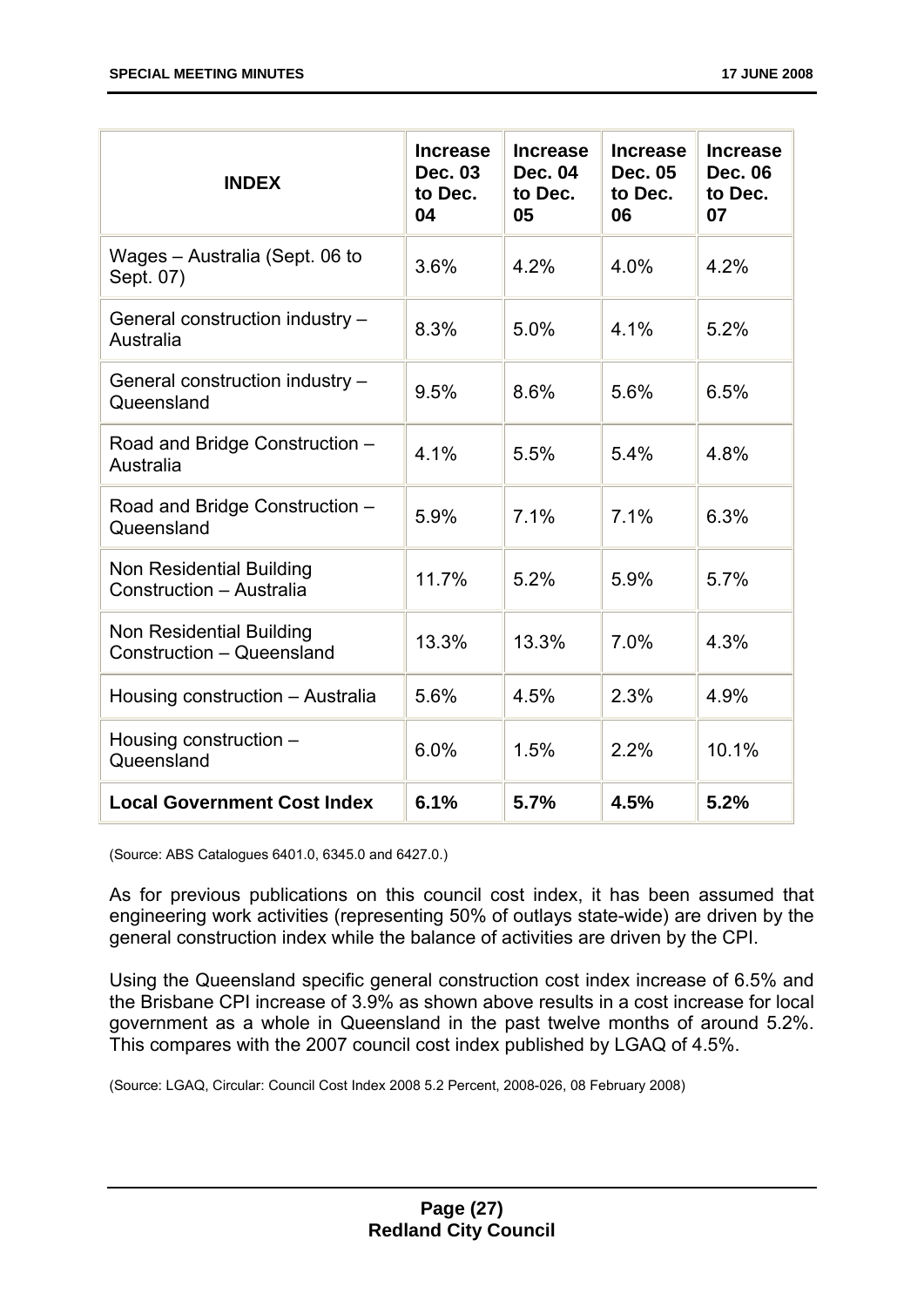#### **CONSULTATION**

General Managers and Group Managers have developed the fees and charges for their respective areas. Workshops were conducted with the Chief Executive Officer and General Managers on 31 March 2008 and with Councillors on 1 May 2008.

#### **OPTIONS**

#### **PREFERRED**

That Council resolve to adopt the Schedule of Fees and Charges for the 2008-2009 financial year as per the attached documentation.

#### **ALTERNATIVE**

That Council resolve not to adopt the Schedule of Fees and Charges for the 2008- 2009 financial year as per the attached documentation.

#### **OFFICER'S RECOMMENDATION**

That Council resolve to adopt the Schedule of Fees and Charges for the 2008-2009 financial year, as per the attached documentation.

#### **COUNCIL RESOLUTION**

| Moved by:    | <b>Cr Bowler</b>  |
|--------------|-------------------|
| Seconded by: | <b>Cr Elliott</b> |

**That Council resolve to adopt the Schedule of Fees and Charges for the 2008- 2009 financial year, as attached.** 

#### **PROCEDURAL MOTION**

Moved by: Cr Dowling

That Council resolve into Open Forum to discuss the Fees and Charges.

On being put to the vote the motion was LOST.

A division was called for.

Crs Williams, Dowling, Henry, Ogilvie and Murray voted in the affirmative.

Crs Bowler, Elliott, Townsend, Boglary, Hobson and Reimers voted in the negative.

The motion was declared by the Mayor as LOST.

Further discussion on the Fees and Charges took place.

#### **Page (28) Redland City Council**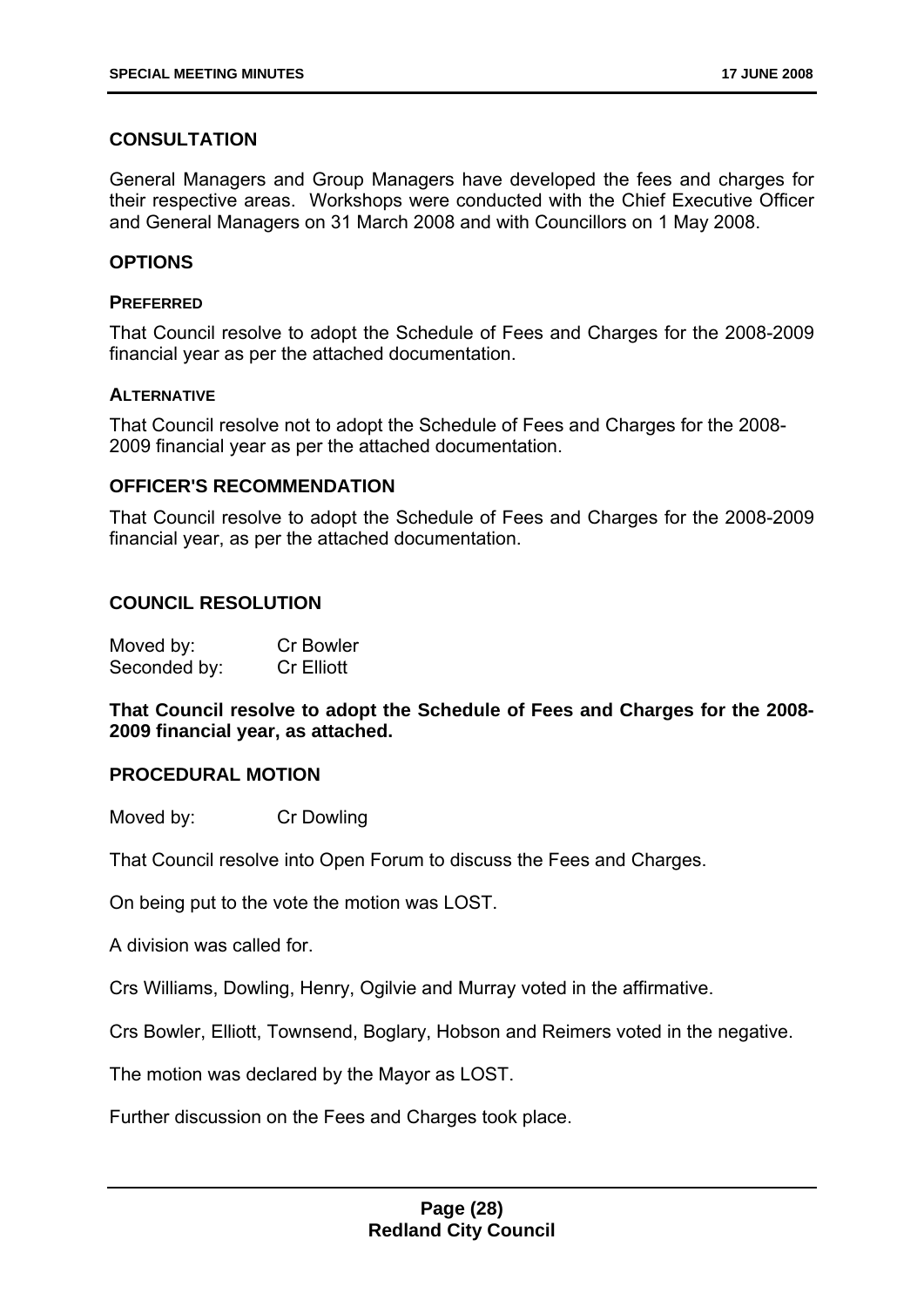#### **PROCEDURAL MOTION**

Moved by: Cr Henry

That Cr Bowler's motion be put.

The motion to put the motion was put to the vote and declared as CARRIED.

A division was called for.

Crs Boglary, Ogilvie, Henry, Townsend, Bowler, Elliott, Reimers, Murray and Hobson voted in the affirmative.

Crs Dowling and Williams voted in the negative.

The motion was declared by the Mayor as CARRIED.

Cr Bowler's motion was then put to the vote and was declared by the Mayor as **CARRIED**.

A division was called for.

Crs Boglary, Ogilvie, Henry, Townsend, Bowler, Elliott and Hobson voted in the affirmative.

Crs Dowling, Williams, Murray and Reimers voted in the negative.

The motion was declared by the Mayor as **CARRIED**.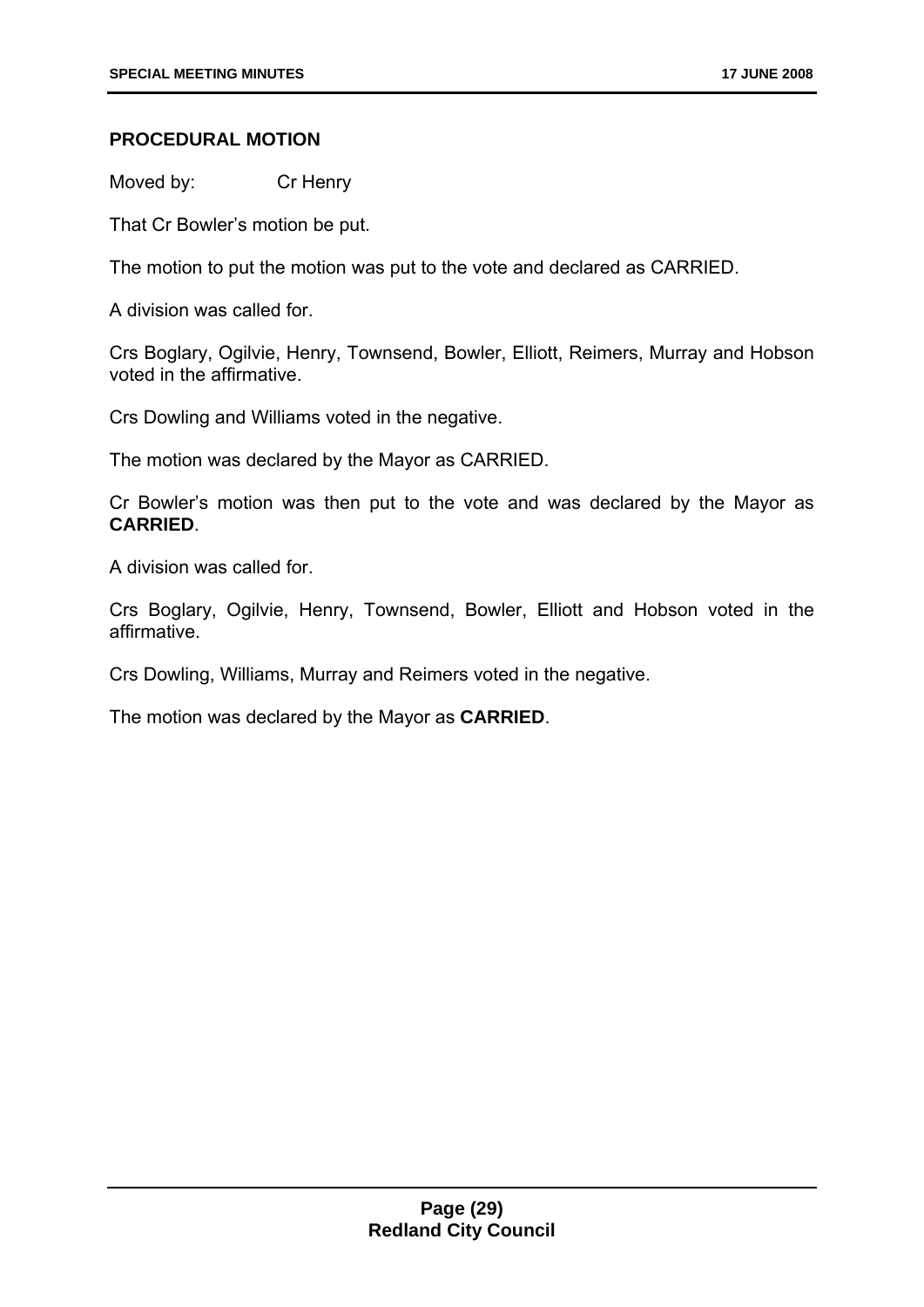#### **5.9 ESTABLISHMENT OF RESERVE TRANSFERS**

| <b>Dataworks Filename:</b>       | <b>FM Corporate Budget</b>                                            |
|----------------------------------|-----------------------------------------------------------------------|
| <b>Attachments:</b>              | <b>Reserve Transfers &amp; Anticipated Reserve</b><br><b>Balances</b> |
| <b>Responsible Officer Name:</b> | <b>Greg Underwood</b><br><b>Acting Chief Executive Officer</b>        |
| <b>Author Name:</b>              | <b>Kerry Phillips</b><br><b>Manager, Financial Services</b>           |

#### **EXECUTIVE SUMMARY**

Section 515 of the *Local Government Act 1993* and sections 33 and 34 of the *Local Government Finance Standard 2005* provide the framework for and transfers to and from reserves.

The purpose of this report is to provide the anticipated information in relation to reserve balances for the 2007/2008 and 2008/2009 year including the impact of anticipated and budgeted transfers to and from reserves for 2008/2009.

It is anticipated that reserves will increase by \$3.459 million for 2007/08 and increase by \$6.947 million for 2008/2009. Final figures for 2007/2008 will be established as part of the end of year finalisation of accounts.

This report recommends that Council resolve to adopt the budgeted reserve balances and transfers as attached.

#### **PURPOSE**

The purpose of this report is to provide the anticipated information in relation to reserve balances for the 2007/2008 and 2008/2009 year including the impact of anticipated and budgeted transfers to and from reserves for 2008/2009.

#### **BACKGROUND**

Section 515 of the *Local Government Act 1993* and sections 33 and 34 of the *Local Government Finance Standard 2005* provide the framework for the establishment of reserves and transfers to and from reserves.

#### **ISSUES**

Section 33 of the *Local Government Finance Standard 2005* stipulates in the following sub-sections:

1) *A reserve within a local government's operating fund may be established only by including the reserve in the local government's adopted budget.*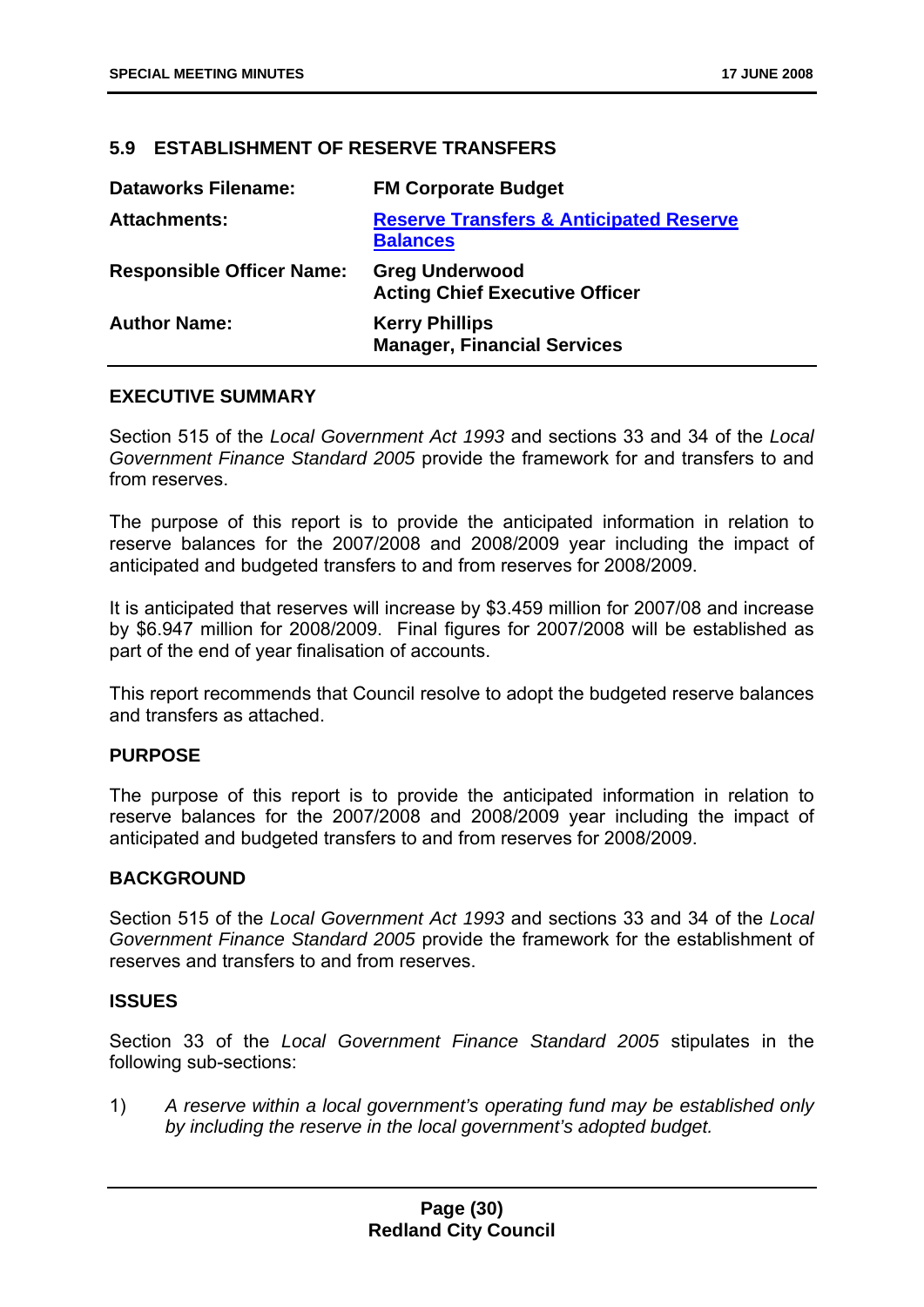2) *The resolution adopting a budget, or amendment of the budget, that includes the reserve must state the purpose of the reserve.* 

Section 34 of the *Local Government Finance Standard 2005* stipulates in the following sub-sections:

- *2) A relevant instrument for the reserve must state the way, subject to sub section (3), the assets of the local government representing the reserve are to be kept.*
- *3) For subsection (2) , the assets of the local government representing the reserve must be kept for the reserve either -* 
	- *(a) as cash in a bank account that is used only for reserve; or*
	- *(b) the assets kept within the local government's pool of assets.*
- *4) A transfer from the reserve may only be made by* 
	- *(a) a resolution of the local government ;or*
	- *(b) including the transfer in the local government's adopted budget.*
- *5) If the transfer is made for a purpose other than the purpose of the reserve, the resolution making the transfer, or adopting the budget including the transfer, must state the purpose of the transfer.*
- *6) In this section-*

**relevant instrument***, for a reserve of a local government means either of the following-* 

- *(a) the resolution of the local government adopting the budget in which the reserve was included;*
- *(b) a policy of the local government.*

Detail pertaining to the opening balance of reserves as at 1 July 2007, the anticipated closing balance of reserves as at 30 June 2008, along with budgeted transfers and anticipated balances for 2008/2009 are provided in the attachment. The anticipated balances for 2007/2008 reflect the revised budget adopted by Council on 28 May 2008.

#### **RELATIONSHIP TO CORPORATE PLAN**

The recommendation primarily supports Council's strategic priority to ensure the long term financial viability of the City and provide public accountability in financial management.

#### **FINANCIAL IMPLICATIONS**

It is anticipated that reserves will increase by \$3.459 million for 2007/08 and increase by \$6.947 million for 2008/2009. Final figures for 2007/2008 will be established as part of the end of year finalisation of accounts.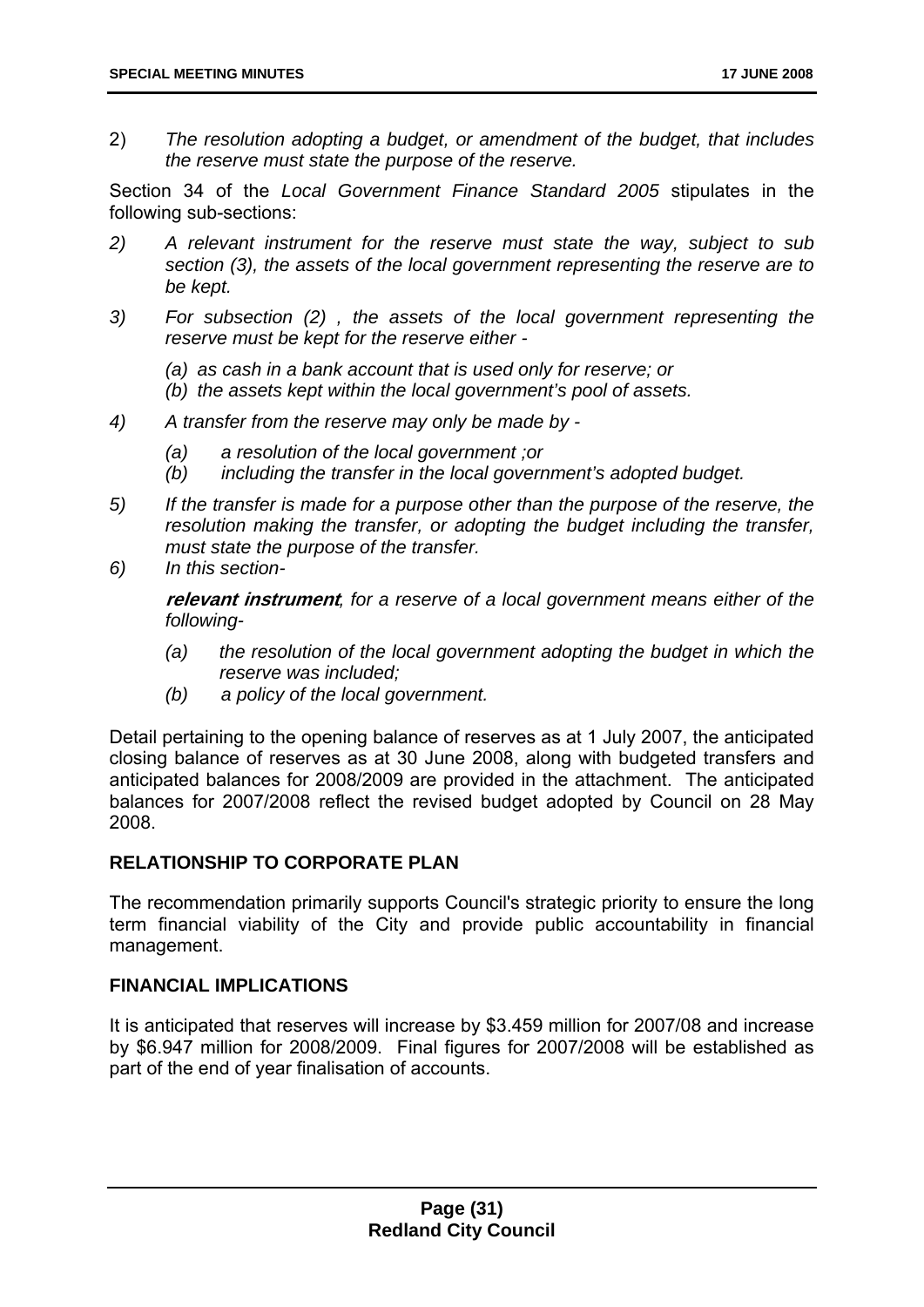#### **CONSULTATION**

Financial Services have consulted with group managers to establish the anticipated and budgeted transfers. The Executive Leadership Group and Councillors have been consulted as part of recent budget workshops in relation to budget transfers.

#### **OFFICER'S RECOMMENDATION/ COUNCIL RESOLUTION**

Moved by: Cr Elliott Seconded by: Cr Townsend

**That Council resolve to adopt in accordance with section 515 of the** *Local Government Act 1993* **and sections 33 and 34 of the** *Local Government Finance Standard 2005***, the budgeted reserve balances and transfers, as attached.** 

**CARRIED**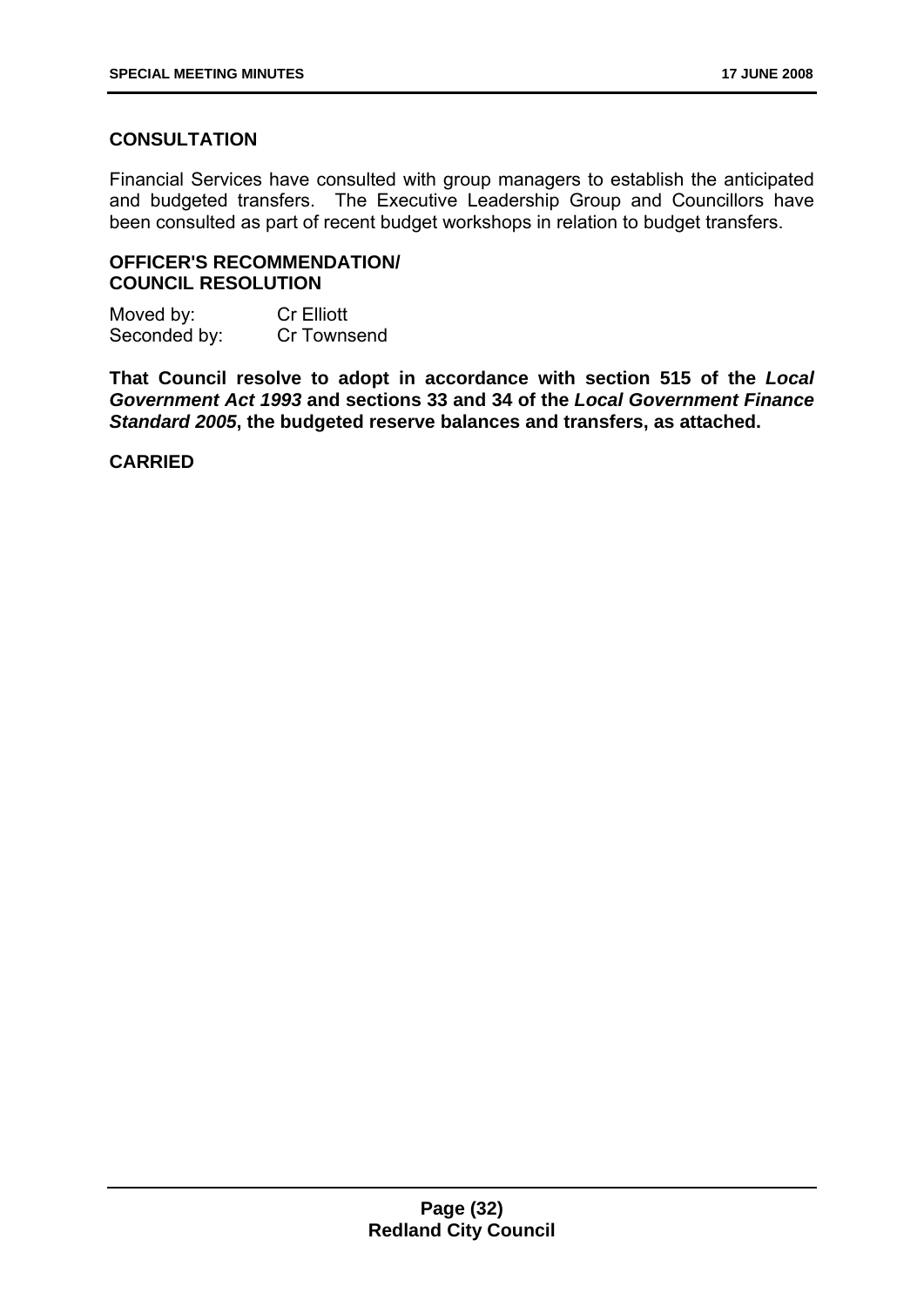#### **5.10 BORROWING POLICY 2008/2009**

| <b>Dataworks Filename:</b>       | <b>FM Corporate Budget</b>                                     |
|----------------------------------|----------------------------------------------------------------|
| <b>Attachments:</b>              | <b>POL-1838</b>                                                |
| <b>Responsible Officer Name:</b> | <b>Greg Underwood</b><br><b>Acting Chief Executive Officer</b> |
| <b>Author Name:</b>              | <b>Kerry Phillips</b><br><b>Manager, Financial Services</b>    |

#### **EXECUTIVE SUMMARY**

Section 4(d) of the *Local Government Finance Standard 2005* requires that a local government must develop a policy about borrowings. Furthermore, Council's borrowing activities are governed by the *Statutory Bodies Financial Arrangements Act 1982* and section 525 of the *Local Government Act 1993.* The budget for the financial year for which the borrowing policy is adopted must be consistent with the policy.

The policy objective is to ensure the sound management of Council's existing and future debt.

#### **PURPOSE**

The purpose of this report is for Council to adopt a borrowing policy for 2008/2009.

#### **BACKGROUND**

Section 4(d) of the *Local Government Finance Standard 2005* requires that a local government must develop a policy about borrowings. Furthermore, Council's borrowing activities are governed by the *Statutory Bodies Financial Arrangements Act 1982* and section 525 of the *Local Government Act 1993*. The budget for the financial year for which the borrowing policy is adopted must be consistent with the policy.

#### **ISSUES**

The borrowing policy will specify:

- 1. new borrowings planned for 2008/2009 financial year and the anticipated amounts for the next four (4) financial years;
- 2. the borrowings are raised on an entity basis, provided is a summary of the major projects these borrowings may be attributed to;
- 3. the time over which it is planned to repay existing and proposed borrowings.

The policy objective is to ensure the sound management of Council's existing and future debt.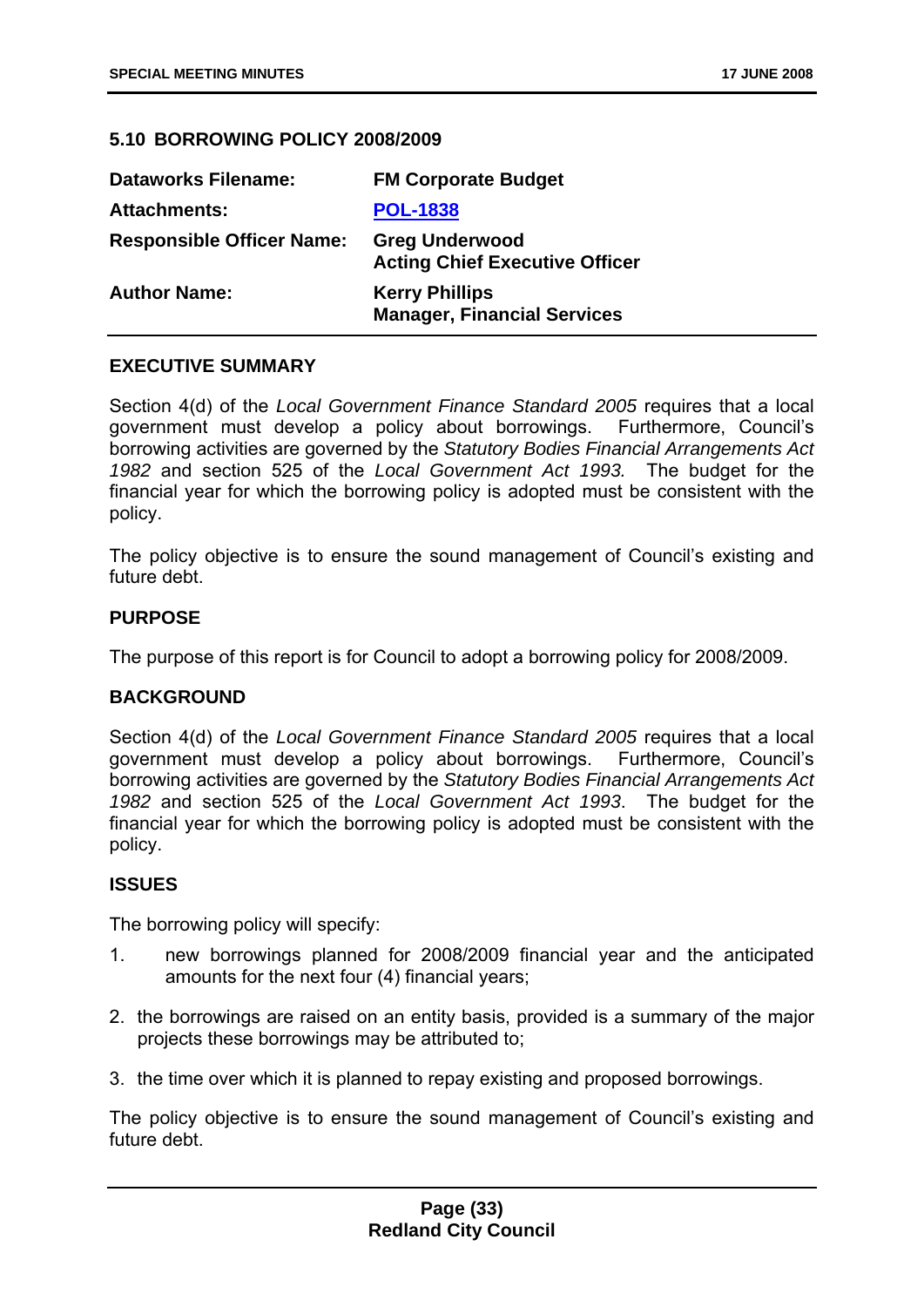Council currently estimates that a compensation payment of approximately \$80.000 million will be received 1 July 2008 as compensation for assets transferred to the State. This has been recognised as an offset to Council's overall debt in 2008/2009.

In adopting the Borrowing Policy for 2008/2009, Council will provide the community with a clear statement of intention in relation to borrowing for the new financial year.

#### **RELATIONSHIP TO CORPORATE PLAN**

The recommendation primarily supports Council's strategic priority to ensure the long term financial viability of the City and provide public accountability in financial management.

#### **FINANCIAL IMPLICATIONS**

The Borrowing Policy for 2008/2009 provides the policy framework for borrowing in the new financial year.

#### **CONSULTATION**

The General Manager Corporate Services, Service Manager Accounts and Cash Management and Queensland Treasury Corporation have been consulted in the preparation of this policy

#### **OFFICER'S RECOMMENDATION/ COUNCIL RESOLUTION**

Moved by: Cr Boglary Seconded by: Cr Bowler

**That Council resolve to adopt the Borrowing Policy (POL-1838), as attached, for the 2008/2009 financial year.** 

#### **CARRIED**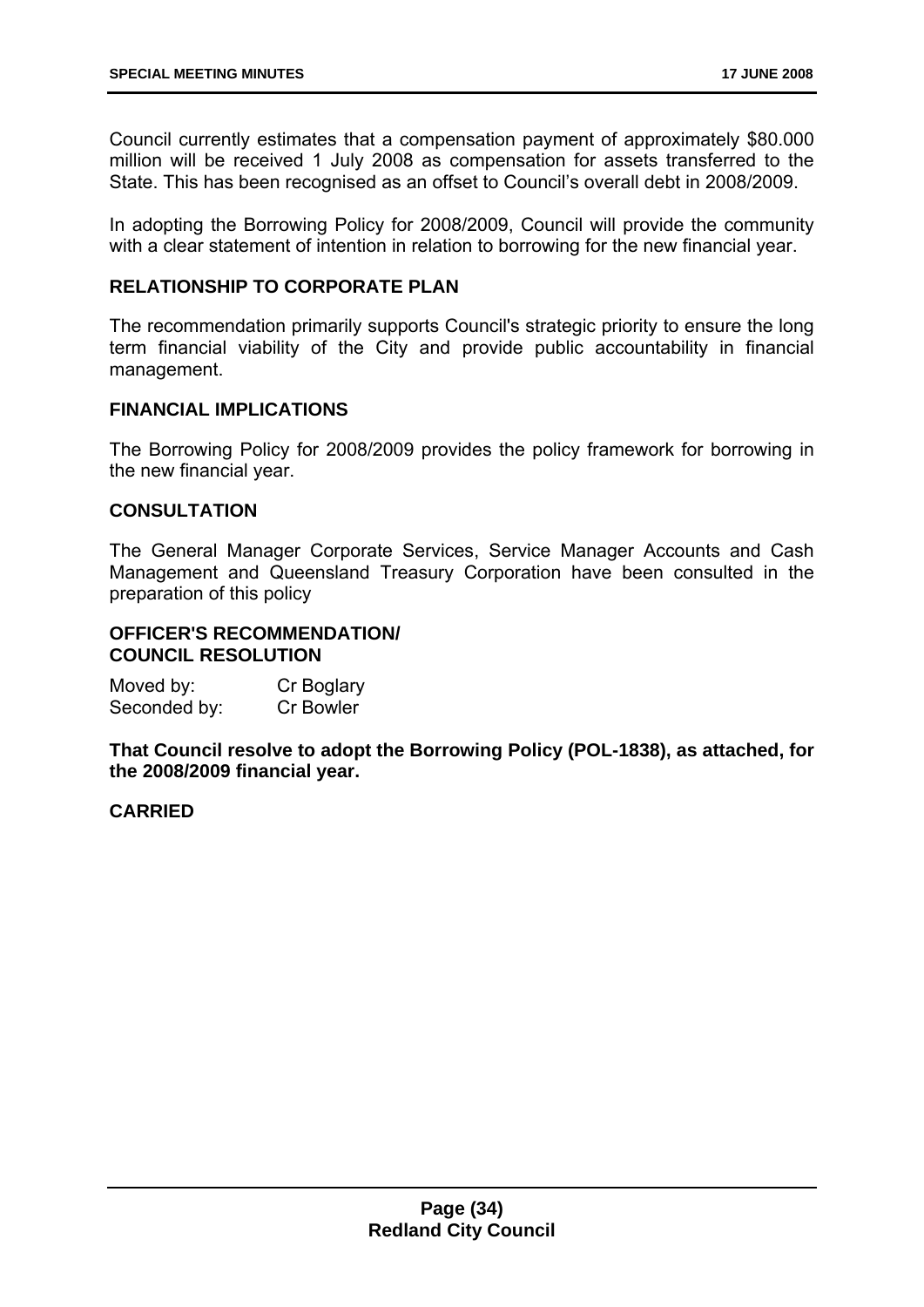#### **5.11 REVENUE POLICY 2008/2009**

| <b>Dataworks Filename:</b>       | <b>FM Corporate Budget</b>                                     |
|----------------------------------|----------------------------------------------------------------|
| <b>Attachments:</b>              | <b>POL-1837</b>                                                |
| <b>Responsible Officer Name:</b> | <b>Greg Underwood</b><br><b>Acting Chief Executive Officer</b> |
| <b>Author Name:</b>              | <b>Kerry Phillips</b><br><b>Manager, Financial Services</b>    |

#### **EXECUTIVE SUMMARY**

Section 513A(1) of the *Local Government Act 1993* requires that local governments prepare and adopt a revenue policy prior to the preparation and adoption of the budget for the financial year which is consistent with the policy.

The Revenue Policy is a strategic document that contains the statement of principles that will be used as the basis for developing the budget.

In adopting the Revenue Policy for 2008/2009, Council will provide the community with a clear statement of intention in relation to revenue-raising for the new financial year.

The Revenue Policy (POL-1837) for 2008/2009 is presented to Council for adoption.

#### **PURPOSE**

Section 513A(1) of the *Local Government Act 1993* requires that local governments prepare and adopt a revenue policy prior to the preparation and adoption of the budget for the financial year which is consistent with the policy.

#### **BACKGROUND**

The *Local Government Act 1993* requires that local governments prepare and adopt a revenue policy prior to the preparation and adoption of the budget for the next financial year.

#### **ISSUES**

The Revenue Policy is a strategic document that contains the statement of principles that will be used as the basis for developing the budget.

Section 12 of the *Local Government Finance Standard 2005* requires that the Revenue Policy must include details of the principles applied by Council for the financial year for:

- The making and levying rates and charges;
- Exercising its powers to grant rebates and concessions; and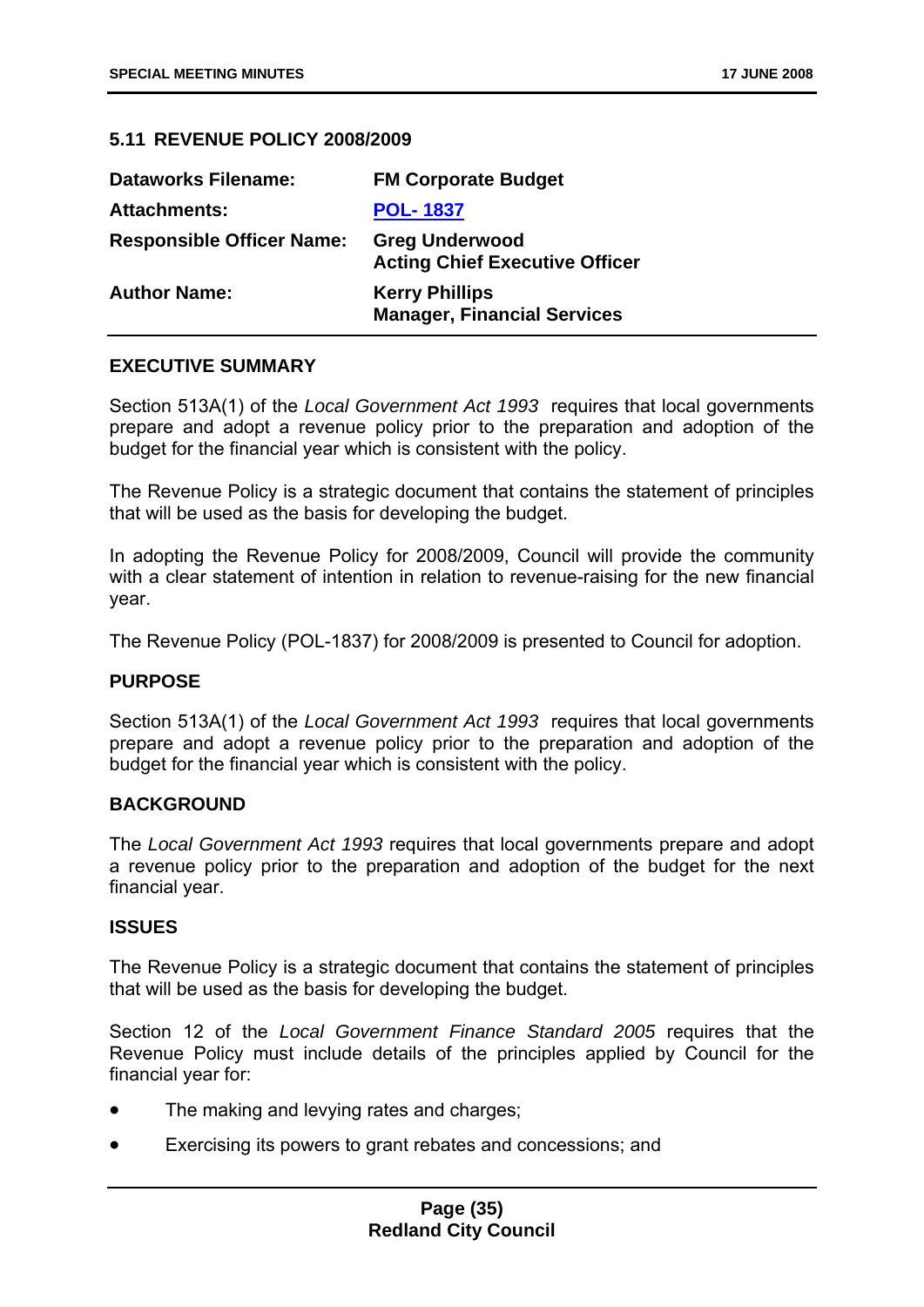Recovery of unpaid amounts of rates and charges.

In adopting the Revenue Policy for 2008/2009, Council will provide the community with a clear statement of intention in relation to revenue raising for the new financial year.

#### **RELATIONSHIP TO CORPORATE PLAN**

The recommendation primarily supports Council's strategic priority to ensure the long term financial viability of the City and provide public accountability in financial management.

#### **FINANCIAL IMPLICATIONS**

The Revenue Policy for 2008/2009 provides the strategic framework for revenue raising in the new financial year.

#### **CONSULTATION**

- General Manager Corporate Services;
- Service Manager, Revenue and Recovery;
- Councillors.

#### **OFFICER'S RECOMMENDATION/ COUNCIL RESOLUTION**

Moved by: Cr Townsend Seconded by: Cr Williams

**That Council resolve to adopt the attached Revenue Policy (POL-1837) for the 2008/2009 financial year, as attached.** 

#### **CARRIED**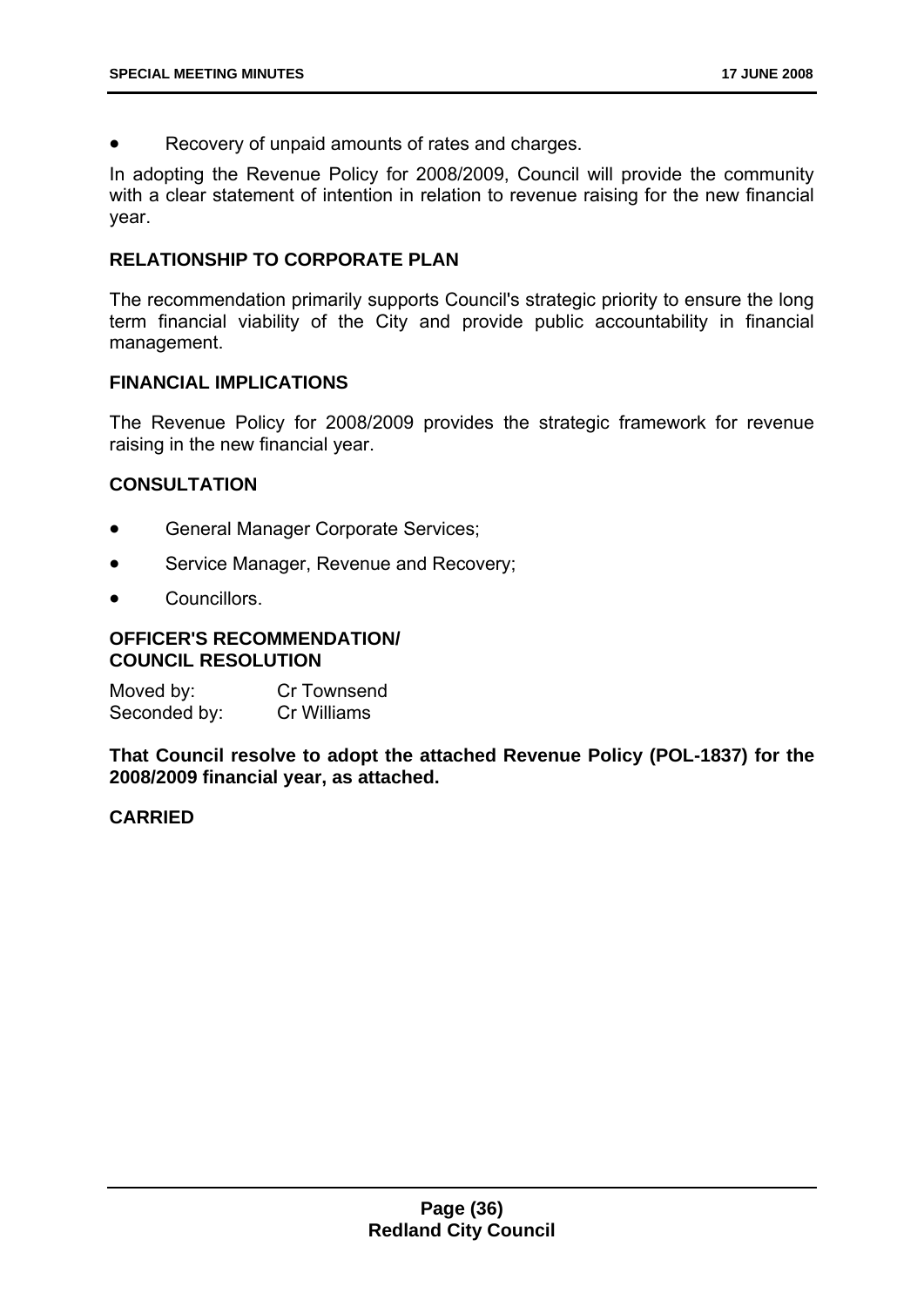#### **5.12 ADOPTION OF BUDGET ESTIMATES AND FIXING OF RATES AND CHARGES FOR 2008/2009**

| <b>Dataworks Filename:</b>       | <b>FM Corporate Budget</b>                                  |
|----------------------------------|-------------------------------------------------------------|
| <b>Responsible Officer Name:</b> | <b>Ray Turner</b><br><b>Acting Chief Executive Officer</b>  |
| <b>Author Name:</b>              | <b>Kerry Phillips</b><br><b>Manager, Financial Services</b> |

#### **EXECUTIVE SUMMARY**

In accordance with section 518 and 519 of the *Local Government Act 1993* (the Act), Council is required to adopt, by resolution, a budget and revenue statement for each financial year for its operating fund.

Each budget of local government must be developed consistently with its Corporate Plan and Operational Plan.

The 2008/2009 budget presented to Council meets all the requirements of section 519 of the Act.

#### **PURPOSE**

The purpose of the report is to formally adopt, in accordance with sections 518 and 519 of the *Local Government Act 1993* (the Act), the 2008/2009 budget and revenue statement.

#### **BACKGROUND**

Council has the power to make and levy rates and charges under section 963 of the Act, which is done so in accordance with Part 2 and 3 of Chapter 14 of the Act. Council can also place limitations on increases of general rates under section 1036 of the Act.

Rate concessions are set by Council under Part 6 of Chapter 14 of the Act, together with the ability to charge interest on overdue rates under section 1018 of the Act.

Each budget of a local government must be developed consistently with its Corporate Plan and Operational Plan. Following a series of workshops and public consultation, Council adopted a revised Corporate Plan 2006–2010 on 27 June 2007 to take effect from 1 July 2007 council adopted its Operational Plan 2008-2009 on the 17 June 2008.

#### **ISSUES**

#### REQUIREMENTS OF BUDGETS

The 2008/2009 budget meets all the requirements of section 519 of the Act in that it: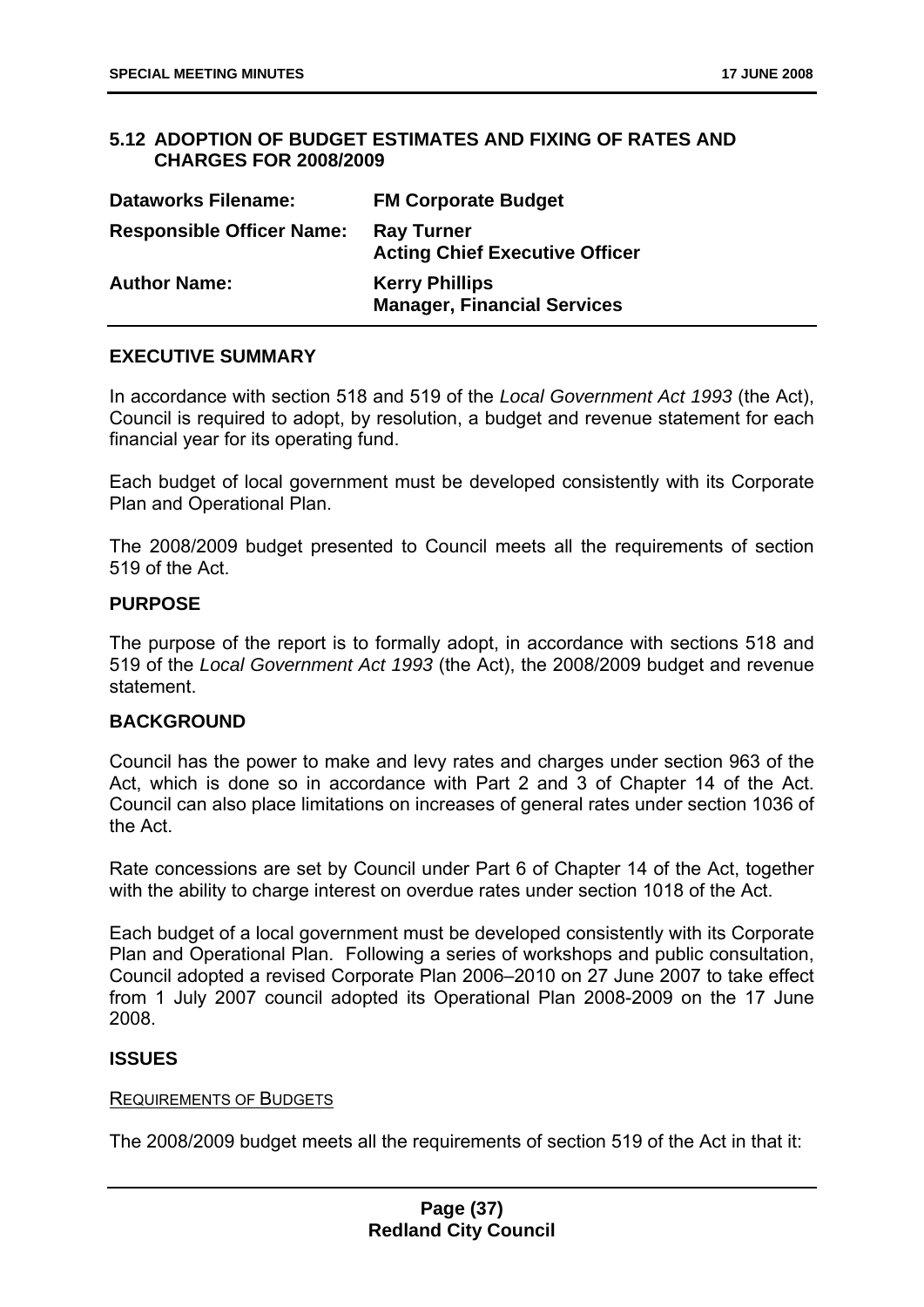- has been developed consistently with the corporate and operational plans and revenue policy; and
- is clearly linked with matters specified in the plans; and
- complies with the *Local Government Finance Standard 2005*; and
- is accompanied by Council's revenue statement.

#### CONTENTS OF OPERATING FUND BUDGETS

The budget as shown in the attachment and developed for the 2008-2009 operating fund contains:

- the estimated costs in total, and for each of its significant activities; and
- the source of funds necessary for spending provided for in the budget; and
- the estimated costs and source of funds for the next five (5) financial years; and
- the estimated costs of Council's significant business activities carried on, under Chapter 8, Part 5 of the Act, on a full cost pricing basis and the activities of Council's commercial business units under Chapter 8, Part 6 of the Act.

The budget set has been used as the basis on which rates are to be made and levied by the Council for the next financial year.

#### CATEGORISATION OF LAND FOR DIFFERENTIAL RATING

If Council moves to levy a differential general rate it is required to make a resolution under section 977 of the Act to determine the categories and the criteria by which the land will be rated.

#### FIXING OF RATES AND CHARGES FOR THE 2008/2009 FINANCIAL YEAR

Council will fulfil its budget commitments by using its power under section 963 to make and levy rates and charges under the Act. The Act allows Council to make and levy:

- a general rate or differential general rates; and
- minimum general rates levies; and
- separate rates and charges; and special rates and charges; and
- utility charges.

#### LIMITATION ON INCREASE OF GENERAL RATES

Council recognises that significant valuation increases can have an adverse affect on ratepayers and has decided to limit the impact of high valuation increases.

Where Council has levied a rate it also has the ability under section 1036 of the Act, to resolve that the rate increase is not more than the amount levied for the previous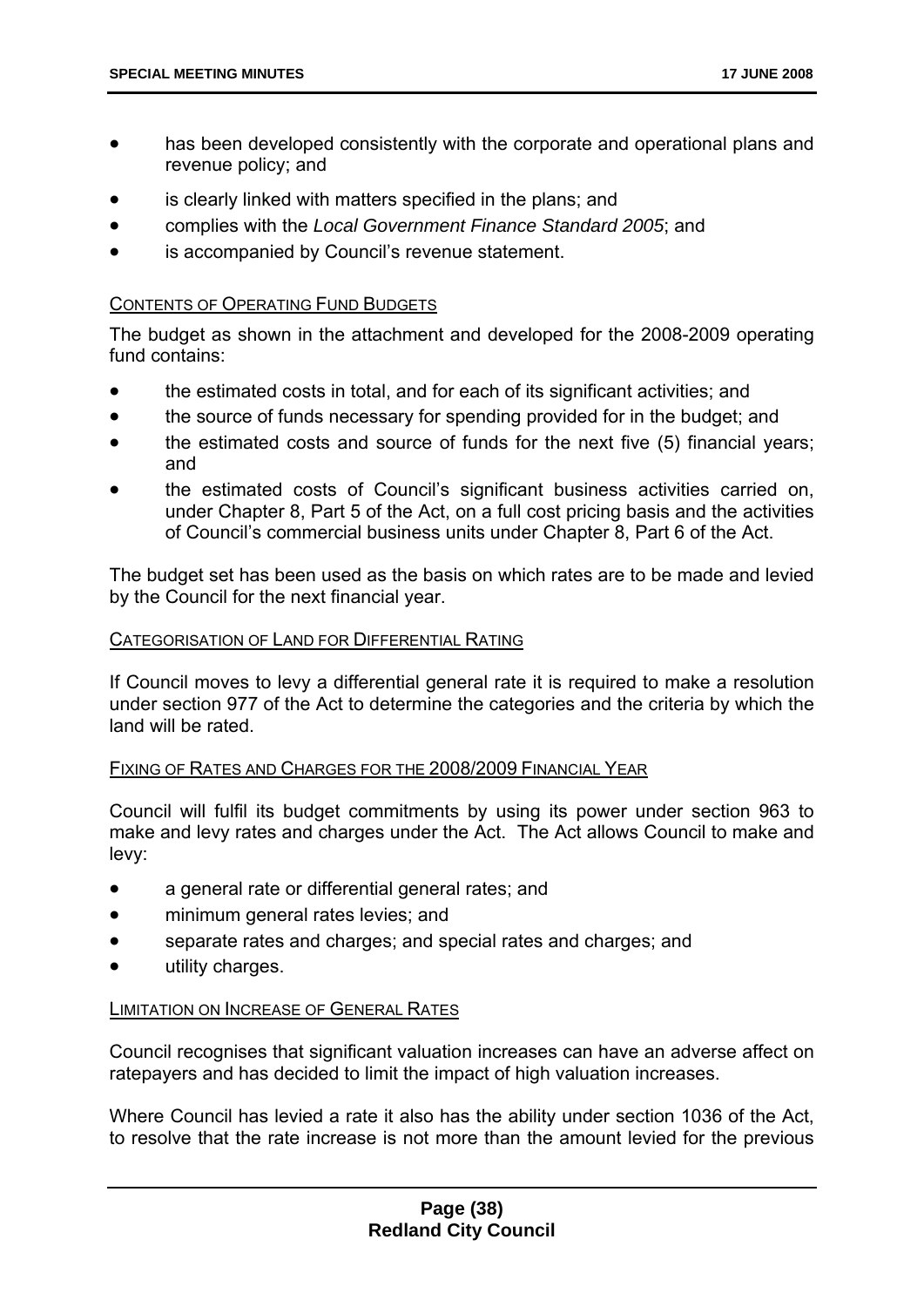financial year or is the amount levied for the previous financial year increased by a specified percentage.

#### TIME WITHIN WHICH RATES MUST BE PAID AND INTEREST FOR OVERDUE PAYMENTS

Under section 1014 of the Act Council, at its budget meeting, must decide the date by which, or the time within which, each rate must be paid. Council will nominate that interest must be paid on any overdue rates.

#### PENSIONER CONCESSIONS ON GENERAL RATES

Pensioners, who qualify in accordance with Council Policy POL-2557 *Council Pensioner Rebate Policy*, will be allowed a rebate on general rates.

#### **RELATIONSHIP TO CORPORATE PLAN**

The recommendation primarily supports Council's strategic priority to ensure the long term financial viability of the City and provide public accountability in financial management.

#### **FINANCIAL IMPLICATIONS**

The financial implications have been assessed in accordance with section 519 of the Act and detailed in the attached budget 2008-2009.

#### **CONSULTATION**

The Mayor, Councillors, Chief Executive Officer and executive management have developed the budget in a series of budget workshops held since December last year.

#### **CONCLUSION**

The Budget Estimates for the Financial Years 2008/2009 to 2012/2013 and the Rates and Charges for the 2008/2009 Financial Year are presented in the following motions for consideration and resolution by Council:

#### **5.12.1 ADOPTION OF BUDGET ESTIMATES FOR THE FINANCIAL YEAR 2008/2009**

#### **COUNCIL RESOLUTION**

| Moved by:    | <b>Cr Bowler</b>  |
|--------------|-------------------|
| Seconded by: | <b>Cr Elliott</b> |

**That Council resolve, in accordance with section 518 of the** *Local Government Act 1993***, to adopt the budget estimates for 2008/2009 shown in the Budget attached on pages 21 to 27 and 34 to 36.** 

#### **CARRIED**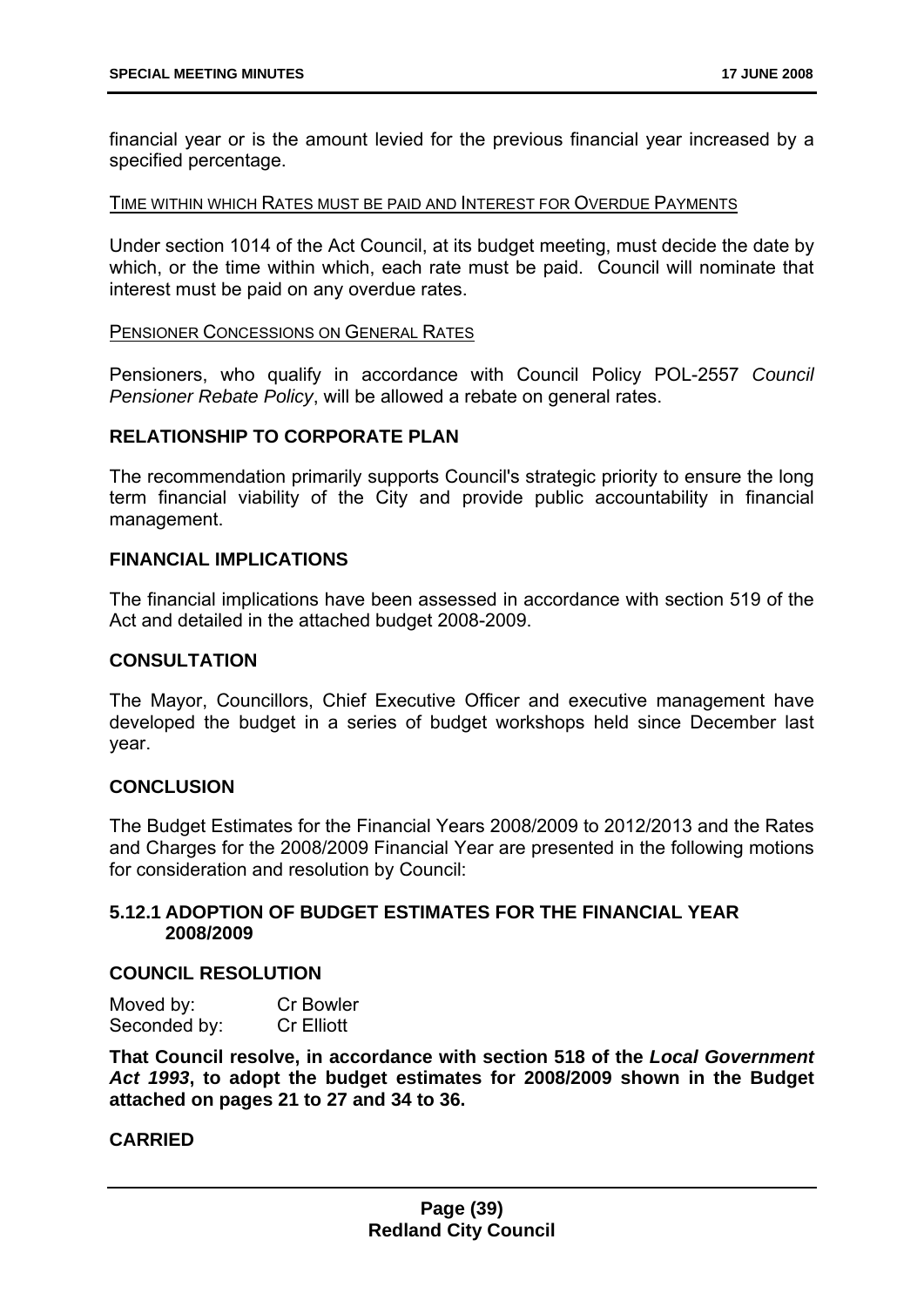#### **5.12.2 RATES AND CHARGES FOR THE FINANCIAL YEAR 2008/2009**

#### **5.12.2.1. Differential General Rates and Minimum General Rates**

#### **COUNCIL RESOLUTION**

| Moved by:    | <b>Cr Bowler</b>  |
|--------------|-------------------|
| Seconded by: | <b>Cr Elliott</b> |

#### **That Council resolve –**

In accordance with Part 2 and 3 of Chapter 14 of the *Local Government Act 1993*, Council will make and levy differential general rates and a minimum general rate for each rating category for the 2008/2009 financial year that balances distribution, limits the impact of changes in Unimproved Capital Value and takes into consideration the impact and usage patterns of Council services, activities and facilities by various segments of our community; and progresses Council's viewpoint that, legislation permitting, the cost and level of services provided to like households should be distributed evenly.

The scheme has 34 categories of land:–

| <b>Category</b>           | <b>Criteria</b>                                                                                                                                                                                                                                                                                                |
|---------------------------|----------------------------------------------------------------------------------------------------------------------------------------------------------------------------------------------------------------------------------------------------------------------------------------------------------------|
| Residential<br>Mainland 1 | Includes all rateable land on the Mainland, Coochiemudlo<br>Island and North Stradbroke Island used for Residential<br>purposes with an unimproved capital valuation of \$178,398<br>or less that is the registered owner's principal place of<br>residence. This category includes vacant land.               |
| Residential<br>Mainland 2 | Includes all rateable land on the Mainland, Coochiemudlo<br>Island and North Stradbroke Island used for Residential<br>purposes with an unimproved capital valuation between<br>\$178,399 and \$389,985 that is the registered owner's<br>principal place of residence. This category includes vacant<br>land. |
| Residential<br>Mainland 3 | Includes all rateable land on the Mainland, Coochiemudlo<br>Island and North Stradbroke Island used for Residential<br>purposes with an unimproved capital valuation between<br>\$389,986 and \$587,406 that is the registered owner's<br>principal place of residence. This category includes vacant<br>land. |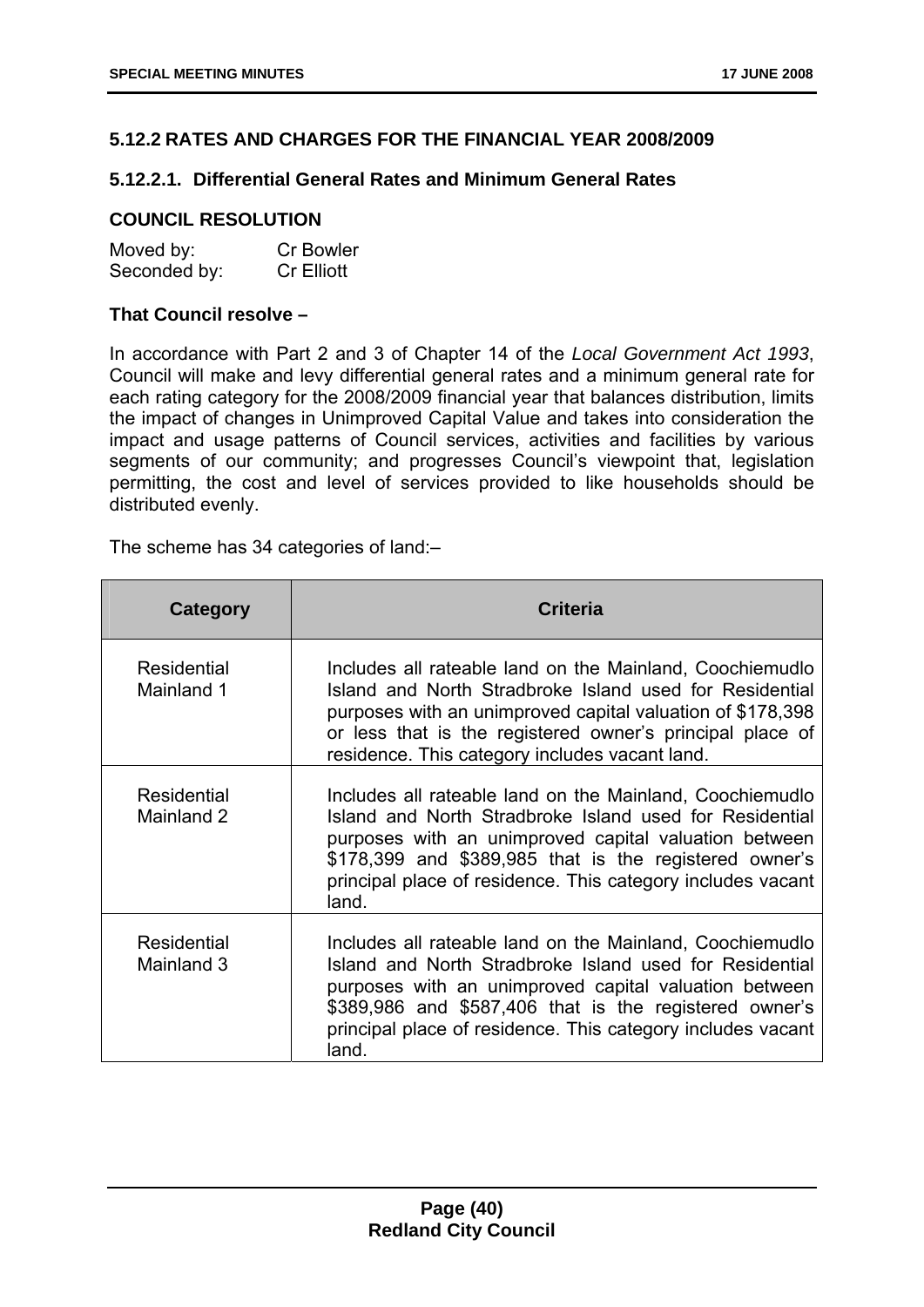| Category                                       | <b>Criteria</b>                                                                                                                                                                                                                                                                                                   |  |
|------------------------------------------------|-------------------------------------------------------------------------------------------------------------------------------------------------------------------------------------------------------------------------------------------------------------------------------------------------------------------|--|
| <b>Residential</b><br>Mainland 4               | Includes all rateable land on the Mainland, Coochiemudlo<br>Island and North Stradbroke Island used for Residential<br>purposes with an unimproved capital valuation between<br>\$587,407 and \$786,784 that is the registered owner's<br>principal place of residence. This category includes vacant<br>land.    |  |
| <b>Residential</b><br>Mainland 5               | Includes all rateable land on the Mainland, Coochiemudlo<br>Island and North Stradbroke Island used for Residential<br>purposes with an unimproved capital valuation equal to or<br>greater than \$786,785 that is the registered owner's<br>principal place of residence. This category includes vacant<br>land. |  |
| <b>Residential</b><br>Investment<br>Mainland 1 | Includes all rateable land on the Mainland, Coochiemudlo<br>Island and North Stradbroke Island used for Residential<br>purposes with an unimproved capital valuation of \$178,398<br>or less that is NOT the registered owner's principal place<br>of residence.                                                  |  |
| Residential<br>Investment<br>Mainland 2        | Includes all rateable land on the Mainland, Coochiemudlo<br>Island and North Stradbroke Island used for Residential<br>purposes with an unimproved capital valuation between<br>\$178,399 and \$389,985 that is NOT the registered owner's<br>principal place of residence.                                       |  |
| <b>Residential</b><br>Investment<br>Mainland 3 | Includes all rateable land on the Mainland, Coochiemudlo<br>Island and North Stradbroke Island used for Residential<br>purposes with an unimproved capital valuation between<br>\$389,986 and \$587,406 that is NOT the registered owner's<br>principal place of residence.                                       |  |
| <b>Residential</b><br>Investment<br>Mainland 4 | Includes all rateable land on the Mainland, Coochiemudlo<br>Island and North Stradbroke Island used for Residential<br>purposes with an unimproved capital valuation between<br>\$587,407 and \$786,784 that is NOT the registered owner's<br>principal place of residence.                                       |  |
| Residential<br>Investment<br>Mainland 5        | Includes all rateable land on the Mainland, Coochiemudlo<br>Island and North Stradbroke Island used for Residential<br>purposes with an unimproved capital valuation equal to or<br>greater than \$786,785 that is NOT the registered owner's<br>principal place of residence.                                    |  |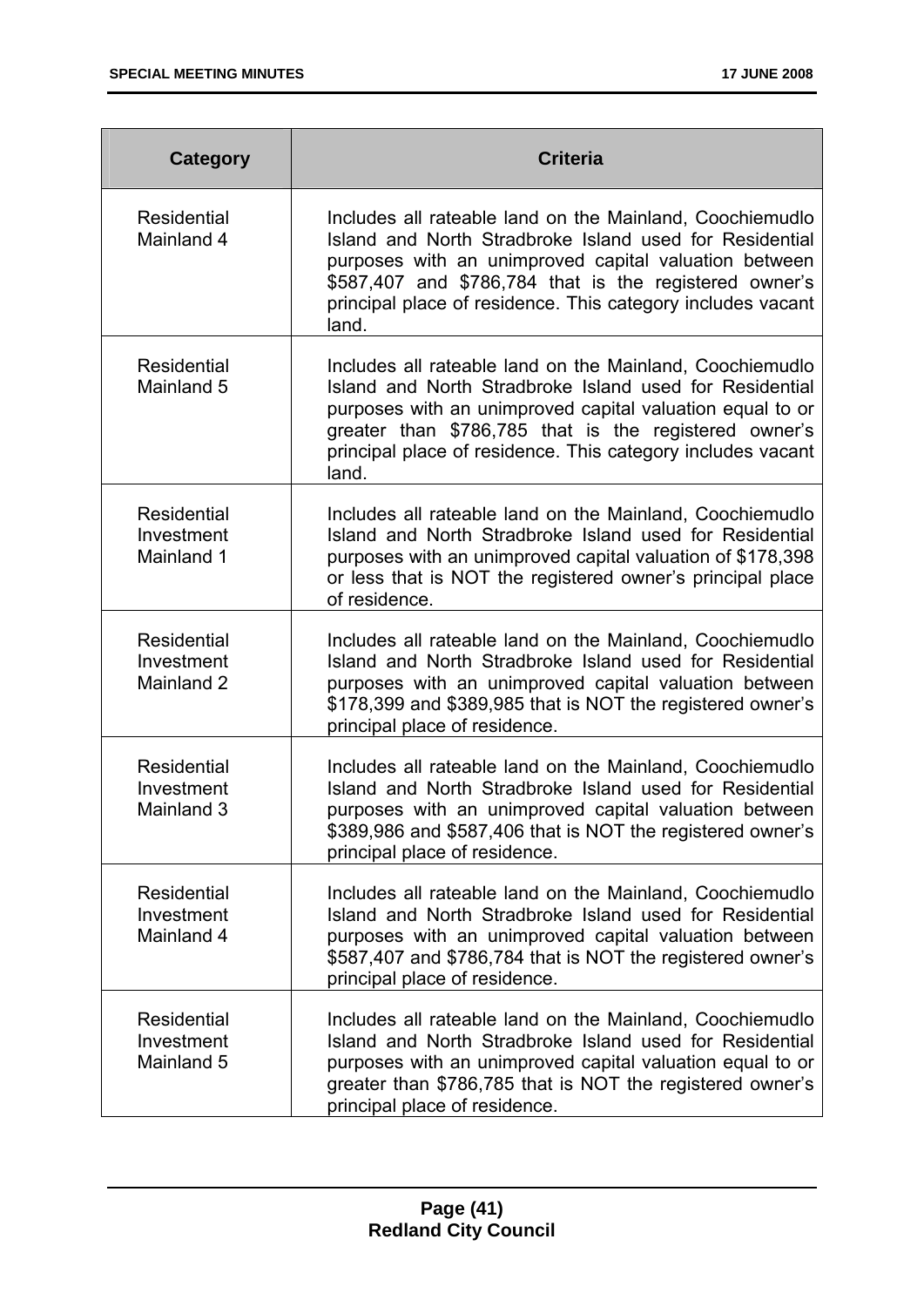| Category                                  | <b>Criteria</b>                                                                                                                                                                                                                                                        |  |
|-------------------------------------------|------------------------------------------------------------------------------------------------------------------------------------------------------------------------------------------------------------------------------------------------------------------------|--|
| Commercial<br>Mainland                    | Includes all rateable land on the Mainland, Coochiemudlo<br>Island and North Stradbroke Island that is used for full<br>commercial or industrial use. This category includes not-<br>for-profit organisations and clubs.                                               |  |
| <b>Extractive</b><br>Industry             | Includes all rateable land that is used for quarry or<br>extractive industry purposes. An extractive industry is any<br>activity that removes material substance from the ground.                                                                                      |  |
| Major<br>Shopping<br>Centre               | Includes all rateable land that is used for the purpose of a<br>major shopping centre that has a leasable area of not less<br>than 5,000m2.                                                                                                                            |  |
| <b>Residential SMBI</b><br>1              | Includes all rateable land on Karragarra, Lamb, Perulpa,<br>Macleay and Russell Islands with an unimproved capital<br>valuation of \$120,001 or less that is the registered owner's<br>principal place of residence. This category includes vacant<br>land.            |  |
| <b>Residential SMBI</b><br>$\overline{2}$ | Includes all rateable land on Karragarra, Lamb, Perulpa,<br>Macleay and Russell Islands with an unimproved capital<br>valuation between \$120,002 and \$141,000 that is the<br>registered owner's principal place of residence. This<br>category includes vacant land. |  |
| <b>Residential SMBI</b><br>3              | Includes all rateable land on Karragarra, Lamb, Perulpa,<br>Macleay and Russell Islands with an unimproved capital<br>valuation between \$141,001 and \$160,000 that is the<br>registered owner's principal place of residence. This<br>category includes vacant land. |  |
| <b>Residential SMBI</b><br>4              | Includes all rateable land on Karragarra, Lamb, Perulpa,<br>Macleay and Russell Islands with an unimproved capital<br>valuation between \$160,001 and \$189,999 that is the<br>registered owner's principal place of residence. This<br>category includes vacant land. |  |
| <b>Residential SMBI</b><br>5              | Includes all rateable land on Karragarra, Lamb, Perulpa,<br>Macleay and Russell Islands with an unimproved capital<br>valuation between \$190,000 and \$230,000 that is the<br>registered owner's principal place of residence. This<br>category includes vacant land. |  |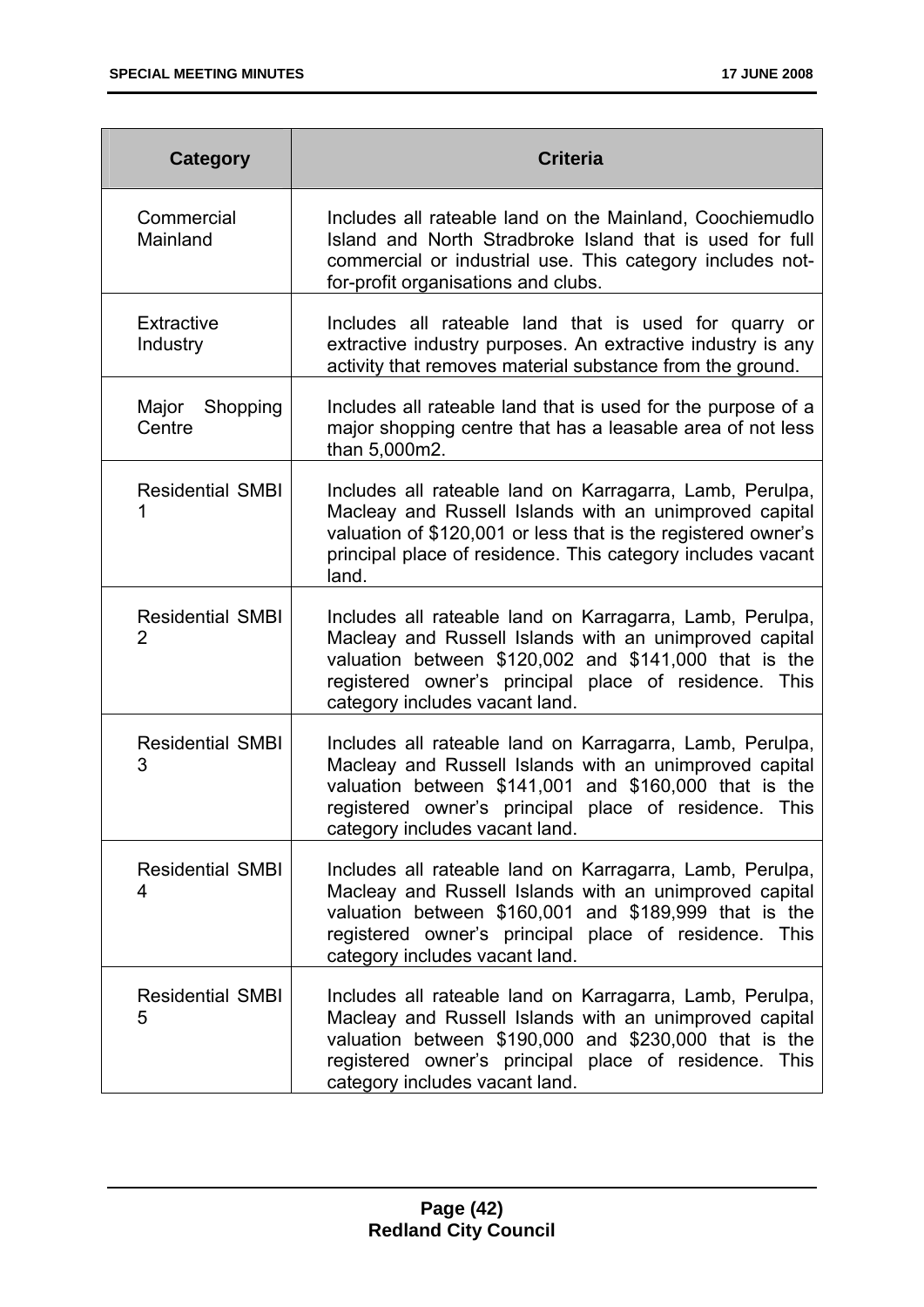| Category                                                | <b>Criteria</b>                                                                                                                                                                                                                                                           |  |
|---------------------------------------------------------|---------------------------------------------------------------------------------------------------------------------------------------------------------------------------------------------------------------------------------------------------------------------------|--|
| <b>Residential SMBI</b><br>6                            | Includes all rateable land on Karragarra, Lamb, Perulpa,<br>Macleay and Russell Islands with an unimproved capital<br>valuation between \$230,001 and \$429,999 that is the<br>registered owner's principal place of residence. This<br>category includes vacant land.    |  |
| <b>Residential SMBI</b><br>$\overline{7}$               | Includes all rateable land on Karragarra, Lamb, Perulpa,<br>Macleay and Russell Islands with an unimproved capital<br>valuation equal to or greater than \$430,000 that is the<br>registered owner's principal place of residence. This<br>category includes vacant land. |  |
| <b>Residential</b><br><b>Investment SMBI</b>            | Includes all rateable land on Karragarra, Lamb, Perulpa,<br>Macleay and Russell Islands with an unimproved capital<br>valuation of \$119,925 or less that is NOT the registered<br>owner's principal place of residence.                                                  |  |
| Residential<br><b>Investment SMBI</b><br>$\overline{2}$ | Includes all rateable land on Karragarra, Lamb, Perulpa,<br>Macleay and Russell Islands with an unimproved capital<br>valuation between \$119,926 and \$142,999 that is NOT the<br>registered owner's principal place of residence.                                       |  |
| <b>Residential</b><br><b>Investment SMBI</b><br>3       | Includes all rateable land on Karragarra, Lamb, Perulpa,<br>Macleay and Russell Islands with an unimproved capital<br>valuation between \$143,000 and \$155,000 that is NOT the<br>registered owner's principal place of residence.                                       |  |
| <b>Residential</b><br><b>Investment SMBI</b><br>4       | Includes all rateable land on Karragarra, Lamb, Perulpa,<br>Macleay and Russell Islands with an unimproved capital<br>valuation between \$155,001 and \$182,501 that is NOT the<br>registered owner's principal place of residence.                                       |  |
| Residential<br><b>Investment SMBI</b><br>5              | Includes all rateable land on Karragarra, Lamb, Perulpa,<br>Macleay and Russell Islands with an unimproved capital<br>valuation between \$182,502 and \$202,500 that is NOT the<br>registered owner's principal place of residence.                                       |  |
| Residential<br><b>Investment SMBI</b><br>6              | Includes all rateable land on Karragarra, Lamb, Perulpa,<br>Macleay and Russell Islands with an unimproved capital<br>valuation between \$202,501 and \$245,000 that is NOT the<br>registered owner's principal place of residence.                                       |  |
| Residential<br><b>Investment SMBI</b><br>7              | Includes all rateable land on Karragarra, Lamb, Perulpa,<br>Macleay and Russell Islands with an unimproved capital<br>valuation between \$245,001 and \$349,999 that is NOT the<br>registered owner's principal place of residence.                                       |  |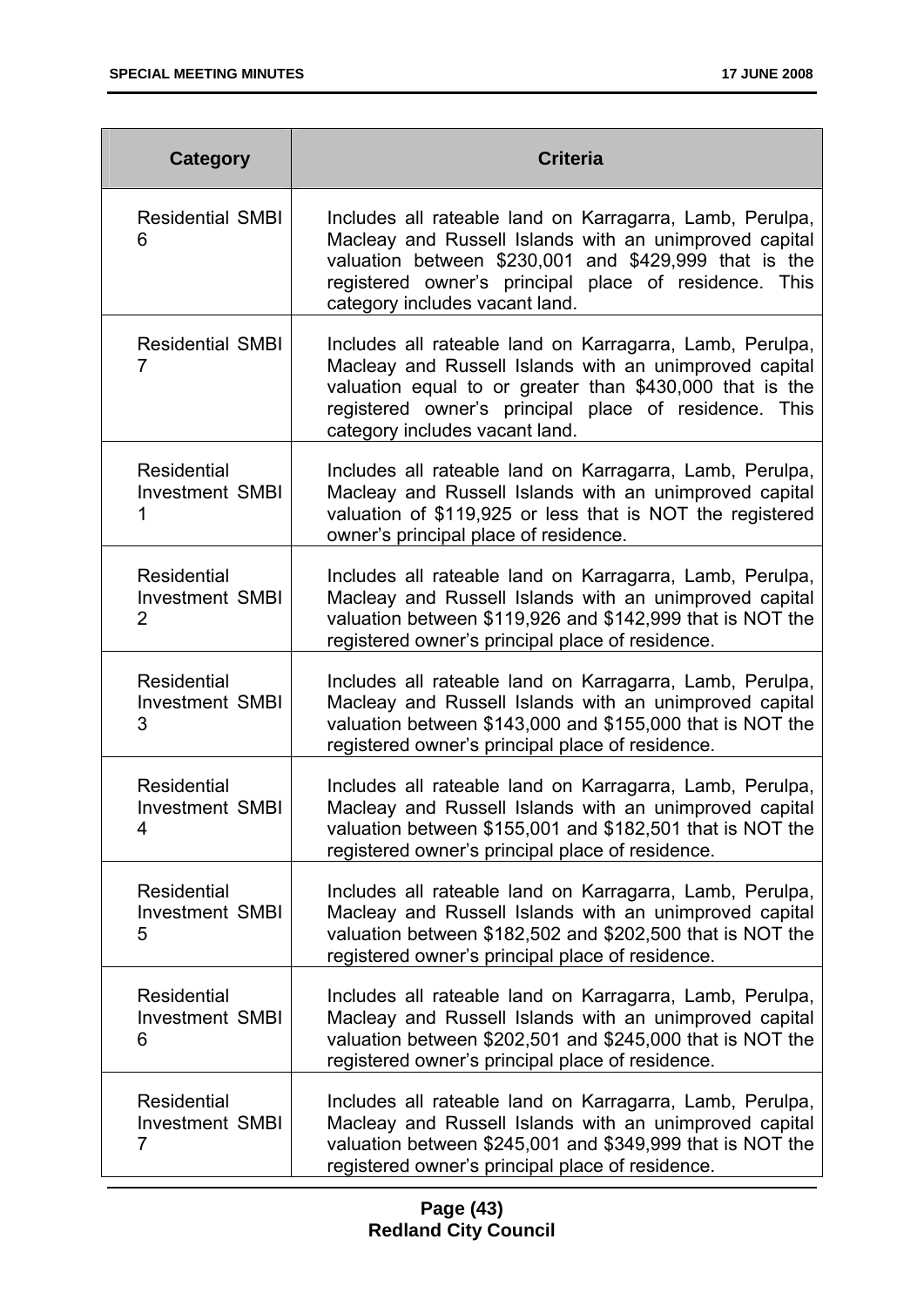| Category                                                             | <b>Criteria</b>                                                                                                                                                                                                                                                                                                                                                                                                                                                                                                                                                                                                                                                                                                                                                                                                                                                                                                                                                                                                                           |  |
|----------------------------------------------------------------------|-------------------------------------------------------------------------------------------------------------------------------------------------------------------------------------------------------------------------------------------------------------------------------------------------------------------------------------------------------------------------------------------------------------------------------------------------------------------------------------------------------------------------------------------------------------------------------------------------------------------------------------------------------------------------------------------------------------------------------------------------------------------------------------------------------------------------------------------------------------------------------------------------------------------------------------------------------------------------------------------------------------------------------------------|--|
| Residential<br><b>Investment SMBI</b><br>8                           | Includes all rateable land on Karragarra, Lamb, Perulpa,<br>Macleay and Russell Islands with an unimproved capital<br>valuation equal to or greater than \$350,000 that is NOT the<br>registered owner's principal place of residence.                                                                                                                                                                                                                                                                                                                                                                                                                                                                                                                                                                                                                                                                                                                                                                                                    |  |
| Commercial<br><b>SMBI</b>                                            | Includes all rateable land on Karragarra, Lamb, Perulpa,<br>Macleay and Russell Islands that is used for full<br>commercial or industrial use. This category includes not-<br>for-profit organisations and clubs.                                                                                                                                                                                                                                                                                                                                                                                                                                                                                                                                                                                                                                                                                                                                                                                                                         |  |
| Restricted<br>Development<br><b>Entitlements</b><br>Res 1            | Includes all rateable land with an unimproved capital<br>valuation of \$111,120 or less that is used, or is intended<br>for residential use or any other purpose other than<br>Commercial or Industrial that has been identified in the<br>Southern Moreton Bay Islands Development Entitlements<br>Regulation 2006 that<br>has recognised<br>Protection<br>development potential and where the current owner was in<br>possession of the land immediately before 13 April 2005.<br>The development entitlements, which existed under the<br>'superseded' Transitional Planning Scheme, have been<br>protected on these lots for a period of ten years from the<br>commencement of the Redlands Planning Scheme or until<br>change in ownership occurs. The protection of<br>a<br>development entitlements does not extend to future<br>owners of land included in this category. Land in this<br>category is included in the Conservation Sub-Area CN1<br>zone of the Redlands Planning Scheme.                                          |  |
| <b>Restricted</b><br>Development<br>Entitlements<br>Res <sub>2</sub> | Includes all rateable land and with an unimproved capital<br>valuation that is between \$111,121 and \$145,936 that is<br>used, or is intended for residential use or any other<br>purpose other than Commercial or Industrial that has been<br>Southern<br>Moreton<br>identified<br>the<br>$\mathsf{in}$<br>Bay Islands<br>Development Entitlements Protection Regulation 2006 that<br>has recognised development potential and where the<br>current owner was in possession of the land immediately<br>before 13 April 2005. The development entitlements, which<br>existed under the 'superseded' Transitional Planning<br>Scheme, have been protected on these lots for a period of<br>ten years from the commencement of the Redlands<br>Planning Scheme or until a change in ownership occurs.<br>The protection of development entitlements does not<br>extend to future owners of land included in this category.<br>Land in this category is included in the Conservation Sub-<br>Area CN1 zone of the Redlands Planning Scheme. |  |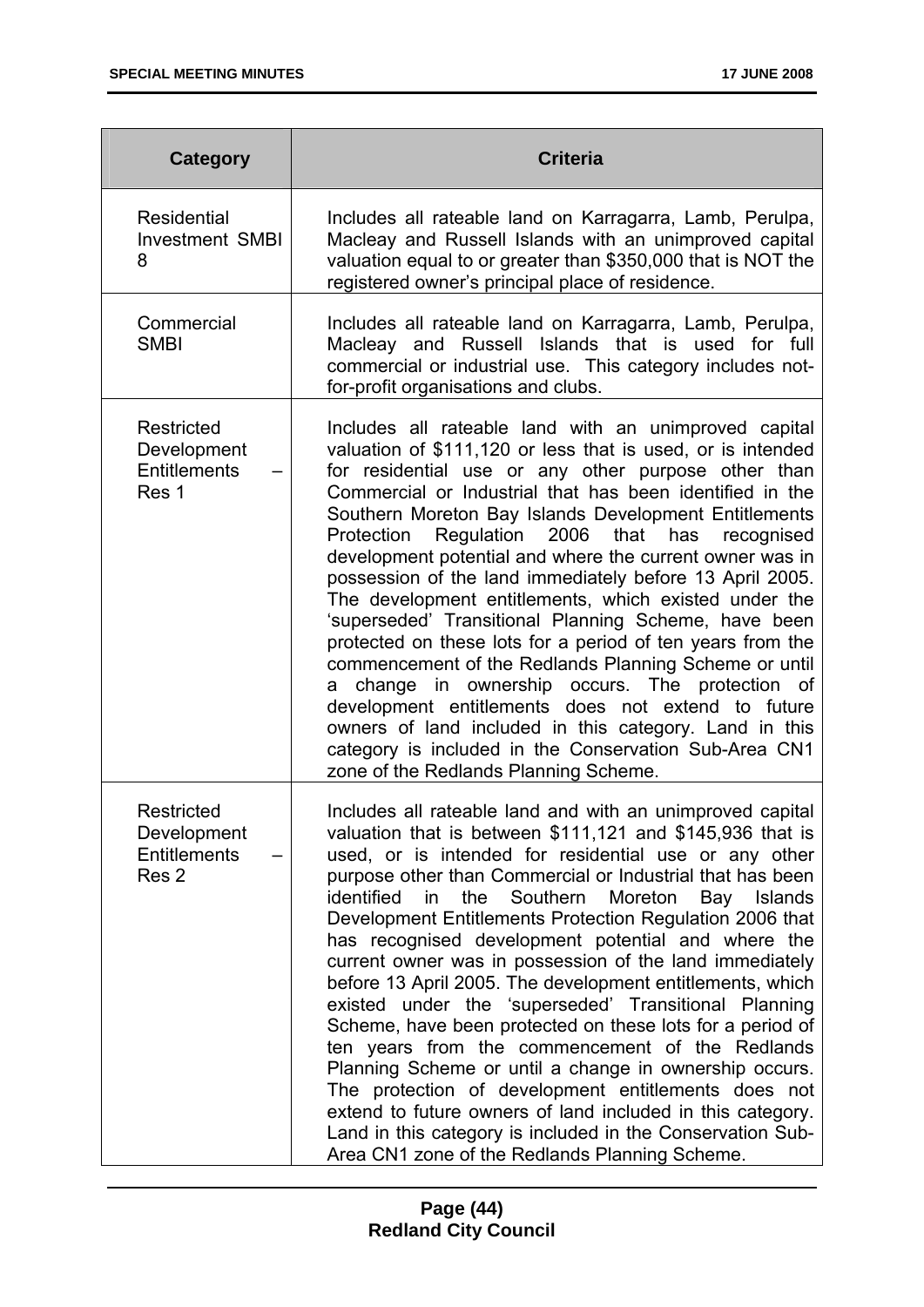| Category                                                  | <b>Criteria</b>                                                                                                                                                                                                                                                                                                                                                                                                                                                                                                                                                                                                                                                                                                                                                                                                                                                                                                                                                                                                           |
|-----------------------------------------------------------|---------------------------------------------------------------------------------------------------------------------------------------------------------------------------------------------------------------------------------------------------------------------------------------------------------------------------------------------------------------------------------------------------------------------------------------------------------------------------------------------------------------------------------------------------------------------------------------------------------------------------------------------------------------------------------------------------------------------------------------------------------------------------------------------------------------------------------------------------------------------------------------------------------------------------------------------------------------------------------------------------------------------------|
| <b>Restricted</b><br>Development<br>Entitlements<br>Res 3 | Includes all rateable land and with an unimproved capital<br>valuation equal to or greater than \$145,937 that is used, or<br>is intended for residential use or any other purpose other<br>than Commercial or Industrial that has been identified in<br>Southern<br>Moreton Bay Islands Development<br>the<br>Regulation 2006<br>that<br>Entitlements Protection<br>has<br>recognised development potential and where the current<br>owner was in possession of the land immediately before<br>13 April 2005. The development entitlements, which<br>existed under the 'superseded' Transitional Planning<br>Scheme, have been protected on these lots for a period of<br>ten years from the commencement of the Redlands<br>Planning Scheme or until a change in ownership occurs.<br>The protection of development entitlements does not<br>extend to future owners of land included in this category.<br>Land in this category is included in the Conservation Sub-<br>Area CN1 zone of the Redlands Planning Scheme. |
| Constrained                                               | Includes all rateable land that has been identified as<br>having an insurmountable drainage constraint such that it<br>is unlikely a development permit, or permits, for the<br>erection of a dwelling house on the land would be granted.<br>Includes some rateable land that has been identified as<br>having significant conservation values. All rateable land<br>included in this category identified with insurmountable<br>drainage problems or conservation values is zoned<br>Conservation Sub-Area CN1 in the Redlands Planning<br>Scheme.<br>This category also includes all rateable land on the<br>Southern Moreton Bay Islands that is vacant and has been<br>included within the Open Space zone of the Redlands<br>Planning Scheme.                                                                                                                                                                                                                                                                       |
| <b>Subdividers</b>                                        | In accordance with section 25 of the Valuation of Land Act<br>1944 (Valuation-discounting for subdivided land), for the<br>purpose of levying the General Rate the Unimproved<br>Capital Valuation (UCV) of land subject to this section will<br>be discounted by 40%. Furthermore, a minimum general<br>rate will not apply to this land in accordance with section<br>967 (4) of the Local Government Act 1993.                                                                                                                                                                                                                                                                                                                                                                                                                                                                                                                                                                                                         |

A separate rate-in-the-dollar and minimum general rate will apply to land identified within each category. The minimum general rate will be applied to land below a certain (threshold) valuation and is determined by Council's opinion of what reflects a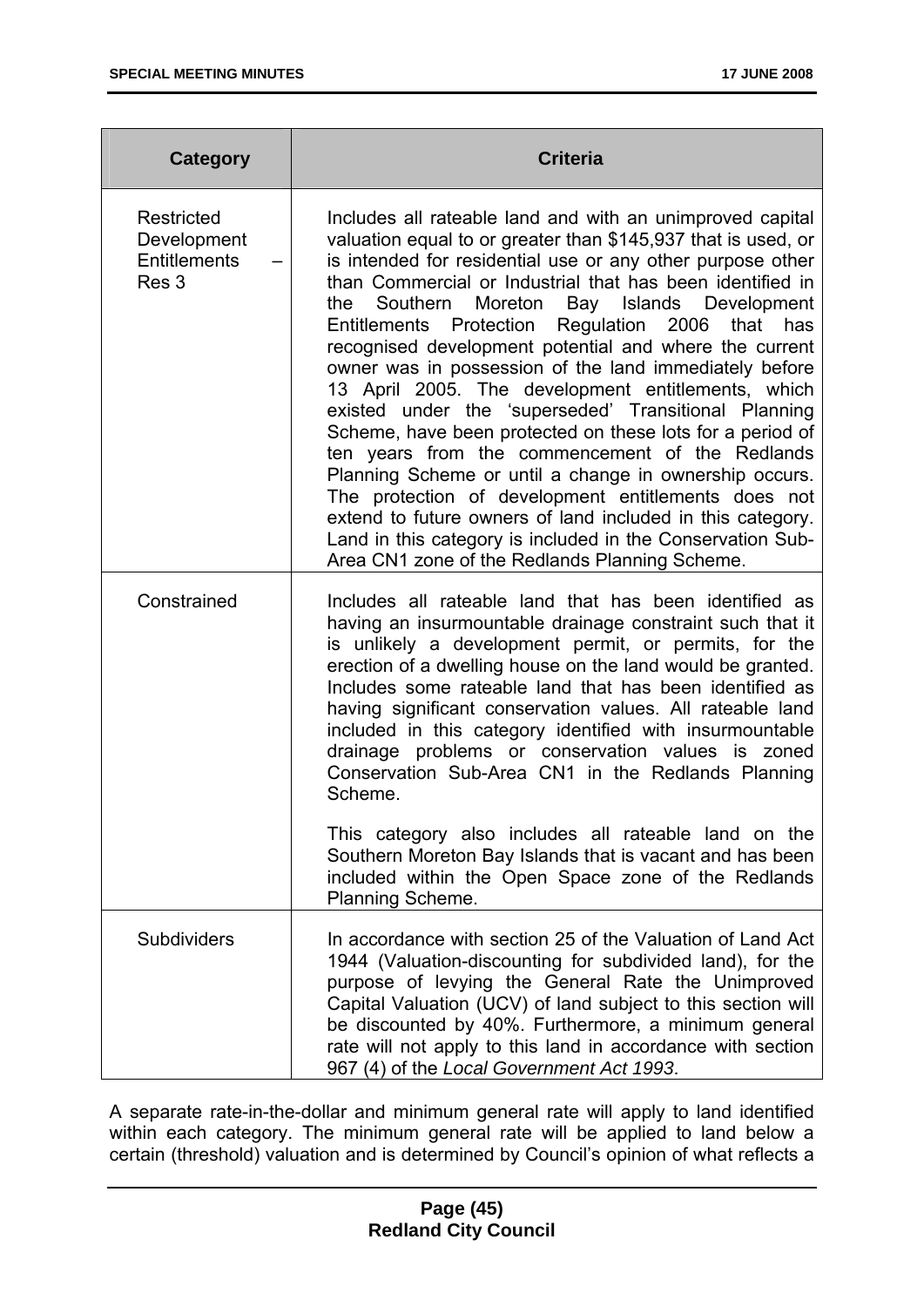fair contribution towards the services provided to all ratepayers as well as basic general administration costs.

The following table shows the rate in the dollar, minimum general rate, threshold valuation, and attribute type for each rating category.

|                              |            | Min.     |                  |                  |
|------------------------------|------------|----------|------------------|------------------|
|                              |            | Gen.     | <b>Threshold</b> |                  |
|                              |            | Rate     | <b>Valuation</b> | <b>Attribute</b> |
| Category                     | Rate in \$ | \$       | \$               | <b>Type</b>      |
| Res Mainland 1               | 0.00479732 | 601.29   | 125,338.73       | <b>GR20</b>      |
| Res Mainland 2               | 0.00412570 | 855.83   | 207,438.73       | <b>GR20</b>      |
| Res Mainland 3               | 0.00393380 | 1,608.96 | 409,009.10       | <b>GR20</b>      |
| Res Mainland 4               | 0.00374191 | 2,310.74 | 617,529.55       | <b>GR20</b>      |
| Res Mainland 5               | 0.00355002 | 2,944.07 | 829,310.82       | <b>GR20</b>      |
| <b>Res Invest Mainland 1</b> | 0.00491725 | 616.32   | 125,338.34       | <b>GR25</b>      |
| <b>Res Invest Mainland 2</b> | 0.00422884 | 877.23   | 207,439.86       | <b>GR25</b>      |
| <b>Res Invest Mainland 3</b> | 0.00403215 | 1,649.18 | 409,007.60       | GR <sub>25</sub> |
| Res Invest Mainland 4        | 0.00383546 | 2,368.51 | 617,529.57       | <b>GR25</b>      |
| Res Invest Mainland 5        | 0.00363877 | 3,017.68 | 829,313.20       | <b>GR25</b>      |
| <b>Commercial Mainland</b>   | 0.00491725 | 613.55   | 124,775.02       | <b>GR21</b>      |
| <b>Extractive Industry</b>   | 0.01415209 | 1,062.08 | 75,047.57        | <b>GR22</b>      |
| Major Shop. Centre           | 0.00815544 | 3,379.37 | 414,370.04       | GR <sub>23</sub> |
| Res SMBI 1                   | 0.00685847 | 761.29   | 110,999.97       | <b>GR30</b>      |
| Res SMBI 2                   | 0.00660431 | 823.02   | 124,618.62       | <b>GR30</b>      |
| Res SMBI 3                   | 0.00639999 | 931.21   | 145,501.78       | <b>GR30</b>      |
| Res SMBI 4                   | 0.00579991 | 1,024.00 | 176,554.46       | <b>GR30</b>      |
| Res SMBI 5                   | 0.00539999 | 1,101.98 | 204,070.74       | <b>GR30</b>      |
| Res SMBI6                    | 0.00496222 | 1,242.00 | 250,291.20       | <b>GR30</b>      |
| Res SMBI 7                   | 0.00461354 | 2,133.75 | 462,497.34       | <b>GR30</b>      |
| <b>Res Invest SMBI 1</b>     | 0.00702993 | 776.32   | 110,430.68       | <b>GR35</b>      |
| <b>Res Invest SMBI 2</b>     | 0.00662555 | 822.50   | 124,140.63       | <b>GR35</b>      |
| <b>Res Invest SMBI 3</b>     | 0.00636053 | 947.45   | 148,957.71       | <b>GR35</b>      |
| <b>Res Invest SMBI 4</b>     | 0.00620611 | 985.88   | 158,856.35       | <b>GR35</b>      |
| Res Invest SMBI 5            | 0.00567866 | 1,132.62 | 199,451.98       | <b>GR35</b>      |
| Res Invest SMBI 6            | 0.00530001 | 1,149.93 | 216,967.51       | <b>GR35</b>      |
| <b>Res Invest SMBI 7</b>     | 0.00512201 | 1,298.50 | 253,513.75       | <b>GR35</b>      |
| Res Invest SMBI 8            | 0.00461712 | 1,792.70 | 388,272.34       | GR <sub>35</sub> |
| <b>Commercial SMBI</b>       | 0.00686032 | 773.55   | 112,757.13       | GR31             |
| $RDE - Res 1$                | 0.00709955 | 761.29   | 107,230.73       | GR <sub>24</sub> |
| $RDE - Res 2$                | 0.00676666 | 788.90   | 116,586.32       | GR <sub>24</sub> |
| $RDE - Res 3$                | 0.00634783 | 987.50   | 155,564.97       | GR <sub>24</sub> |
| Constrained                  | 0.00479732 | 113.05   | 23,565.24        | GR <sub>06</sub> |
| Subdividers                  | 0.00491725 | N/a      | N/a              | GR <sub>05</sub> |

#### **CARRIED**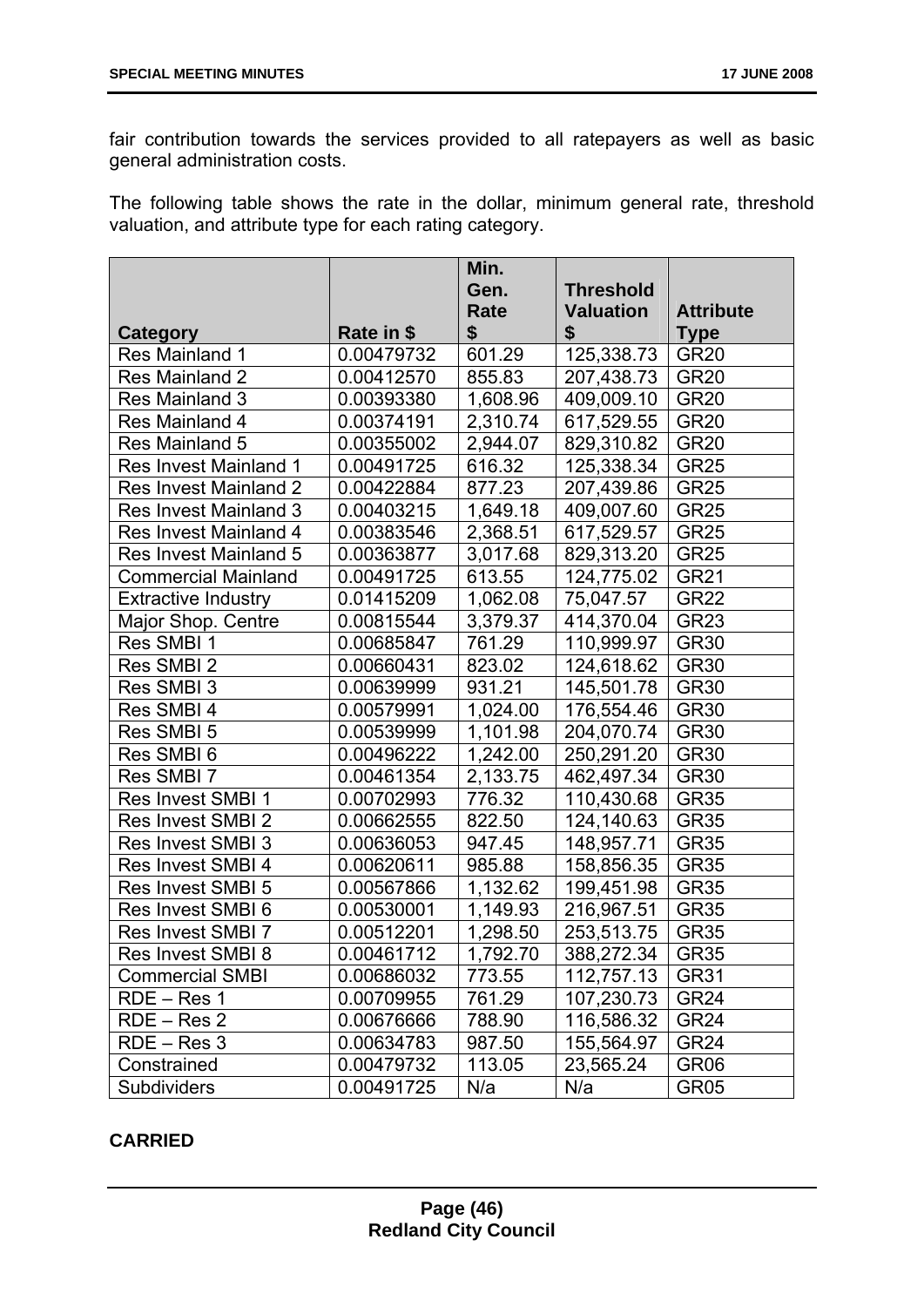A division was called for.

Crs Bowler, Elliott, Murray, Reimers, Townsend, Hobson, Boglary, Ogilvie and Henry voted in the affirmative.

Crs Dowling and Williams voted in the negative.

The motion was declared by the Mayor as **CARRIED**.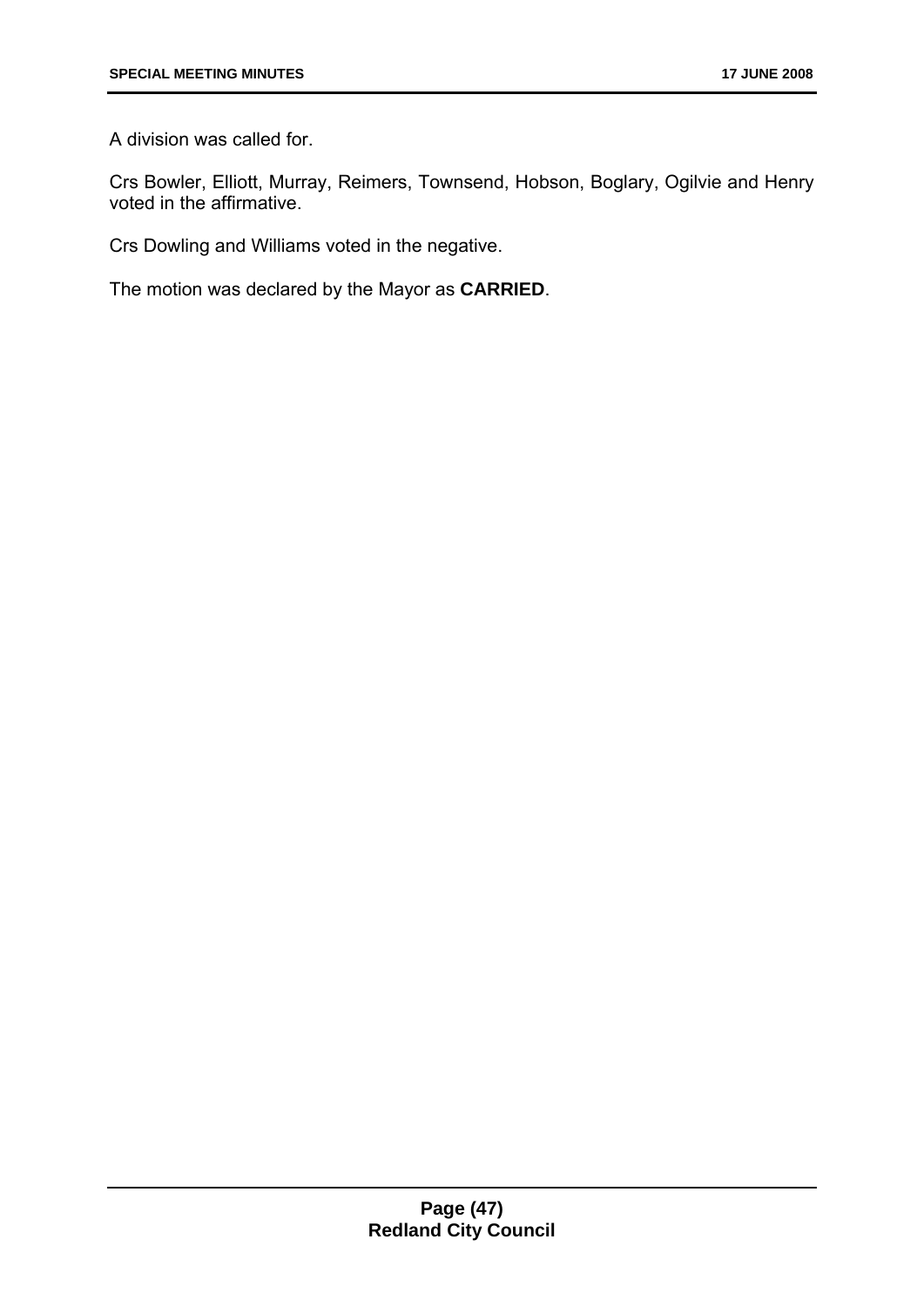#### **5.12.2.2 Limitation on Increase of General Rates**

#### **COUNCIL RESOLUTION**

| Moved by:    | Cr Dowling        |
|--------------|-------------------|
| Seconded by: | <b>Cr Elliott</b> |

**That Council resolve** in accordance with section 1036 of the *Local Government Act 1993*, that:

a. Council recognises that significant valuation increases have an adverse effect on ratepayers and as such will cap general rate increases on the following categories of land to a maximum of:

- 12% pa on all land categorised within the rating categories of Residential Mainland 1 to 5 and Constrained;
- 15% pa on all land categorised in Residential Investment Mainland 1 to 5;
- 20% pa on all land categorised within the rating category of Major Shopping Centre; and
- 40% pa on all land categorised in Residential SMBI, Residential Investment SMBI and Restricted Development Entitlements.

b. In the event a general rate has not been levied on a property for the whole of 2007/2008, Council will calculate the corresponding annual amount that would have been applied for the whole of 2007/2008 to determine whether a cap will apply in 2008/2009; and

c. In the event that the ownership of a property is transferred (excluding Transmission by Death or Record of Death) or there is a change to the rating category, the cap will be removed from the first day of the next financial year for a period of 12 months. On expiry of this period the property will become eligible for capping, except in the event the property is on-sold during that financial year.

#### **CARRIED**

A division was called for.

Crs Bowler, Elliott, Townsend, Boglary, Ogilvie, Henry, Dowling, Williams and Hobson voted in the affirmative.

Crs Murray and Reimers voted in the negative.

The motion was declared by the Mayor as **CARRIED**.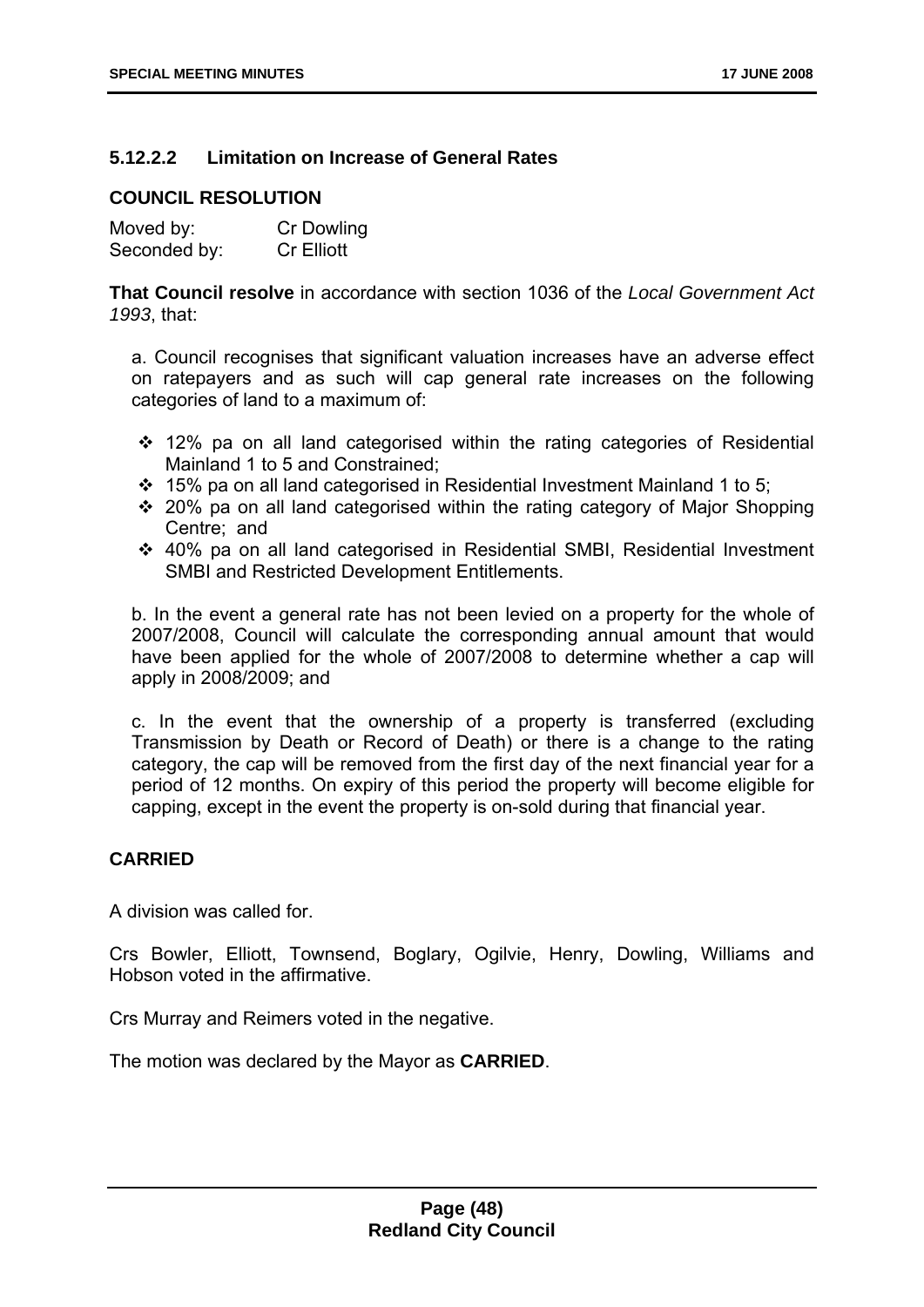#### **5.12.2.3 Utility Charges**

#### **COUNCIL RESOLUTION**

| Moved by:    | <b>Cr Elliott</b> |
|--------------|-------------------|
| Seconded by: | <b>Cr Bowler</b>  |

**That Council resolve** to make utility charges for 2008/2009 financial year in accordance with sections 963, 973, 973A, and 973AA of the *Local Government Act*  1993, and Council's policies:

- Corporate Policy POL-3028 Application of Water Charges;
- Corporate Policy POL-3045 Application of Water Charges for Nursing Homes and Retirement Villages;
- Corporate Policy POL-3027 ― Wastewater Services Application of Charges
- Corporate Policy POL-2836 ― Waste and Recycling Collection Services; and
- Statutory Policy POL-1234 Trade Waste Policy

Council will apply utility charges for all Community Titles Scheme land according to sections 195 and 196 of the Body Corporate and Community Management Act 1997.

Water charges are set as a two part tariff - an access charge and a consumption charge. This is a requirement of the *Local Government Act 1993* to satisfy National Competition Policy. The prices are set to eventually recover sufficient revenue so that the water supply business covers its costs including a contribution to Council and a return on the assets employed in the business. This full cost pricing is also a requirement of National Competition Policy.

#### **(A) Water Access Charges**

#### **Access charges will be applied on a per lot basis, except where adjoining residential lots in the same ownership name are amalgamated for rating purposes and either-**

- the main roof structure of an occupied dwelling is constructed over the adjoining boundary line of those lots, or
- one of the adjoining lots would, if sold separately, be unable to lawfully accommodate a dwelling, or
- one of the adjoining lots would not be issued a building permit unless an existing approved structure was removed,

then Water Access charges will be applied against such adjoining lots as if they are one lot. All other adjoining lots will be charged Water Access charges on a per lot basis.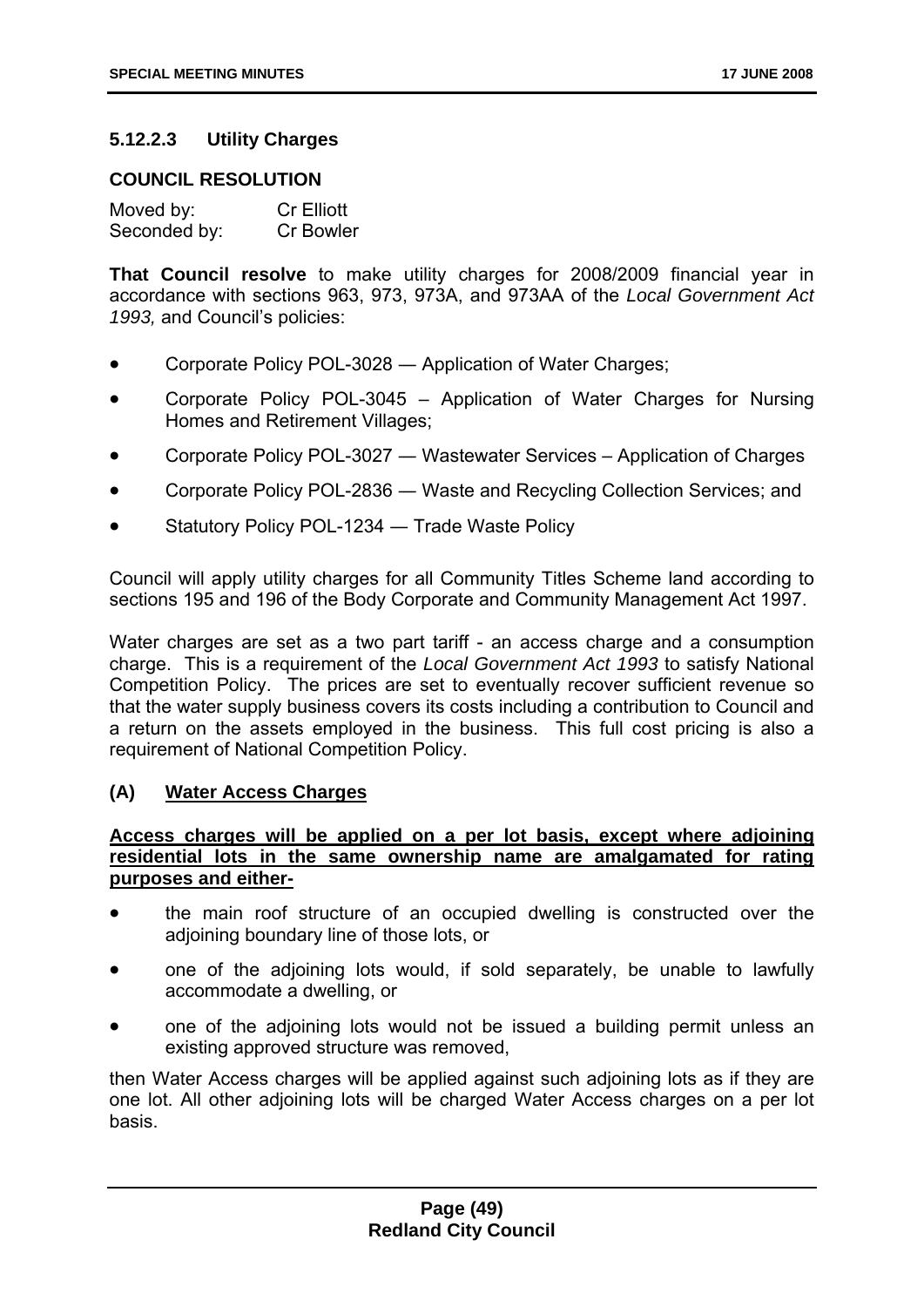| Base Rate                   | \$207.00                       |
|-----------------------------|--------------------------------|
| BW01, BW03, BW04 (domestic) | per meter/lot                  |
| <b>Base Rate</b>            |                                |
| BW02 (caravan parks)        | $\frac{1}{2}$ \$51.75 per unit |

| Units, Flats, Guest Houses, Multiple Dwellings 20mm to 150mm and<br><b>Residential 25mm to 150mm</b> |                       |               |  |
|------------------------------------------------------------------------------------------------------|-----------------------|---------------|--|
| <b>Meter Size</b>                                                                                    | <b>Attribute Type</b> | <b>Charge</b> |  |
| 20mm                                                                                                 | <b>BM20</b>           | \$207.00      |  |
| 25mm                                                                                                 | <b>BM25</b>           | \$323.00      |  |
| 32mm                                                                                                 | <b>BM32</b>           | \$530.00      |  |
| 40mm                                                                                                 | <b>BM40</b>           | \$828.00      |  |
| 50mm                                                                                                 | <b>BM50</b>           | \$1,294.00    |  |
| 80mm                                                                                                 | <b>BM80</b>           | \$3,312.00    |  |
| 100mm                                                                                                | <b>BM100</b>          | \$5,175.00    |  |
| 150mm                                                                                                | <b>BM150</b>          | \$11,644.00   |  |
| <b>Commercial and Industrial</b>                                                                     |                       |               |  |
| <b>Meter Size</b>                                                                                    | <b>Attribute Type</b> | <b>Charge</b> |  |
| 20mm                                                                                                 | <b>BW20</b>           | \$269.00      |  |
| 25mm                                                                                                 | <b>BW25</b>           | \$420.00      |  |
| 32mm                                                                                                 | <b>BW32</b>           | \$689.00      |  |
| 40mm                                                                                                 | <b>BW40</b>           | \$1,076.00    |  |
| 50mm                                                                                                 | <b>BW50</b>           | \$1,682.00    |  |
| 80mm                                                                                                 | <b>BW80</b>           | \$4,306.00    |  |
| 100mm                                                                                                | <b>BW100</b>          | \$6,728.00    |  |
| 150mm                                                                                                | <b>BW150</b>          | \$15,137.00   |  |

#### **(B) Water Consumption Charges**

The consumption charge is calculated on a tiered basis for Residential and Concessional, and at a flat rate for Non-residential and Council.

| WC01 Residential (Domestic, Caravan Parks, Units, Flats, Guest<br>Houses, Multiple Dwellings)<br><b>WC03 Concessional</b>                                    |                                              |
|--------------------------------------------------------------------------------------------------------------------------------------------------------------|----------------------------------------------|
| First 400 litres per day (146kl pa)<br>Between 401 and 800 litres per day (146kl to \$1.62 per kilolitre<br>292kl pa)<br>Above 800 litres per day (292kl pa) | \$1.28 per kilolitre<br>\$1.96 per kilolitre |
| WC02 Non-residential (Commercial, Industrial)                                                                                                                | \$1.96 per kilolitre                         |
| <b>WC04 Council</b>                                                                                                                                          | \$1.96 per kilolitre                         |
| <b>Recycled Water</b>                                                                                                                                        | \$1.28 per kilolitre                         |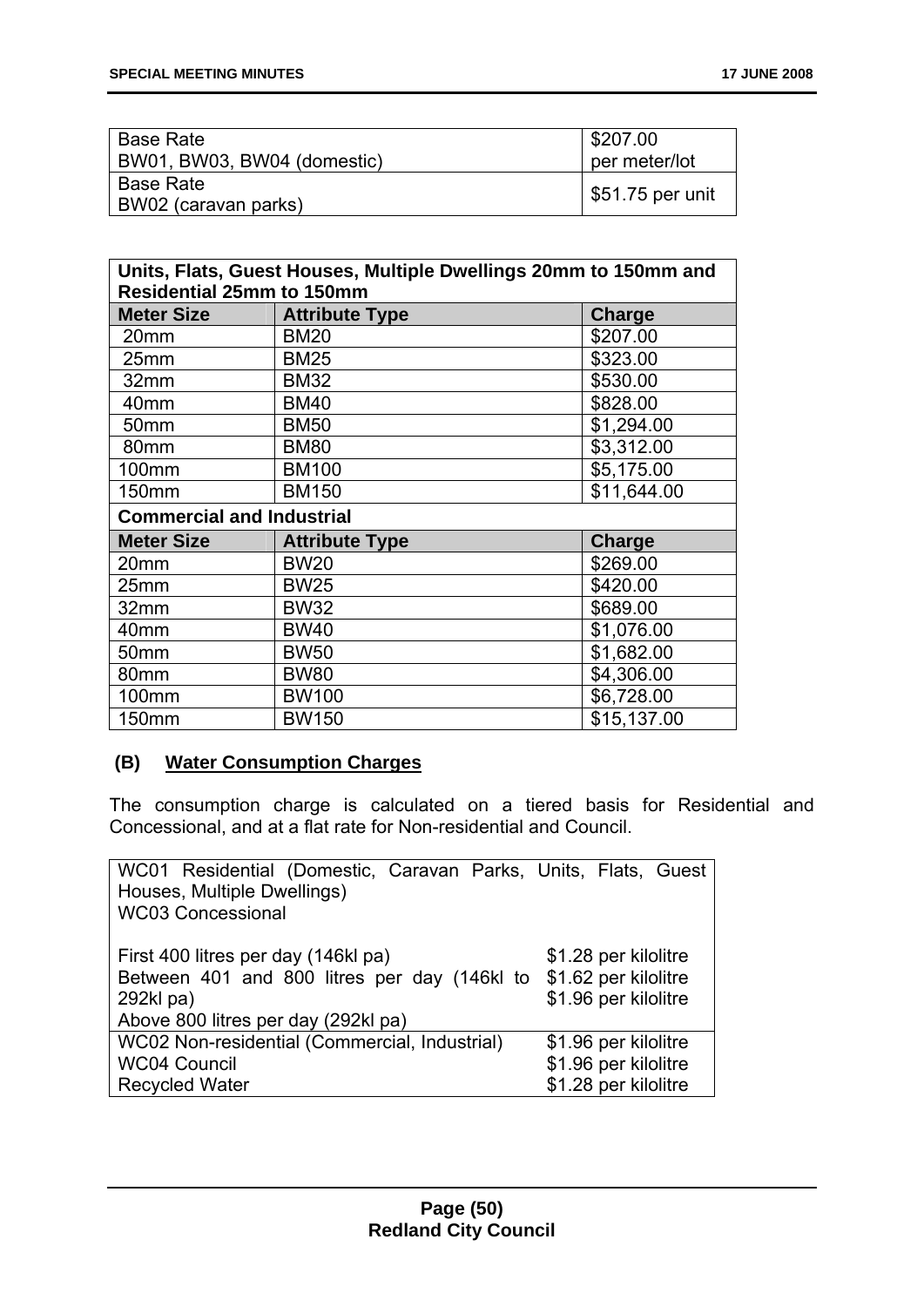#### **(C) Wastewater/Sewerage Charges**

Wastewater [sewerage] charges are set as one tariff based on sewer units. Commercial and industrial properties are charged on a per lot and/or, per pedestal or equivalent pedestal (urinal) basis. The prices are set to eventually recover sufficient revenue so that the sewerage business covers its costs including a contribution to Council and a return on the assets employed in the business. This full cost pricing is also a requirement of National Competition Policy.

Developed residential and vacant residential properties are charged for 25 sewer units.

Residential wastewater charges will be applied on a per lot basis, except where adjoining residential lots in the same ownership name are amalgamated for rating purposes and either-

- the main roof structure of an occupied dwelling is constructed over the adjoining boundary line of those lots, or
- one of the adjoining lots would, if sold separately, be unable to lawfully accommodate a dwelling, or
- one of the adjoining lots would not be issued a building permit unless an existing approved structure was removed,

then wastewater charges will be applied against such adjoining lots as if they are one lot. All other adjoining lots will be charged wastewater charges on a per lot basis.

Some sewered properties are required to pay trade waste charges if they discharge higher strength waste to the sewer. Trade waste charges are comprised of three parts, one for access, one based on the volume and one based on strength and quantity of waste accepted by Council for treatment. The same philosophy for setting wastewater charges applies for trade waste charges.

| Base Charge (SW01)                     | \$25.40 per unit          |                      |
|----------------------------------------|---------------------------|----------------------|
| Trade Waste Generator Charge (TP01)    | \$279.00 pa               |                      |
| Trade Waste Discharge - Volume (TW01): | \$1.55 per kl             |                      |
|                                        | Biochemical<br>oxygen     | $$1.14$ per kg       |
| Trade Waste Discharge -                | demand (B.O.D)            |                      |
| Quantity (TW01):                       | Chemical oxygen demand    | \$1.14 per kg        |
|                                        | (C.O.D)                   |                      |
|                                        | solids<br>Total suspended | \$0.51 per kg        |
|                                        | (N.F.R.)                  |                      |
|                                        | Oil & Grease              | \$0.51 per kg        |
|                                        | Phosphorous               | \$4.69 per kg        |
|                                        | Nitrogen                  | \$1.41 per kg        |
|                                        | Food waste disposal units | \$24.20              |
|                                        | (As charge "C" in         |                      |
|                                        |                           | <b>Trade Waste</b>   |
|                                        |                           | Environmental Plan.) |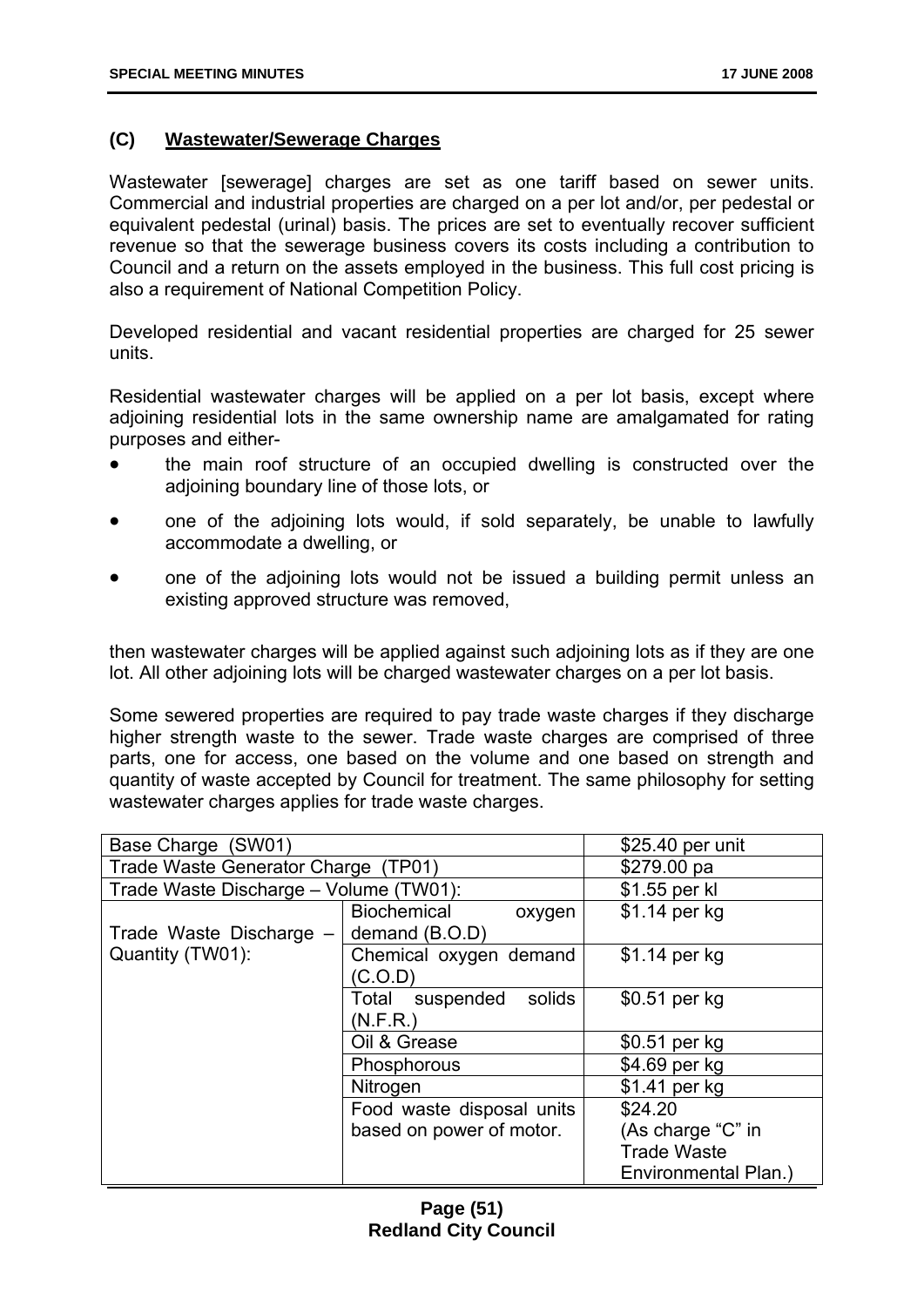| Constant "d" for use when   |                      |
|-----------------------------|----------------------|
| determining 'additional     | (Refer Trade Waste)  |
| charge' for excess strength | Environmental Plan.) |
| waste.                      |                      |

#### **(D) Waste/Recycling Charges**

The waste/recycling charge is determined by Council to ensure that it is able to cover costs associated with the provision of the service. The costs include payment to contractors for both refuse collection and a kerbside recycling service (for waste/recycling charges Island is deemed to be the Southern Moreton Bay Islands, North Stradbroke Island and Coochiemudlo Island). Disposal costs are also factored into the charge to cover contractor costs for disposal, site development works, environmental monitoring, management and administration costs as well as land replacement costs associated with the consumption of the current landfill by residents and other users.

|                                                                                                  |                  | <b>Mainland</b>                | <b>Island</b>  |                                |
|--------------------------------------------------------------------------------------------------|------------------|--------------------------------|----------------|--------------------------------|
| Charge<br><b>Description</b>                                                                     | Charge<br>Code   | <b>Annual</b><br><b>Amount</b> | Charge<br>Code | <b>Annual</b><br><b>Amount</b> |
| 240 litre<br>Refuse/240 litre<br>Recycling<br>Collection                                         | RF <sub>01</sub> | \$230                          | <b>RF201</b>   | \$245                          |
| 240 litre<br><b>Additional Refuse</b><br><b>Bin</b>                                              | <b>RF09</b>      | \$144                          | <b>RF209</b>   | \$155                          |
| 240 litre Refuse<br>Bin - Temporary<br>service $(=< 3$<br>months Mainland<br>only)               | <b>RF13</b>      | \$6 per lift                   | N/a            | N/a                            |
| 120 litre/140 litre<br>Refuse/240 litre<br>Recycling<br>Collection                               | <b>RF15</b>      | \$190                          | <b>RF215</b>   | \$205                          |
| 120 litre/140 litre<br>$Reference -$<br>Temporary<br>service $(=< 3$<br>months Mainland<br>only) | <b>RF12</b>      | \$5 per lift                   | N/a            | N/a                            |
| 240 litre<br><b>Recycling Bin</b>                                                                | <b>RF16</b>      | \$80                           | <b>RF216</b>   | \$90                           |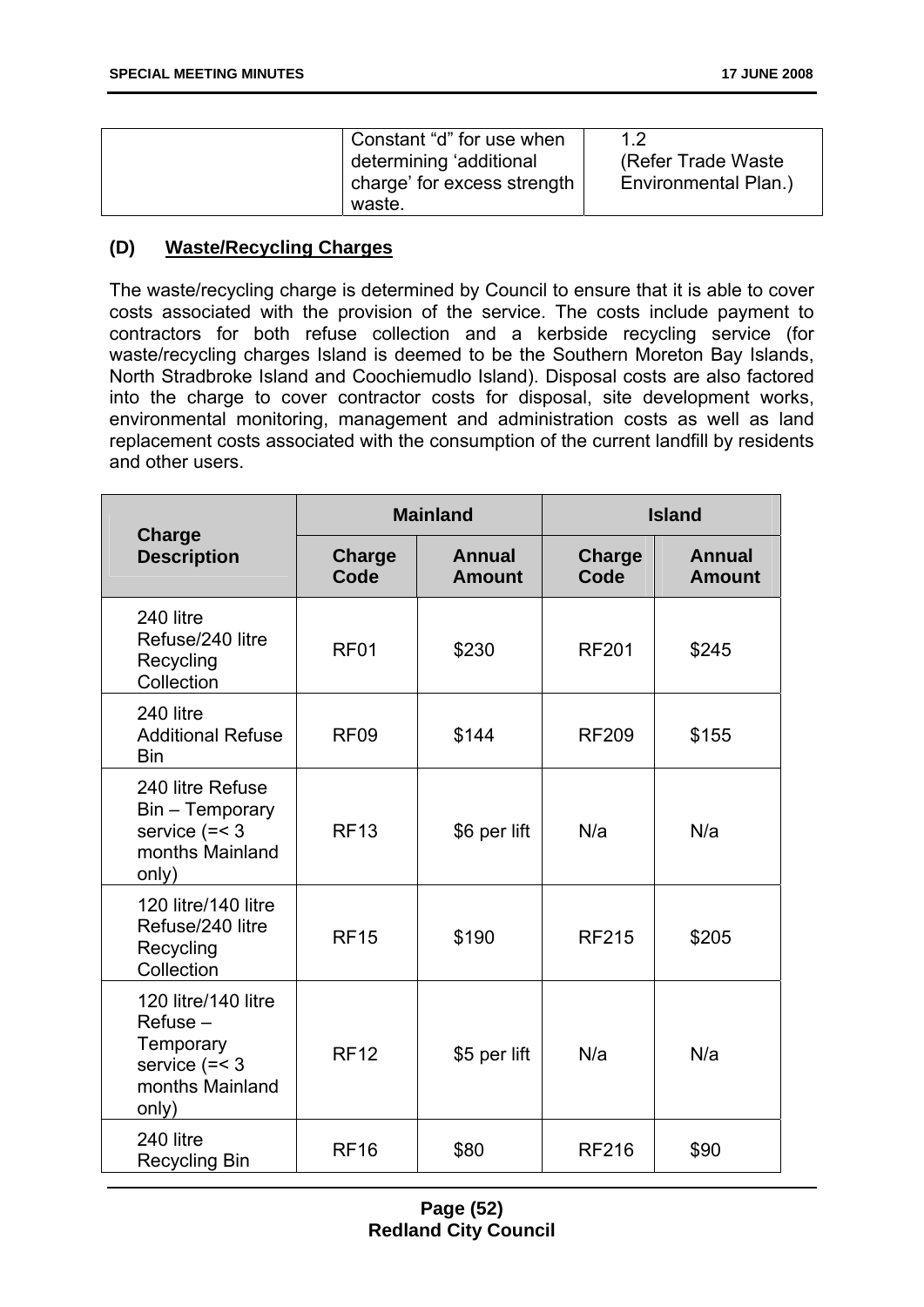|                                                                               |                       | <b>Mainland</b>                |                | <b>Island</b>                  |
|-------------------------------------------------------------------------------|-----------------------|--------------------------------|----------------|--------------------------------|
| Charge<br><b>Description</b>                                                  | <b>Charge</b><br>Code | <b>Annual</b><br><b>Amount</b> | Charge<br>Code | <b>Annual</b><br><b>Amount</b> |
| 240 litre<br>Recycling Bin -<br>Temporary $(=< 3$<br>months Mainland<br>only) | <b>RF14</b>           | \$8 per lift                   | N/a            | N/a                            |

Services in excess of those listed in the schedule are subject to Special Quotation.

| <b>Bulk</b><br><b>Bin</b><br>Size (m3)               | <b>MAINLAND</b><br>Service per week<br>$\mathbf 1$<br><b>Annual Charge</b> |               | <b>ISLAND</b><br><b>Service</b><br>$\mathbf 1$<br><b>Annual Charge</b> | week<br>per   |
|------------------------------------------------------|----------------------------------------------------------------------------|---------------|------------------------------------------------------------------------|---------------|
| <b>Refuse</b>                                        | <b>Charge</b><br>code                                                      | <b>Amount</b> | <b>Charge</b><br>code                                                  | <b>Amount</b> |
| 0.66                                                 | <b>RF20</b>                                                                | \$674         | <b>RF100</b>                                                           | \$16,865      |
| 1.10                                                 | <b>RF23</b>                                                                | \$2,126       | <b>RF103</b>                                                           | \$19,133      |
| 1.50                                                 | <b>RF26</b>                                                                | \$1,852       | <b>RF106</b>                                                           | \$2,788       |
| 2.25                                                 | <b>RF29</b>                                                                | \$2,724       | <b>RF109</b>                                                           | \$4,087       |
| 3.00                                                 | <b>RF32</b>                                                                | \$3,627       | <b>RF112</b>                                                           | \$5,359       |
| 4.00                                                 | <b>RF35</b>                                                                | \$4,744       | <b>RF115</b>                                                           | \$6,904       |
| <b>Bulk</b><br><b>Bin</b>                            | <b>MAINLAND</b>                                                            |               | <b>ISLAND</b>                                                          |               |
| Size (m3)                                            | 1 Service per week                                                         |               | <b>1 Service per Week</b>                                              |               |
| <b>Additional</b><br><b>Refuse</b><br><b>Service</b> | Charge<br>Code                                                             | <b>Amount</b> | Charge<br>Code                                                         | <b>Amount</b> |
|                                                      |                                                                            |               |                                                                        |               |
| 0.66                                                 | <b>RF21</b>                                                                | \$31          | <b>RF101</b>                                                           | \$325         |
| 1.10                                                 | <b>RF24</b>                                                                | \$41          | <b>RF104</b>                                                           | \$368         |
| 1.50                                                 | <b>RF27</b>                                                                | \$36          | <b>RF107</b>                                                           | \$65          |
| 2.25                                                 | <b>RF30</b>                                                                | \$53          | <b>RF110</b>                                                           | \$90          |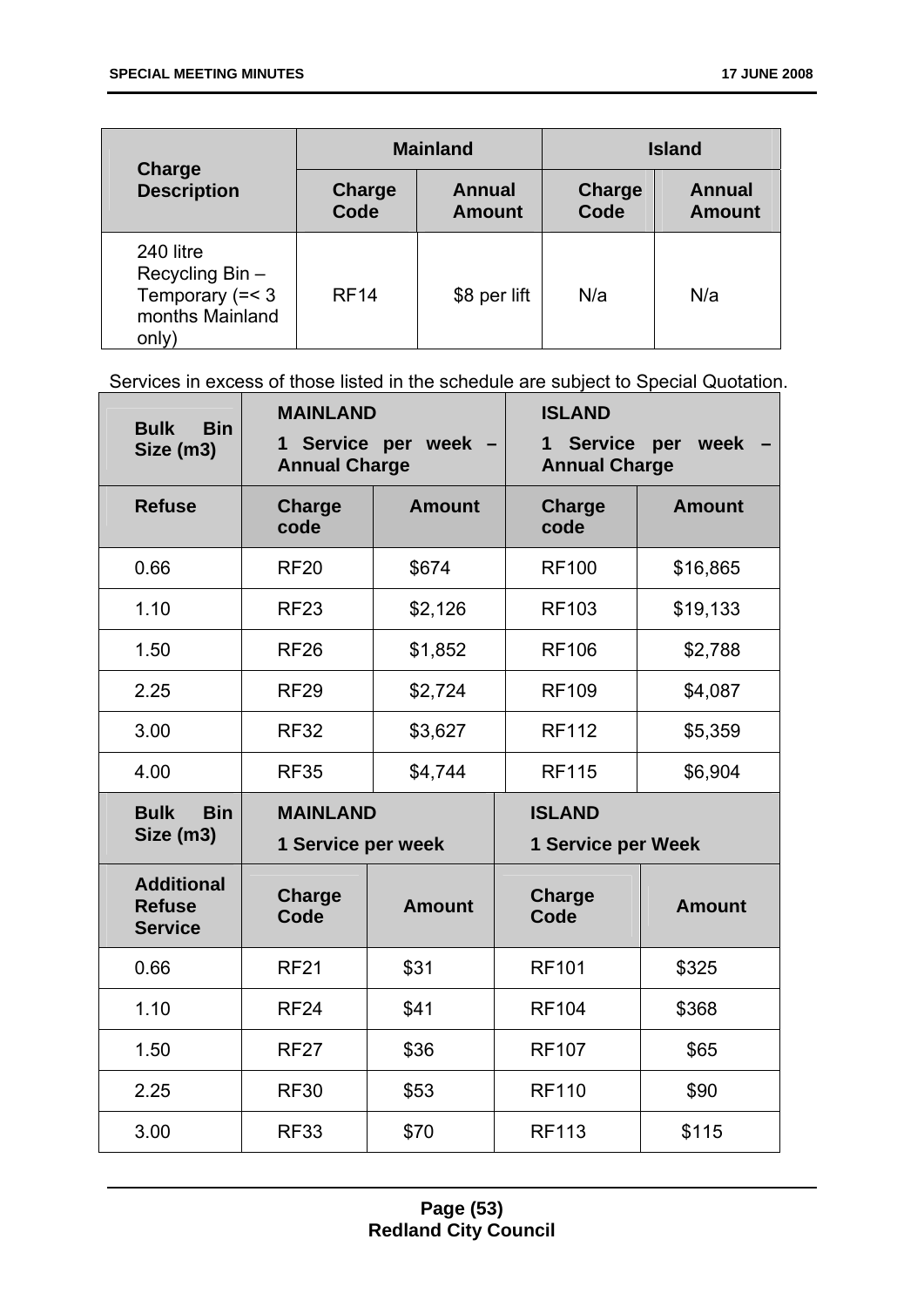| 4.00                                                  | <b>RF36</b>                  | \$92                    | <b>RF116</b>                               | \$145         |
|-------------------------------------------------------|------------------------------|-------------------------|--------------------------------------------|---------------|
| <b>Temporary</b><br><b>Refuse</b>                     | <b>MAINLAND</b><br>1 Service |                         | <b>ISLAND</b><br>1 Service                 |               |
| $(1 - 3)$<br>months)                                  | <b>Charge</b><br>Code        | <b>Amount</b>           | <b>Charge Code</b>                         | <b>Amount</b> |
| 0.66                                                  | <b>RF22</b>                  | \$47                    | <b>RF102</b>                               | \$359         |
| 1.10                                                  | <b>RF25</b>                  | \$58                    | <b>RF105</b>                               | \$402         |
| 1.50                                                  | <b>RF28</b>                  | \$60                    | <b>RF108</b>                               | \$77          |
| 2.25                                                  | <b>RF31</b>                  | \$67                    | <b>RF111</b>                               | \$97          |
| 3.00                                                  | <b>RF34</b>                  | \$84                    | <b>RF114</b>                               | \$121         |
| 4.00                                                  | <b>RF37</b>                  | \$105                   | <b>RF117</b>                               | \$150         |
|                                                       | <b>MAINLAND</b>              |                         | <b>ISLAND</b>                              |               |
| <b>Recycle</b>                                        | - Annual Charge              | 1 Service per fortnight | 1 Service per fortnight<br>- Annual Charge |               |
|                                                       | Charge<br>code               | <b>Amount</b>           | <b>Charge code</b>                         | <b>Amount</b> |
| 0.66                                                  | <b>RF60</b>                  | \$4,627                 | <b>RF130</b>                               | \$6,968       |
| 1.10                                                  | <b>RF63</b>                  | \$4,785                 | <b>RF133</b>                               | \$7,126       |
| 1.50                                                  | <b>RF66</b>                  | \$1,019                 | <b>RF136</b>                               | \$1,800       |
| 2.25                                                  | <b>RF69</b>                  | \$1,478                 | <b>RF139</b>                               | \$2,596       |
| 3.00                                                  | <b>RF72</b>                  | \$1,938                 | <b>RF142</b>                               | \$3,337       |
| 4.00                                                  | <b>RF75</b>                  | \$2,473                 | <b>RF145</b>                               | \$4,155       |
| <b>Bin</b><br><b>Bulk</b>                             | <b>MAINLAND</b>              |                         | <b>ISLAND</b>                              |               |
| Size (m3)                                             |                              | 1 Service per fortnight | 1 Service per fortnight                    |               |
| <b>Additional</b><br><b>Recycle</b><br><b>Service</b> | Charge<br>code               | <b>Amount</b>           | <b>Charge code</b>                         | <b>Amount</b> |
| 0.66                                                  | <b>RF61</b>                  | \$178                   | <b>RF131</b>                               | \$268         |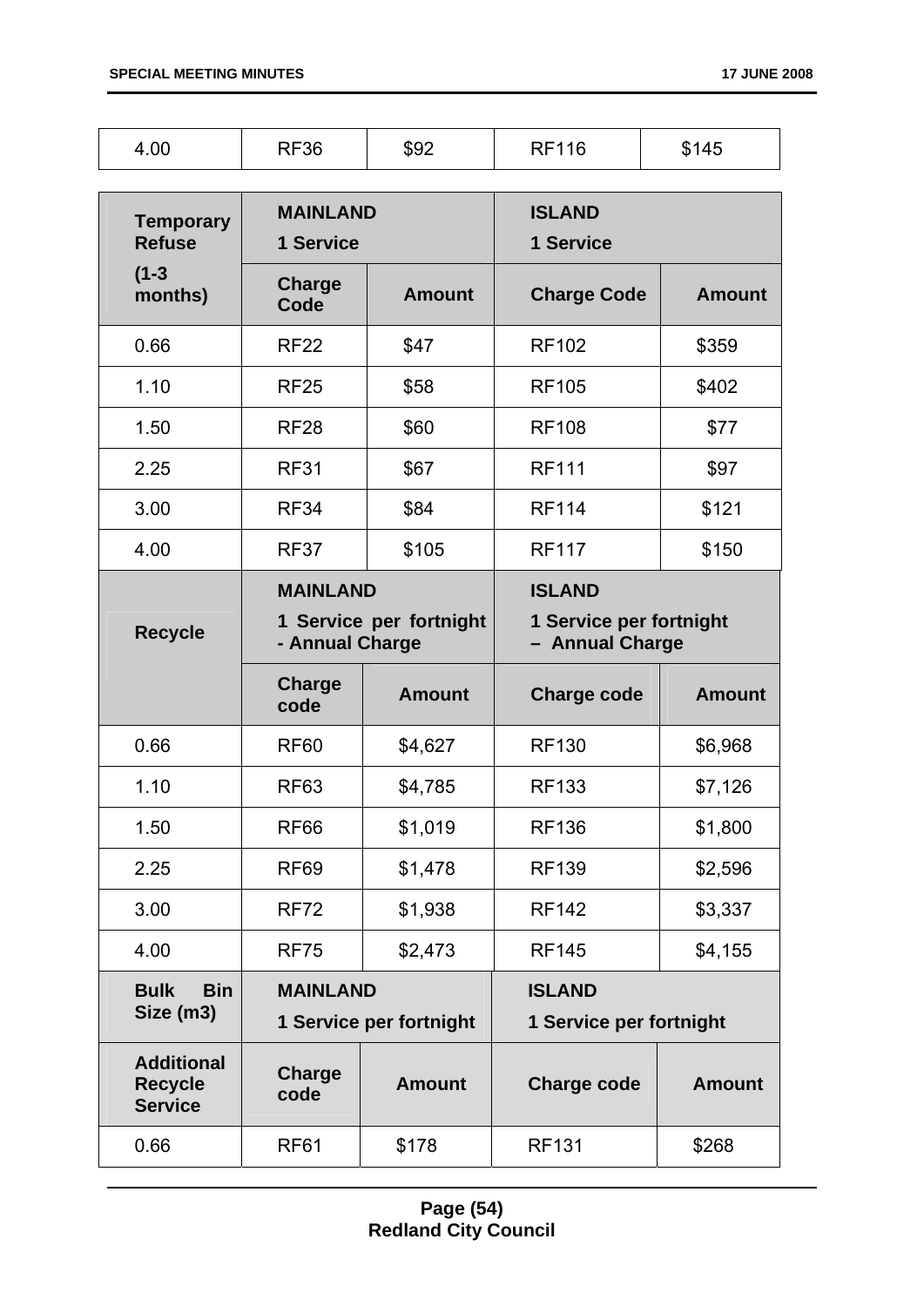| 1.10             | <b>RF64</b>           | \$185         | <b>RF134</b>       | \$275         |
|------------------|-----------------------|---------------|--------------------|---------------|
| 1.50             | RF67                  | \$152         | <b>RF137</b>       | \$280         |
| 2.25             | <b>RF70</b>           | \$170         | <b>RF140</b>       | \$290         |
| 3.00             | <b>RF73</b>           | \$188         | <b>RF143</b>       | \$301         |
| 4.00             | <b>RF76</b>           | \$208         | <b>RF146</b>       | \$315         |
| <b>Temporary</b> | <b>MAINLAND</b>       |               | <b>ISLAND</b>      |               |
| <b>Recycle</b>   | 1 Service             |               | 1 Service          |               |
| $(1 - 3)$        |                       |               |                    |               |
| months)          | <b>Charge</b><br>code | <b>Amount</b> | <b>Charge code</b> | <b>Amount</b> |
| 0.66             | <b>RF62</b>           | \$66          | <b>RF132</b>       | \$122         |
| 1.10             | <b>RF65</b>           | \$72          | <b>RF135</b>       | \$128         |
| 1.50             | <b>RF68</b>           | \$77          | <b>RF138</b>       | \$134         |
| 2.25             | <b>RF71</b>           | \$87          | <b>RF141</b>       | \$143         |
| 3.00             | <b>RF74</b>           | \$98          | <b>RF144</b>       | \$154         |

#### **CARRIED**

A division was called for.

Crs Bowler, Elliott, Townsend, Boglary, Ogilvie, Henry and Hobson voted in the affirmative.

Crs Murray, Reimers, Williams and Dowling voted in the negative.

The motion was declared by the Mayor as **CARRIED**.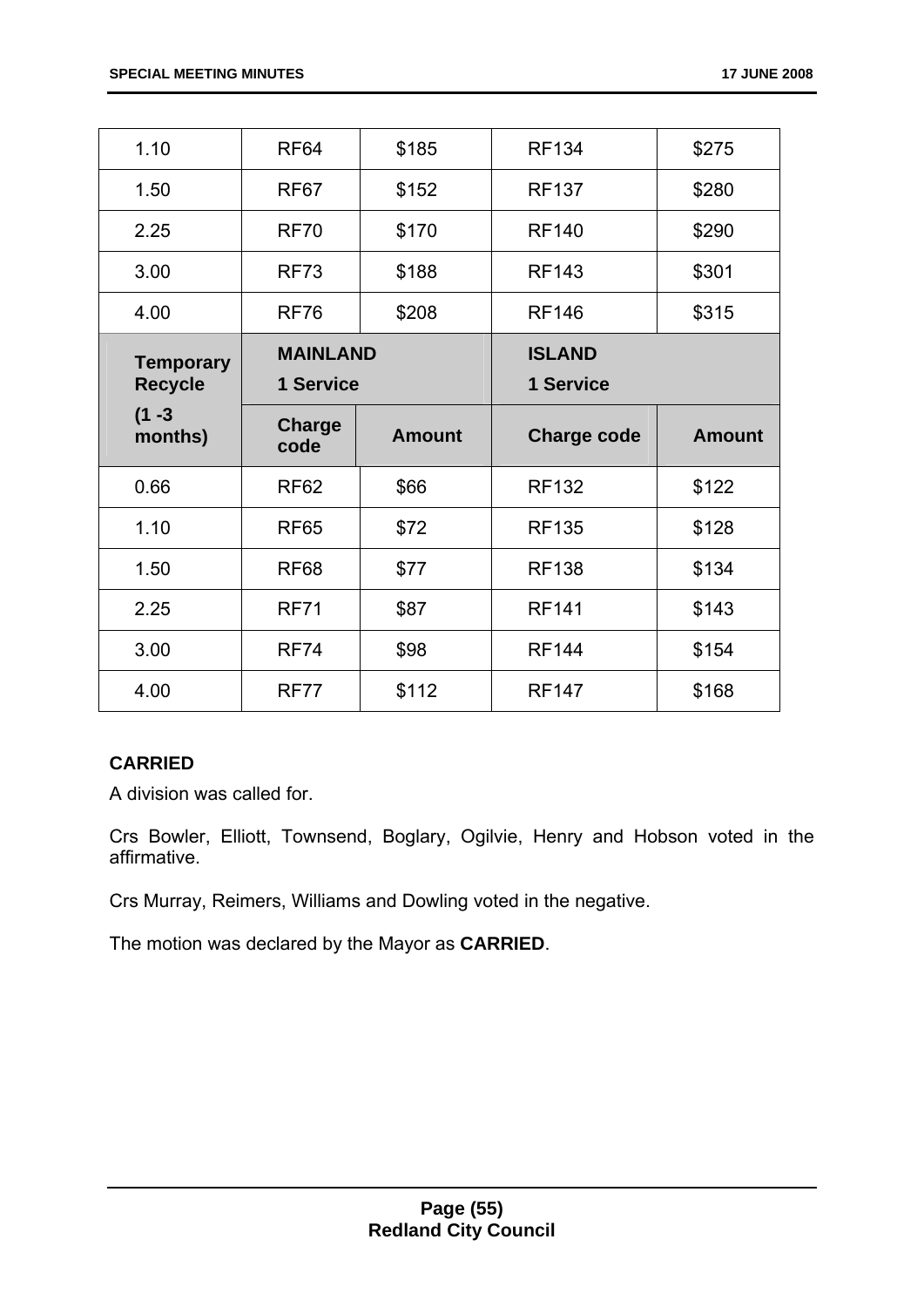#### **5.12.2.4 Environment Separate Charge**

#### **COUNCIL RESOLUTION**

| Moved by:    | <b>Cr Elliott</b> |
|--------------|-------------------|
| Seconded by: | <b>Cr Bowler</b>  |

**That Council resolve**, in accordance with section 972 of the *Local Government Act 1993* Council has determined that the community in general will benefit from the protection, management, promotion and enhancement of biodiversity – including koala habitat, bushland, greenspace, waterways, catchments, air and coastal ecosystems in the Shire – that cannot be effectively protected through Council's regulatory powers, or management programs.

The charge has a capital and an operational component. The capital component is predominantly directed towards land purchase, acquisition of the conservation interests in land, and the funding of ancillary facilities that support or enhance environmental outcomes. The operational component is predominantly directed towards waterway and land management, rehabilitation, implementation of environment policies and strategies ― including the Koala Policy and Strategy ― and strengthening stewardship of the natural environment.

The charge is applied on a per lot basis.

| <b>Separate Charge</b> |        | Charge<br><b>Amount</b> | Charge<br><b>Basis</b> |     |
|------------------------|--------|-------------------------|------------------------|-----|
| Environment<br>=N∩1    | Charge | \$87.80                 | Charge                 | per |

#### **CARRIED**

A division was called for.

Crs Bowler, Elliott, Murray, Reimers, Townsend, Hobson, Boglary, Ogilvie and Henry voted in the affirmative.

Crs Dowling and Williams voted in the negative.

The motion was declared by the Mayor as **CARRIED**.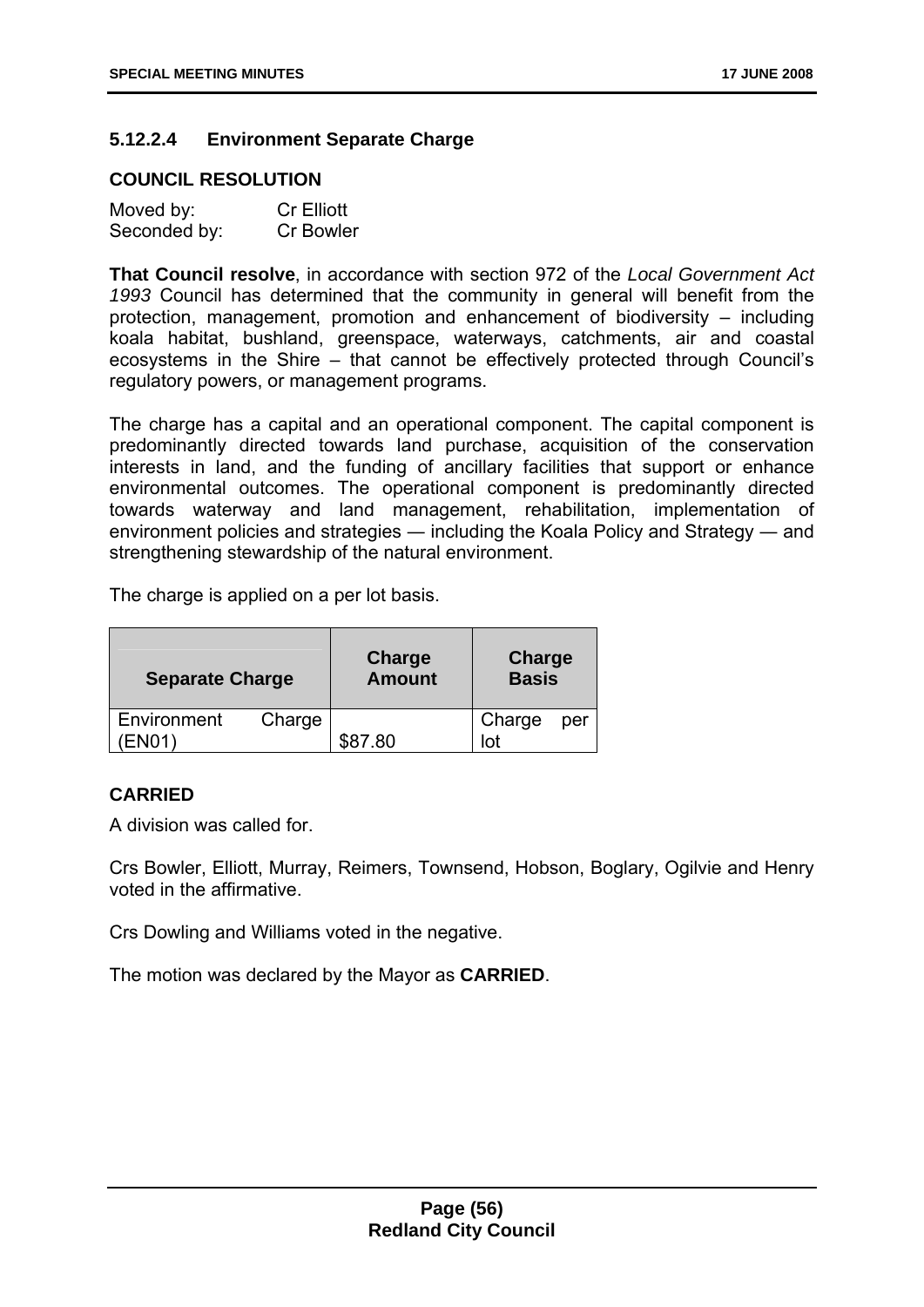#### **5.12.2.5 Landfill Remediation Separate Charge**

#### **COUNCIL RESOLUTION**

| Moved by:    | Cr Dowling       |
|--------------|------------------|
| Seconded by: | <b>Cr Bowler</b> |

**That Council resolve**, in accordance with section 972 of the *Local Government Act 1993* Council has determined that the community in general will benefit from the monitoring and remediation of all landfills closed prior to July 1998 and the landfill at Myora North Stradbroke Island, excluding all other operational landfills such as Birkdale and Giles Road, to prevent environmental harm. The charge is applied on a per lot basis and will be subject to Council's Farming Concession.

| <b>Separate Charge</b>                       | Charge Amount   Charge Basis |                |
|----------------------------------------------|------------------------------|----------------|
| Landfill Remediation Charge (EN03)   \$26.00 |                              | Charge per lot |

#### **CARRIED**

#### **5.12.2.6 Amended Raby Bay Canal Special Charge**

#### **COUNCIL RESOLUTION**

| Moved by:    | <b>Cr Elliott</b> |
|--------------|-------------------|
| Seconded by: | Cr Murray         |

**That Council resolve,** in accordance with section 971 of the *Local Government Act 1993*, Council will make and levy a special charge to be known as the Amended Raby Bay Canal Special charge on the rateable land described below to fund the cost of, and repayment of loan funds used for:

- a. the adoption of the annual implementation plan for the 2008/2009 financial year for the Amended Raby Bay Canal Special Charge; and
- b. to undertake a program of works to provide for the long term maintenance, integrity and effectiveness of the revetment walls;

The service facility or activity for which this overall plan is made is the cleaning, dredging, maintenance to navigational aids and wall repairs to canals and outlet channels. It is Council's opinion that this service, facility or activity provides a special benefit to land by ensuring access to the canals and by ensuring the maintenance and integrity of the canal walls retaining the properties fronting the canals.

The rateable land to which this special charge be levied is identified in the benefited areas maps RBC-3 and RBC-3-1, excluding land that does not have access to a canal, which comprises all of the land which will specially benefit from the service, facility and activity provided through this special charge. In Council's opinion units in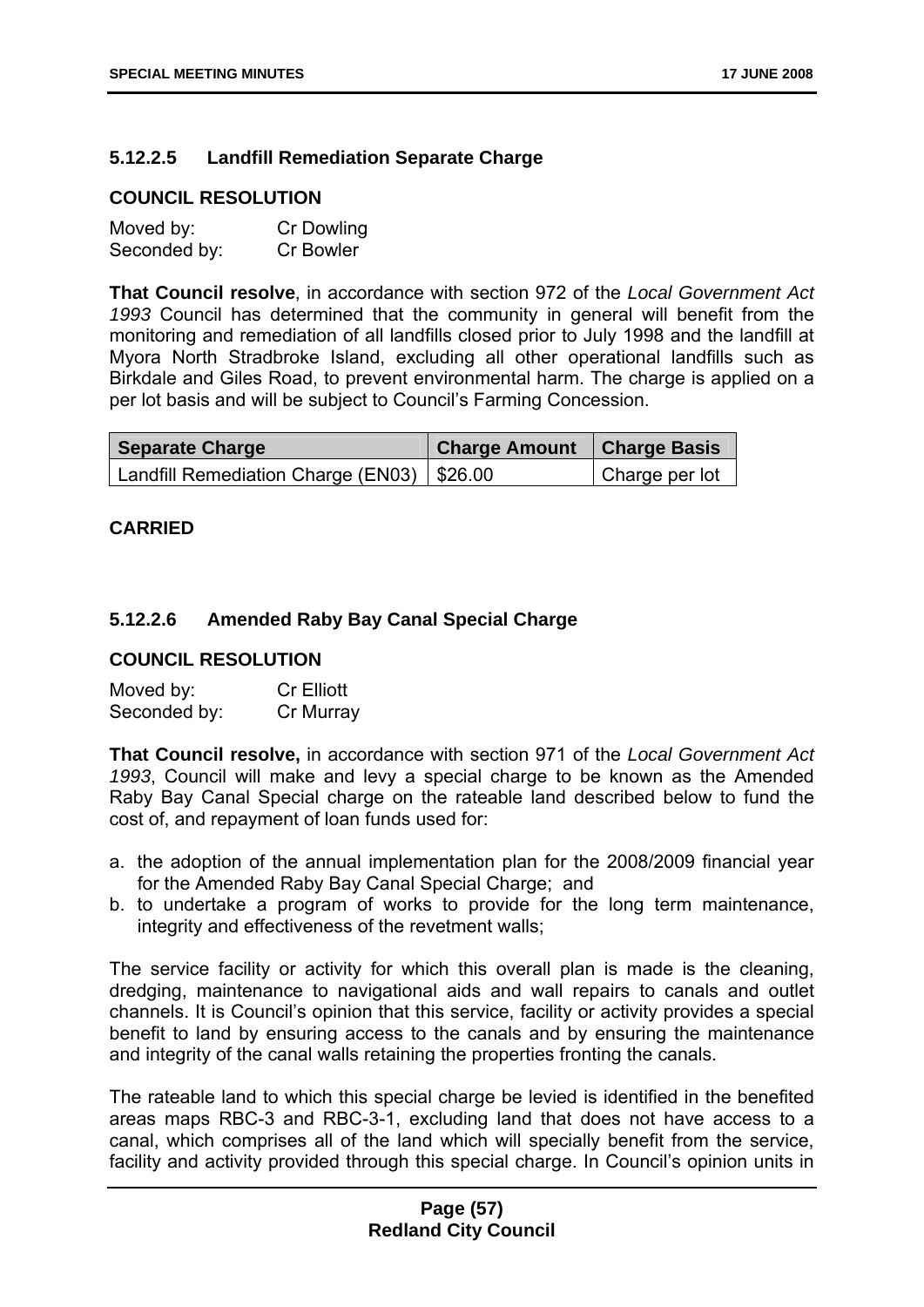home unit developments and marina berths in the Raby Bay Canal Estate do not receive the same amount of benefit as standard lots and the charges for these types of land have been reduced accordingly.

The overall plan for the City Canals – Special Charge works was adopted by Council on 12 July 2000 and the Annual Implementation Plan for 2008/2009 on 17 June 2008.

| <b>Charge Basis</b>                 | <b>Charge</b><br>Amount |
|-------------------------------------|-------------------------|
| Per standard lot (CA01)             | \$1,500.00              |
| Per unit in a home unit development |                         |
| (CAO3)                              | \$<br>765.00            |
| Per marina berth (CA05)             | 675.00                  |

#### **CARRIED**

A division was called for.

Crs Bowler, Elliott, Murray, Reimers, Williams, Townsend, Henry and Dowling voted in the affirmative.

Crs Ogilvie, Boglary and Hobson voted in the negative.

The motion was declared by the Mayor as **CARRIED**.

#### **5.12.2.7 Amended Aquatic Paradise Canal Special Charge**

#### **COUNCIL RESOLUTION**

| Moved by:    | Cr Murray |
|--------------|-----------|
| Seconded by: | Cr Henry  |

**That Council resolve**, in accordance with section 971 of the *Local Government Act 1993*, Council will make and levy a special charge to be known as the Amended Aquatic Paradise Canal Special charge on the rateable land described below to fund the cost of, and repayment of loan funds used for:

- a. the adoption of the annual implementation plan for the 2008/2009 financial year for the Amended Aquatic Paradise Canal Special Charge; and
- b. to undertake a program of works to provide for the long term maintenance, integrity and effectiveness of the revetment walls;

The service facility or activity for which this overall plan is made is the cleaning, dredging, maintenance to navigational aids and wall repairs to canals and outlet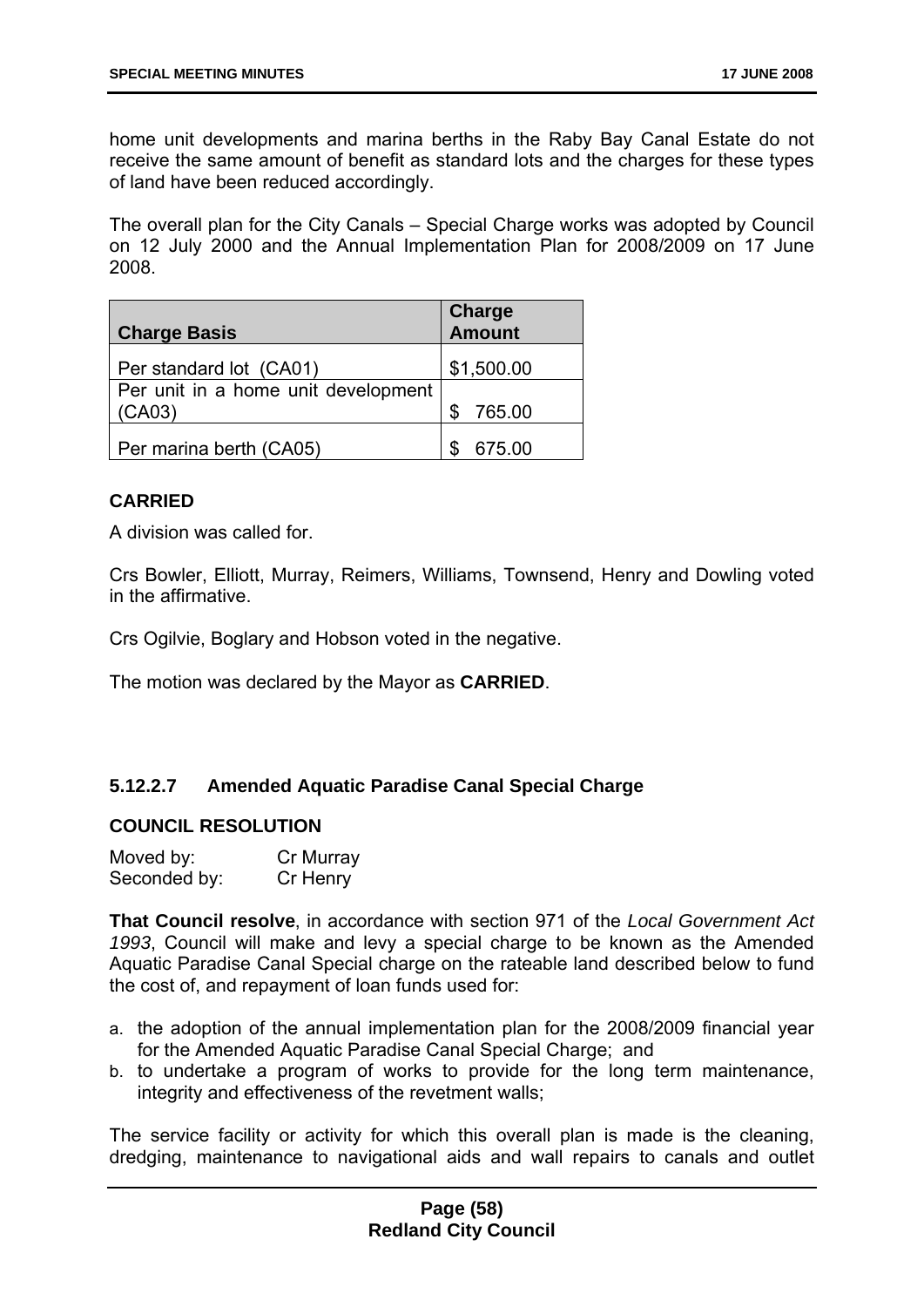channels. It is Council's opinion that this service, facility or activity provides a special benefit to land by ensuring access to the canals and by ensuring the maintenance and integrity of the canal walls retaining the properties fronting the canals.

The rateable land to which this special charge be levied is identified in the benefited areas map APC-3, excluding land that does not have access to a canal, which comprises all of the land which will specially benefit from the service, facility and activity provided through this special charge.

The overall plan for the City Canals – Special Charge works was adopted by Council on 12 July 2000 and the Annual Implementation Plan for 2008/2009 on 17 June 2008.

| <b>Charge Basis</b>     | <b>Charge Amount</b> |
|-------------------------|----------------------|
| Per standard lot (CA02) | \$1,530.88           |
| Per marina berth (CA04) | \$1,530.88           |

#### **CARRIED**

A division was called for.

Crs Boglary, Henry, Dowling, Townsend, Bowler, Elliott, Reimers, Williams, Murray and Hobson voted in the affirmative.

Cr Ogilvie voted in the negative.

The motion was declared by the Mayor as **CARRIED**.

#### **5.12.2.8 Lake Levy Special Charge**

#### **COUNCIL RESOLUTION**

| Moved by:    | <b>Cr Bowler</b>  |
|--------------|-------------------|
| Seconded by: | <b>Cr Elliott</b> |

**That Council resolve**, in accordance with section 971 of the *Local Government Act 1993* Council has determined that waterfront land identified in the Benefited Area Map SWL-1 will specially benefit from the service, facility, or activity provided through the Lake Levy Special Charge. These include defined maintenance work on the lake including repairs to revetment walls, dredging, lake edge and fringe treatments including scheduled vegetation and debris removal as required. Council adopted the Overall Plan for this charge on 12 July 2000 and the Annual Implementation Plan for 2008/2009 on 17 June 2008.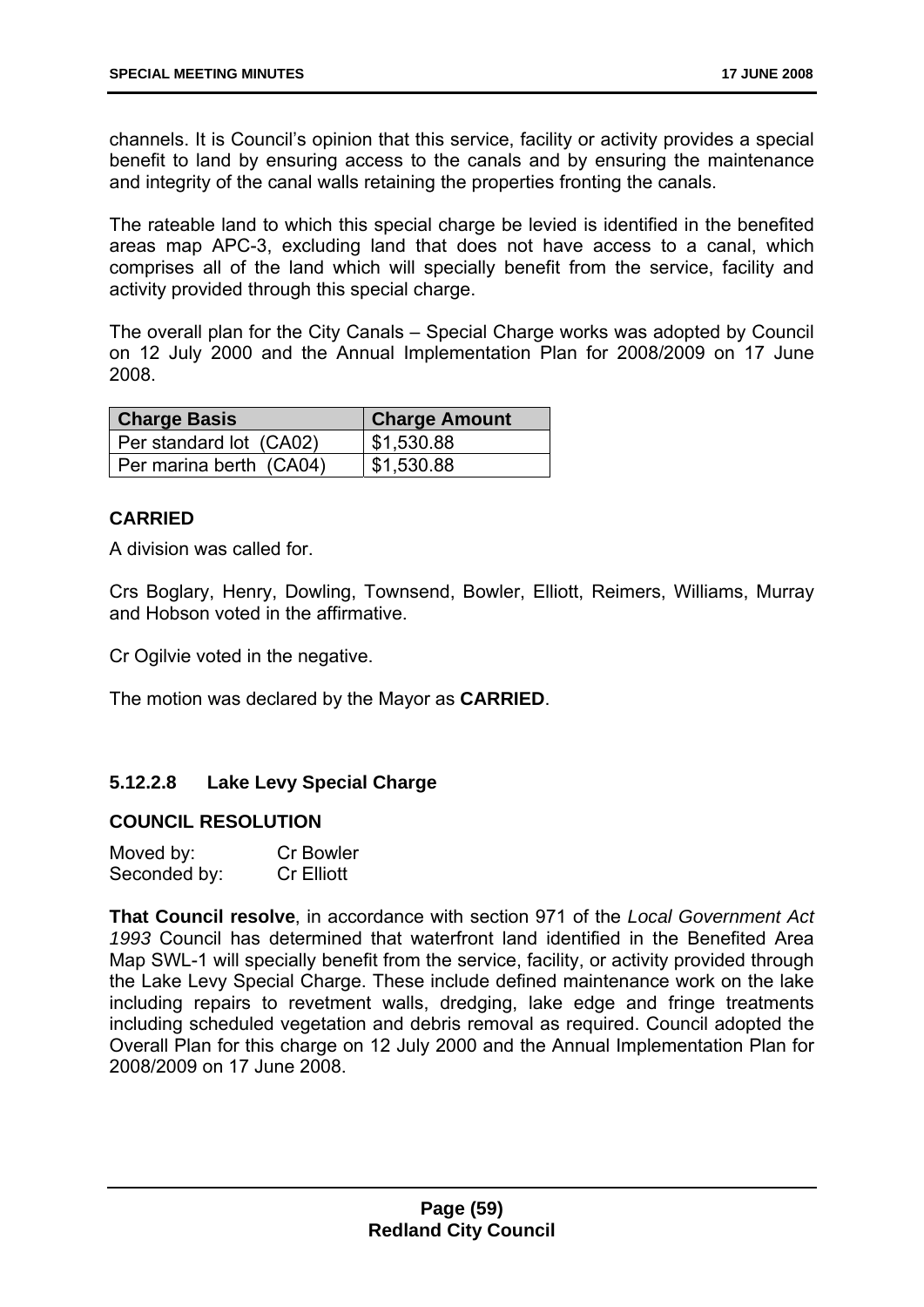| <b>Special Charge</b> | <b>Charge Amount</b> | <b>Charge Basis</b> |
|-----------------------|----------------------|---------------------|
| Lake Levy (LA01)      | \$882.75             | ' Charge per lot    |

#### **CARRIED**

#### **5.12.2.9 Rural Fire Levy Special Charge**

#### **COUNCIL RESOLUTION**

| Moved by:    | Cr Townsend |
|--------------|-------------|
| Seconded by: | Cr Henry    |

**That Council resolve**, in accordance with section 971 of the *Local Government Act 1993* and section 128A of the Fire and Rescue Service Act 1990 Council has determined that each parcel of rateable land identified as the whole of Karragarra, Lamb, Macleay, Perulpa and Russell Islands will specially benefit from the service, facility or activity provided through the Rural Fire Levy Special Charge. Funds raised will be contributed to the rural fire brigades within the benefited area to purchase and maintain equipment and provide a fire service to properties in the benefited area. Council adopted the Overall Plan for this charge on 12 July 2000 and the Annual Implementation Plan for 2008/2009 on 17 June 2008. The charge will be subject to Council's Farming Concession.

| <b>Special Charge</b>                   | Charge<br><b>Amount</b> | Charge<br><b>Basis</b> |
|-----------------------------------------|-------------------------|------------------------|
| Karragarra, Macleay,<br>and Perulpa     |                         | Charge<br>per          |
| Islands Rural Fire Levy (FL02)          | \$30.00                 | lot                    |
| Lamb and Russell Island Rural Fire Levy |                         | Charge<br>per          |
| (FL03)                                  | \$10.00                 | lot                    |

#### **CARRIED**

#### **5.12.2.10 Interest on Overdue Rates**

#### **COUNCIL RESOLUTION**

| Moved by:    | Cr Dowling       |
|--------------|------------------|
| Seconded by: | <b>Cr Bowler</b> |

**That Council resolve**, in accordance with section 1018 of the *Local Government Act 1993* and section 43 of the Local Government Regulation 2005, for 2008/2009 financial year that interest will be charged on overdue rates. Interest will accrue at 11% per annum, compound interest calculated on daily balances.

#### **CARRIED**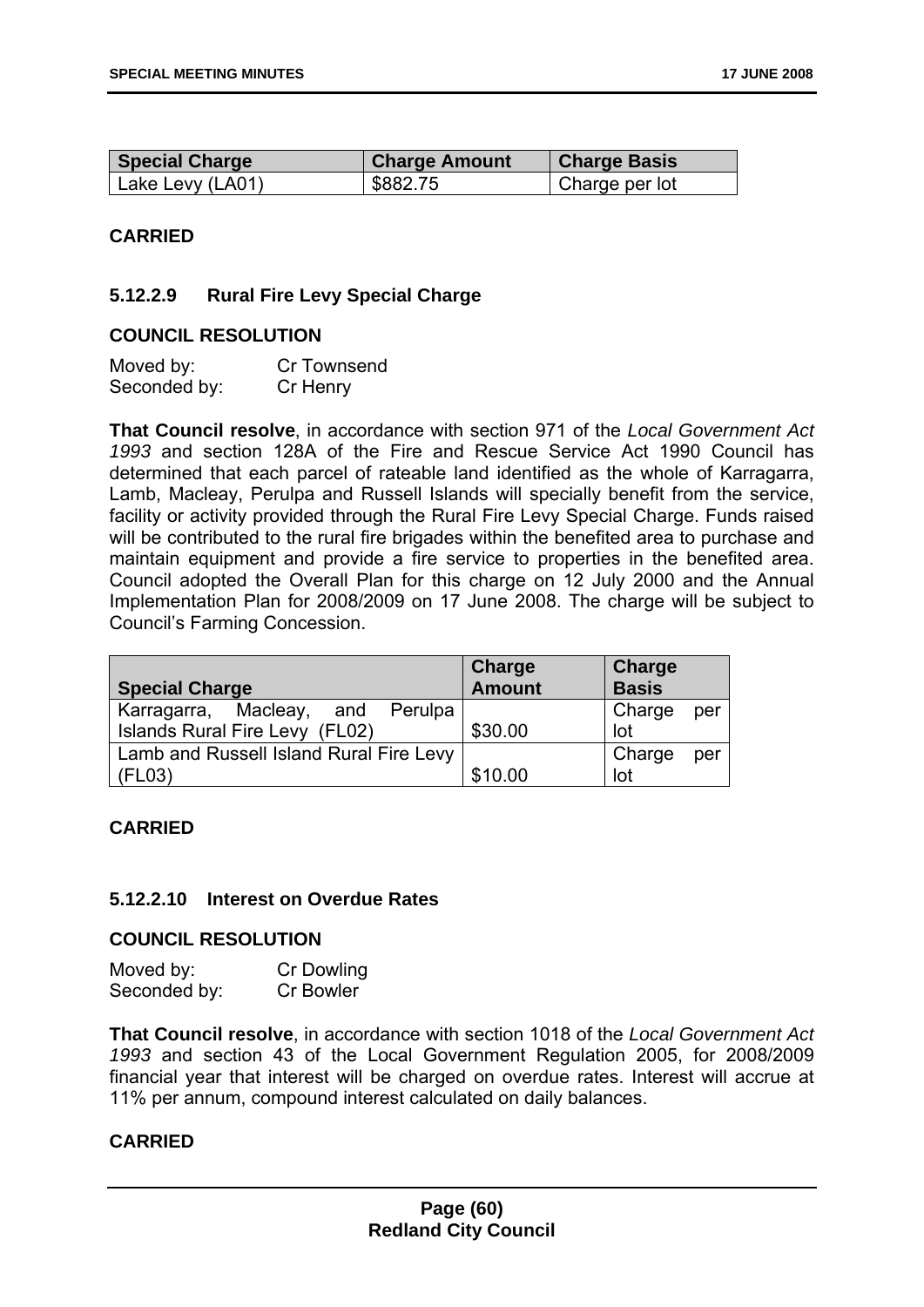#### **5.12.2.11 Pensioner Concessions**

#### **5.12.2.11 a) General Rates**

#### **COUNCIL RESOLUTION**

| Moved by:    | <b>Cr Elliott</b> |
|--------------|-------------------|
| Seconded by: | Cr Henry          |

**That Council resolve**, in accordance with section 1035A of the *Local Government Act 1993* and Council's policy POL-2557 Council Pensioner Rebate Policy, for the 2008/2009 year to provide a rebate on General Rates to eligible pensioner ratepayers as follows:

The rebates are:

| For ratepayers in receipt of a maximum   \$290.00 per financial year               |  |
|------------------------------------------------------------------------------------|--|
| pension                                                                            |  |
| For ratepayers in receipt of a War Widows'   \$232.00 per financial year           |  |
| pension                                                                            |  |
| For ratepayers NOT in receipt of maximum $\frac{1}{2}$ \$145.00 per financial year |  |
| pension                                                                            |  |

#### **AMENDMENT MOTION**

Moved by: Cr Dowling Seconded by: Cr Williams

**That the rebates be increased as follows:** 

| For ratepayers in receipt of a maximum $\frac{1}{2}$ \$300.00 per financial year<br>pension      |  |
|--------------------------------------------------------------------------------------------------|--|
| For ratepayers in receipt of a War $\frac{240.00}{240.00}$ per financial year<br>Widows' pension |  |
| For ratepayers NOT in receipt of $\frac{1}{2}$ \$150.00 per financial year<br>maximum pension    |  |

Moved by: Cr Murray

That the amendment motion be put.

#### CARRIED

A division was called for.

Crs Bowler, Elliott, Murray, Reimers, Townsend, Hobson, Ogilvie and Henry voted in the affirmative.

Crs Boglary, Dowling and Williams voted in the negative.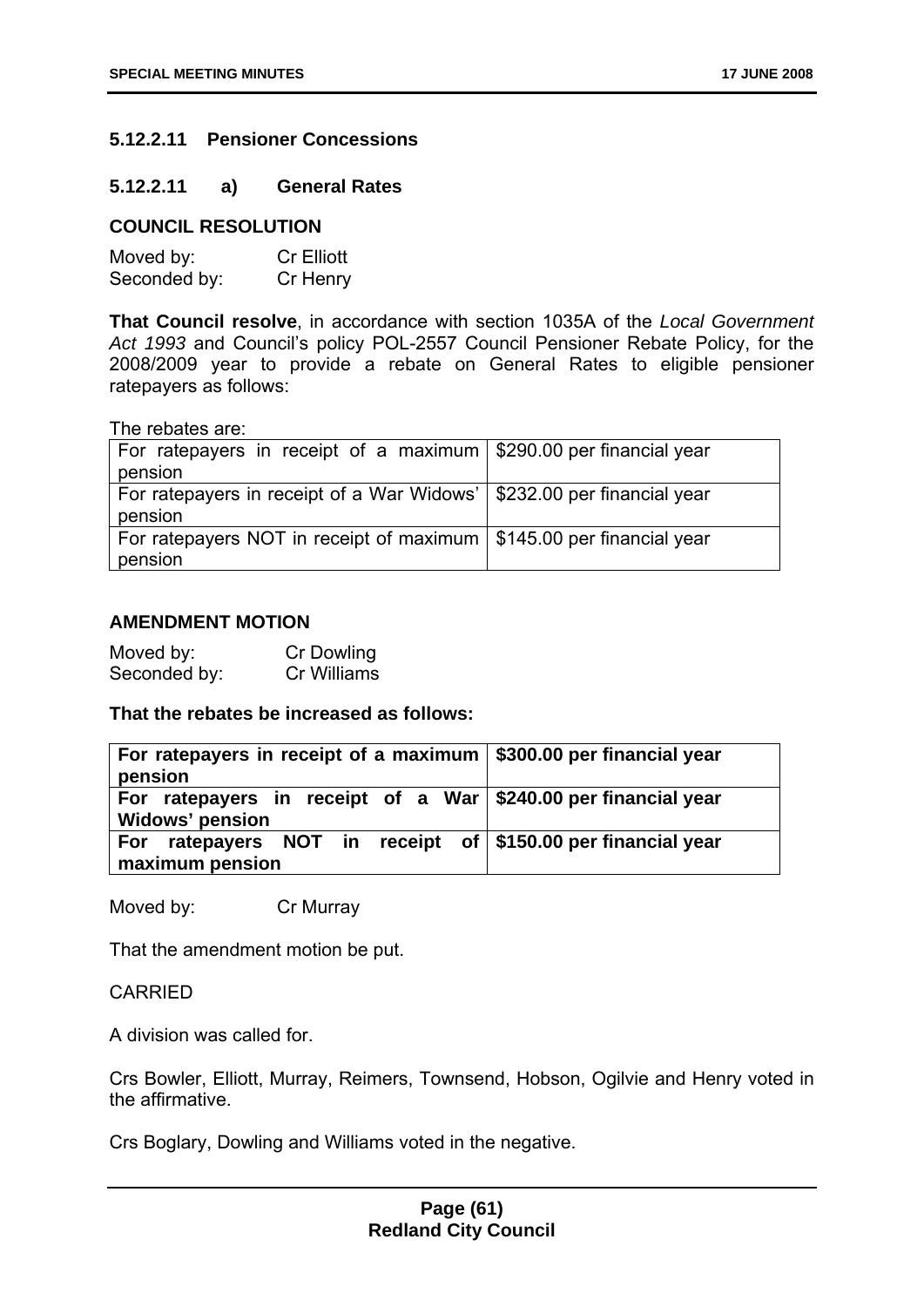The Mayor declared the motion to put the motion as CARRIED.

The amendment motion was put.

On being put to the vote the amendment motion was declared by the Mayor as **CARRIED** (unanimously).

The motion with the amendment became the motion and was put as follows:

**That Council resolve**, in accordance with section 1035A of the *Local Government Act 1993* and Council's policy POL-2557 Council Pensioner Rebate Policy, for the 2008/2009 year to provide a rebate on General Rates to eligible pensioner ratepayers as follows:

The rebates are:

| For ratepayers in receipt of a maximum   \$300.00 per financial year<br>pension     |  |
|-------------------------------------------------------------------------------------|--|
| For ratepayers in receipt of a War Widows'   \$240.00 per financial year<br>pension |  |
| For ratepayers NOT in receipt of maximum   \$150.00 per financial year<br>pension   |  |

#### **CARRIED**

[**NB** – The attached Budget Book has been updated to reflect the above amendments].

#### **5.12.2.11 b) Separate and Special Charges**

#### **COUNCIL RESOLUTION**

| Moved by:    | Cr Murray  |
|--------------|------------|
| Seconded by: | Cr Reimers |

**That Council resolve**, in accordance with section 1035A of the *Local Government Act 1993* to provide a concession on Separate and Special charges (Canal, Lake, Environment, Landfill Remediation and Rural Fire charges) to pensioners who fulfill the eligibility criteria established in Council's Corporate Policy POL-2557 and are owner/occupiers of adjoining residential lots in the same ownership name, which are amalgamated for rating purposes, and either-

- the main roof structure of an occupied dwelling is constructed over the adjoining boundary line of those lots, or
- one of the adjoining lots would, if sold separately, be unable to lawfully accommodate a dwelling, or
- one of the adjoining lots would not be issued a building permit unless an existing approved structure was removed,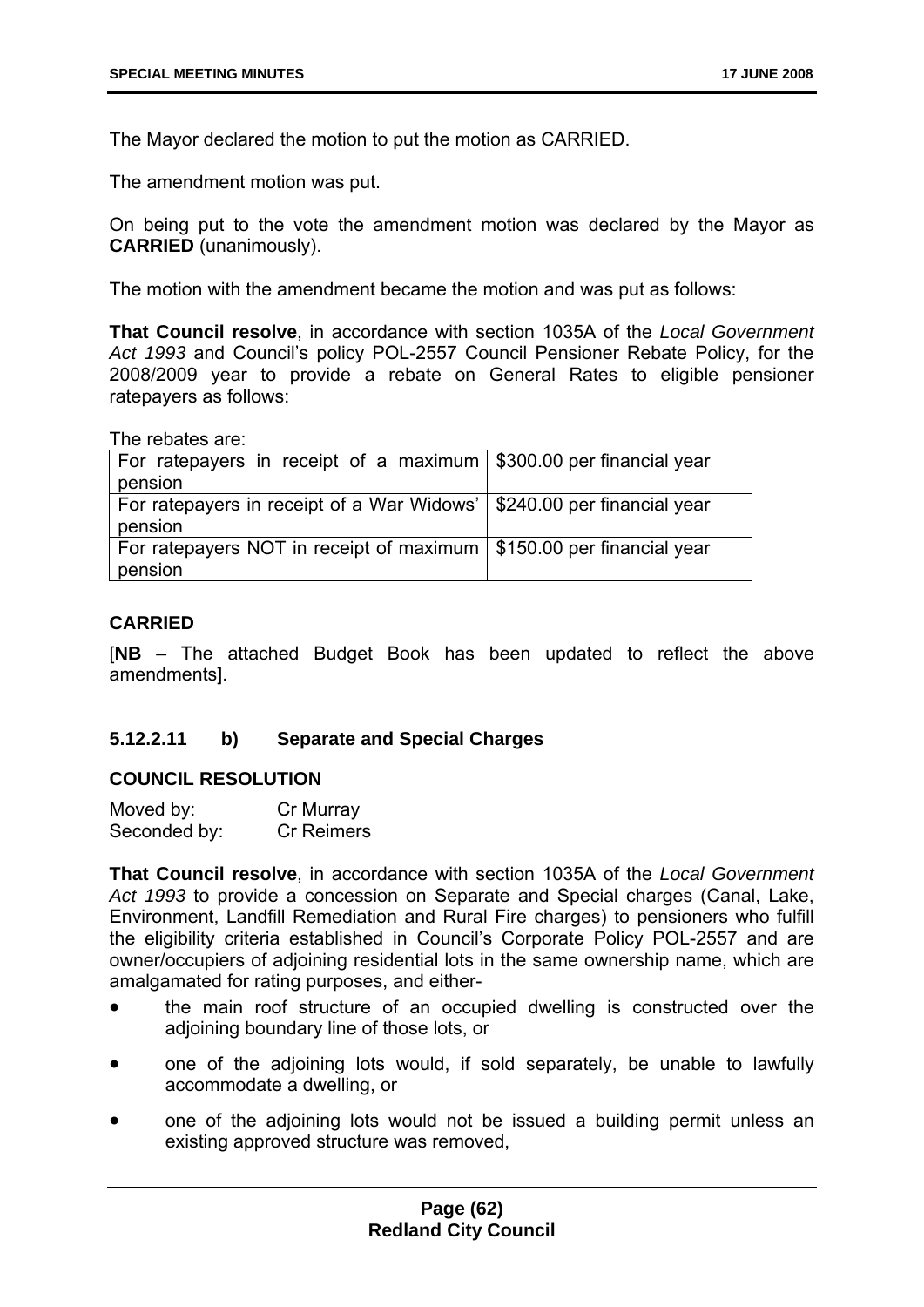whereby only one of each separate and special charge that may be properly made and levied on the adjoining lots will be applied. All other adjoining lots will be charged Separate and Special charges on a per lot basis.

**CARRIED** (unanimously).

#### **5.12.2.12 Farming Concessions**

#### **COUNCIL RESOLUTION**

| Moved by:    | Cr Henry   |
|--------------|------------|
| Seconded by: | Cr Boglary |

**That Council resolve**, in accordance with section 1035A of the *Local Government Act 1993* Council will provide a concession to property owners whose land is being used for the business of farming (primary production) to assist and encourage endurance in their particular industry, which will benefit the economic development of the City as a whole.

- 1. The Concession is available to land owners that are carrying on a business of primary production on contiguous parcels of land in the same ownership name. Land will be considered contiguous when separated by a road. Land will not be considered contiguous where water connections are made to separate parcels of land.
- 2. For the purposes of administration the definition of 'primary production' will be taken from Subsection 6(1) Income Tax Assessment Act 1936:
	- a) The cultivation of land;
	- b) The maintenance of animals or poultry for the purpose of selling them or their bodily produce, including natural increase;
	- c) Fishing operations which means:
		- operations relating directly to the taking or catching of fish, turtles, dugong, crustacean or oysters or other shellfish;
		- pearling operations; and includes
		- oyster farming; but does not include whaling.
	- d) Forest operations, which include:
		- the planting or tending in a plantation or forest of trees intended for felling;
		- the felling of trees in a plantation or forest:
	- e) horticulture;

and includes the manufacture of dairy produce by the person who produced the raw material used in that manufacture.

3. In accordance with section 1035A of the *Local Government Act 1993*, for all such land parcels defined in point 1 above, Council will remit all but one of each Water